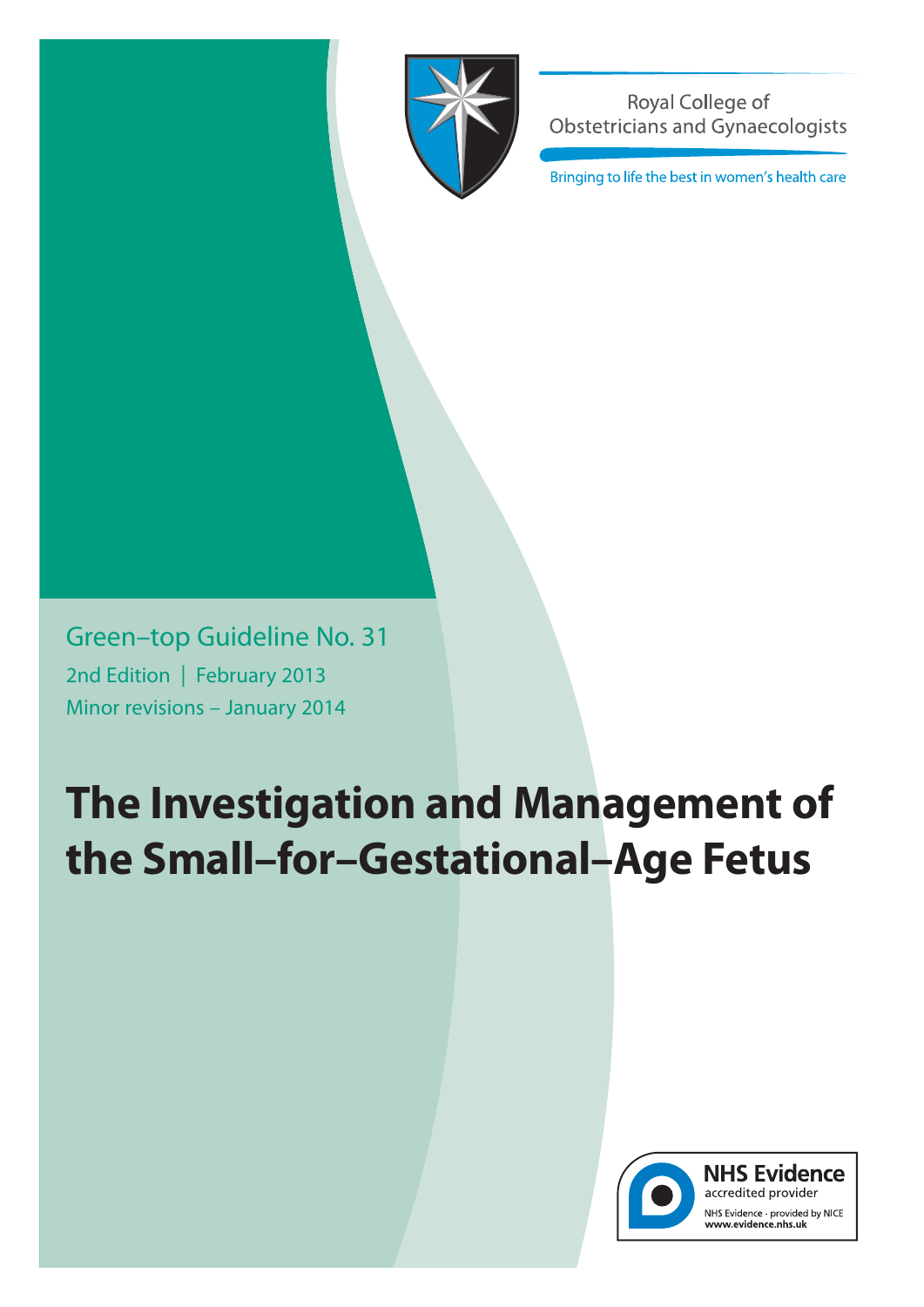# The Investigation and Management of the Small–for–Gestational–Age Fetus

This is the second edition of this guideline. It replaces the first edition which was published in November 2002 under the same title.

# **Executive Summary of Recommendations**

#### *Risk factors for a SGA fetus/neonate*

**All women should be assessed at booking for risk factors for a SGA fetus/neonate to identify those who require increased surveillance.**

**Women who have a major risk factor (Odds Ratio [OR]** > **2.0) should be referred for serial ultrasound measurement of fetal size and assessment of wellbeing with umbilical artery Doppler from 26–28 weeks of pregnancy (Appendix 1).**

**Women who have three or more minor risk factors should be referred for uterine artery Doppler at 20–24 weeks of gestation (Appendix 1).**

**Second trimester DS markers have limited predictive accuracy for delivery of a SGA neonate.**

**A low level (**< **0.415 MoM) of the first trimester marker PAPP–A should be considered a major risk factor for delivery of a SGA neonate.**

**In high risk populations uterine artery Doppler at 20–24 weeks of pregnancy has a moderate predictive value for a severely SGA neonate.**

**In women with an abnormal uterine artery Doppler at 20–24 weeks of pregnancy, subsequent normalisation of flow velocity indices is still associated with an increased risk of a SGA neonate. Repeating uterine artery Doppler is therefore of limited value.**

Women with an abnormal uterine artery Doppler at 20-24 weeks (defined as a pulsatility index [PI] > **95th centile) and/or notching should be referred for serial ultrasound measurement of fetal size and assessment of wellbeing with umbilical artery Doppler commencing at 26–28 weeks of pregnancy.** 

**Women with a normal uterine artery Doppler do not require serial measurement of fetal size and serial assessment of wellbeing with umbilical artery Doppler unless they develop specific pregnancy complications, for example antepartum haemorrhage or hypertension. However, they should be offered a scan for fetal size and umbilical artery Doppler during the third trimester.**

**Serial ultrasound measurement of fetal size and assessment of wellbeing with umbilical artery Doppler should be offered in cases of fetal echogenic bowel.**

**Abdominal palpation has limited accuracy for the prediction of a SGA neonate and thus should not be routinely performed in this context.**

**Serial measurement of symphysis fundal height (SFH) is recommended at each antenatal appointment from 24 weeks of pregnancy as this improves prediction of a SGA neonate.**

**B**

 $\checkmark$ 

 $\sqrt{ }$ 

**A**

**C**

**B**

 $\checkmark$ 

 $\checkmark$ 

**C**

**C**

**B**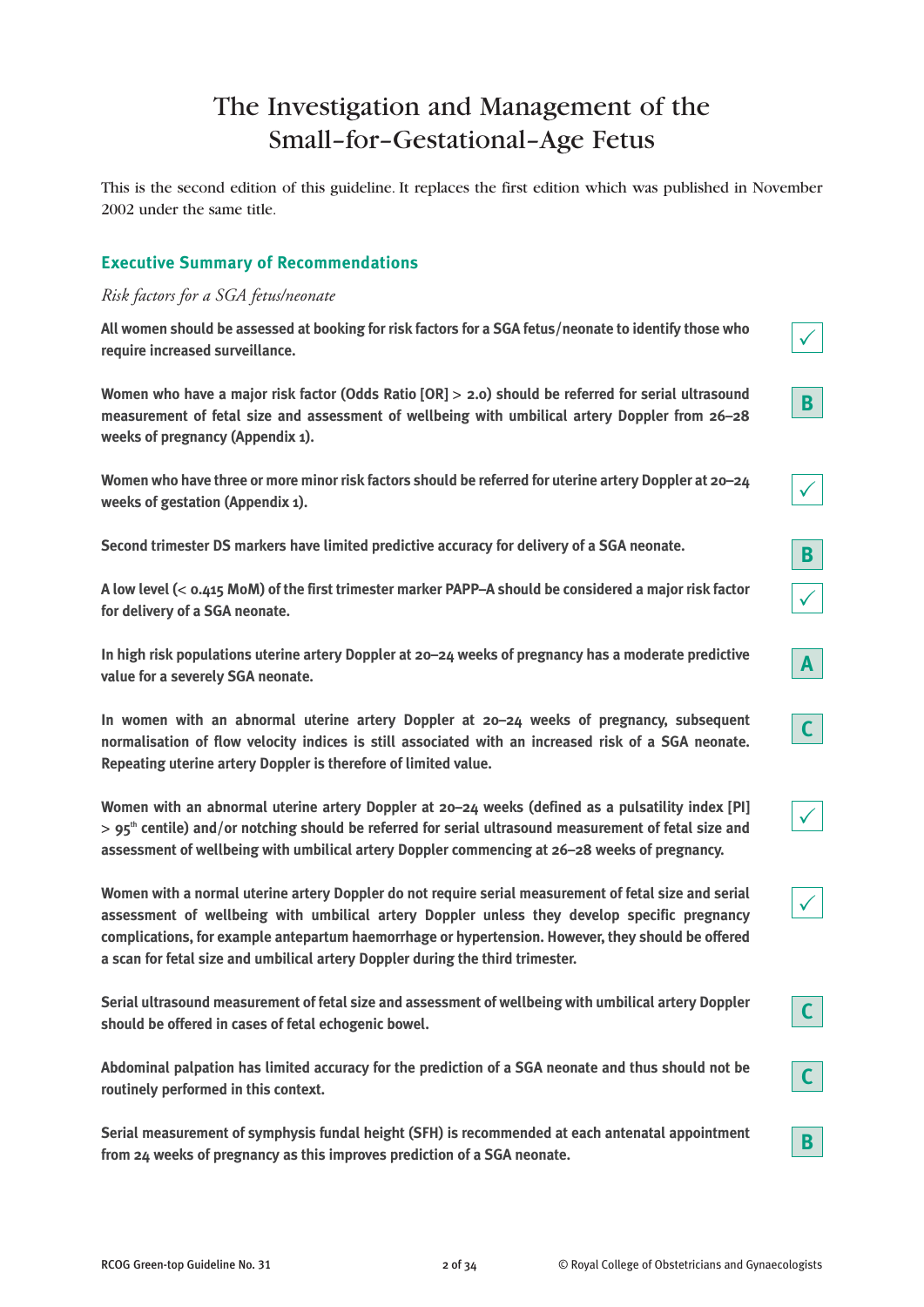**SFH should be plotted on a customised chart rather than a population–based chart as this may improve prediction of a SGA neonate.**

Women with a single SFH which plots below the 10<sup>th</sup> centile or serial measurements which demonstrate **slow or static growth by crossing centiles should be referred for ultrasound measurement of fetal size.**

**Women in whom measurement of SFH is inaccurate (for example: BMI** > **35, large fibroids, hydramnios) should be referred for serial assessment of fetal size using ultrasound.**

# *Optimum method of diagnosing a SGA fetus and FGR*

Fetal abdominal circumference (AC) or estimated fetal weight (EFW) < 10<sup>th</sup> centile can be used to **diagnose a SGA fetus.**

**Use of a customised fetal weight reference may improve prediction of a SGA neonate and adverse perinatal outcome. In women having serial assessment of fetal size, use of a customised fetal weight reference may improve the prediction of normal perinatal outcome.**

**Routine measurement of fetal AC or EFW in the third trimester does not reduce the incidence of a SGA neonate nor does it improve perinatal outcome. Routine fetal biometry is thus not justified.**

**Change in AC or EFW may improve the prediction of wasting at birth (neonatal morphometric indicators) and adverse perinatal outcome suggestive of FGR.**

**When using two measurements of AC or EFW to estimate growth velocity, they should be at least 3 weeks apart to minimise false–positive rates for diagnosing FGR. More frequent measurements of fetal size may be appropriate where birth weight prediction is relevant outside of the context of diagnosing SGA/FGR.**

Where the fetal AC or EFW is < 10<sup>th</sup> centile or there is evidence of reduced growth velocity, women should **be offered serial assessment of fetal size and umbilical artery Doppler.**

#### *Investigations that are indicated in SGA fetuses*

**Offer referral for a detailed fetal anatomical survey and uterine artery Doppler by a fetal medicine specialist if severe SGA is identified at the 18–20 week scan.**

**Karyotyping should be offered in severely SGA fetuses with structural anomalies and in those detected before 23 weeks of gestation, especially if uterine artery Doppler is normal.**

**Serological screening for congenital cytomegalovirus (CMV) and toxoplasmosis infection should be offered in severely SGA fetuses.**

**Testing for syphilis and malaria should be considered in high risk populations.**

**Uterine artery Doppler has limited accuracy to predict adverse outcome in SGA fetuses diagnosed during the third trimester.**

**A**

**C**

**C**

 $\checkmark$ 

**C**

**C**

**C**

 $\checkmark$ 

**C**

**C**

**A**

 $\checkmark$ 

 $\checkmark$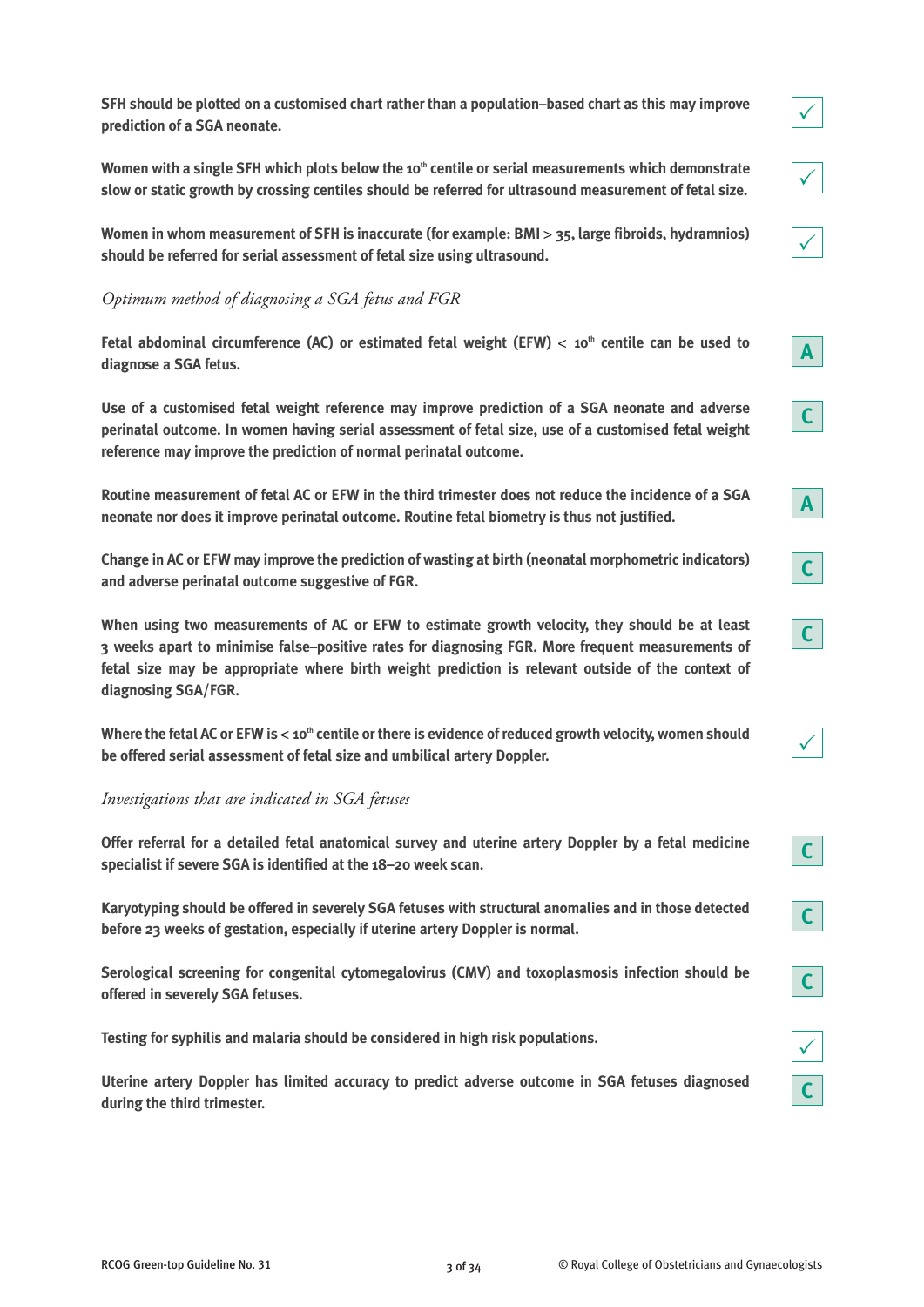#### *Interventions to be considered in the prevention of SGA fetuses/neonates*

**Antiplatelet agents may be effective in preventing SGA birth in women at high risk of pre-eclampsia although the effect size is small.**

**In women at high risk of pre-eclampsia, antiplatelet agents should be commenced at, or before, 16 weeks of pregnancy.**

**There is no consistent evidence that dietary modification, progesterone or calcium prevent birth of a SGA infant. These interventions should not be used for this indication.**

**Interventions to promote smoking cessation may prevent delivery of a SGA infant. The health benefits of smoking cessation indicate that these interventions should be offered to all women who are pregnant and smoke.**

**Antithrombotic therapy appears to be a promising therapy for preventing delivery of a SGA infant in high-risk women. However there is insufficient evidence, especially concerning serious adverse effects, to recommend its use.**

#### *Interventions to be considered in the preterm SGA fetus*

**Women with a SGA fetus between 24+0 and 35+6 weeks of gestation, where delivery is being considered, should receive a single course of antenatal corticosteroids.**

*Optimal method and frequency of fetal surveillance in SGA*

**In a high–risk population, the use of umbilical artery Doppler has been shown to reduce perinatal morbidity and mortality. Umbilical artery Doppler should be the primary surveillance tool in the SGA fetus.**

**When umbilical artery Doppler flow indices are normal it is reasonable to repeat surveillance every 14 days.**

**More frequent Doppler surveillance may be appropriate in a severely SGA fetus.**

**When umbilical artery Doppler flow indices are abnormal (pulsatility or resistance index** > **+2 SDs above mean for gestational age) and delivery is not indicated repeat surveillance twice weekly in fetuses with end–diastolic velocities present and daily in fetuses with absent/reversed end–diastolic frequencies.**

**CTG should not be used as the only form of surveillance in SGA fetuses.**

**Interpretation of the CTG should be based on short term fetal heart rate variation from computerised analysis.**

**Ultrasound assessment of amniotic fluid volume should not be used as the only form of surveillance in SGA fetuses.**

**Interpretation of amniotic fluid volume should be based on single deepest vertical pocket.**

**Biophysical profile should not be used for fetal surveillance in preterm SGA fetuses.**







|--|

| <b>STATE</b> |  |
|--------------|--|
| ٠            |  |

| <b>CONTRACTOR</b> |
|-------------------|
|-------------------|

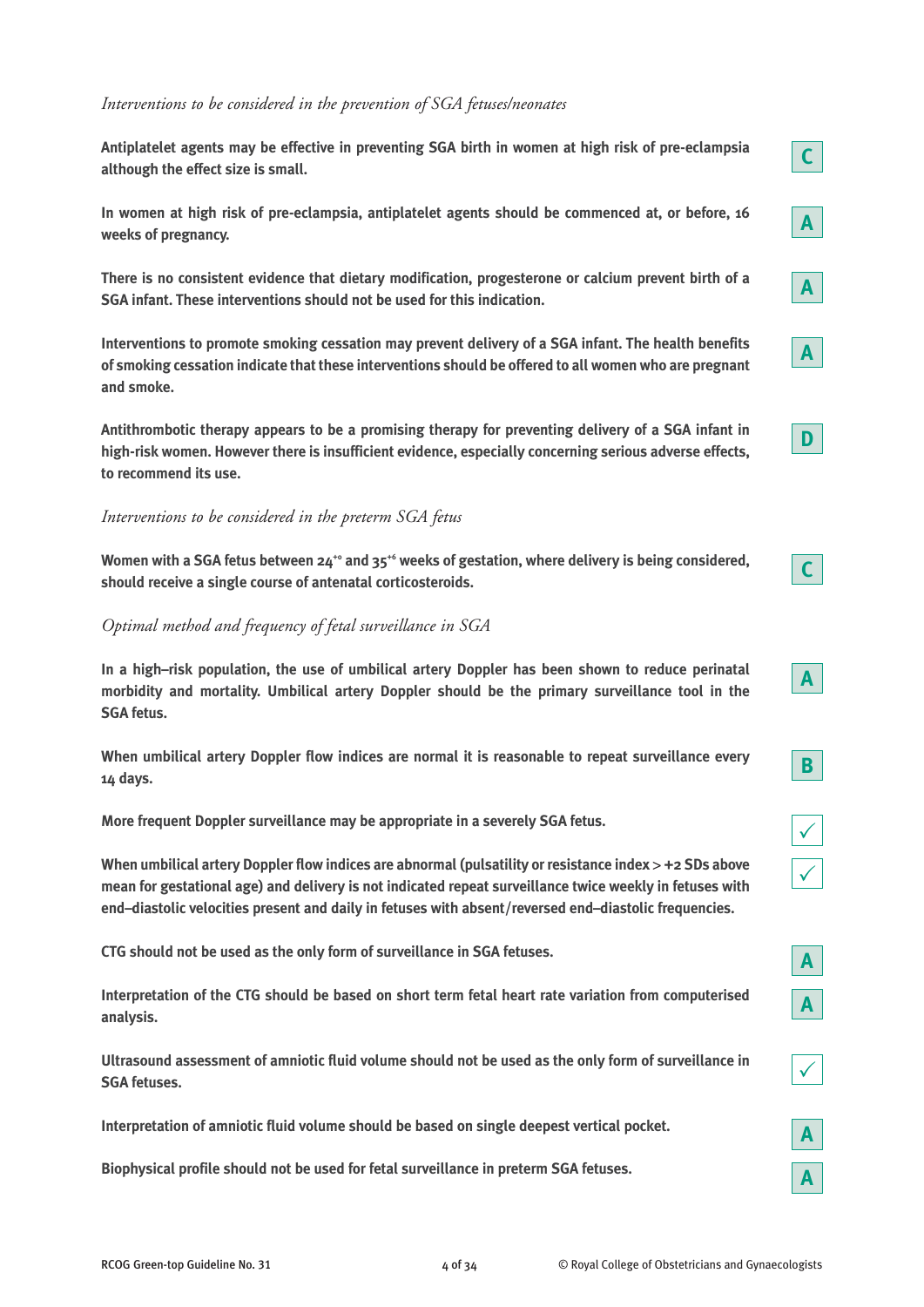**In the preterm SGA fetus, middle cerebral artery (MCA) Doppler has limited accuracy to predict acidaemia and adverse outcome and should not be used to time delivery.**

**In the term SGA fetus with normal umbilical artery Doppler, an abnormal middle cerebral artery Doppler (PI** < **5th centile) has moderate predictive value for acidosis at birth and should be used to time delivery.**

**Ductus venosus Doppler has moderate predictive value for acidaemia and adverse outcome.**

**Ductus venosus Doppler should be used for surveillance in the preterm SGA fetus with abnormal umbilical artery Doppler and used to time delivery.**

# *The optimal gestation to deliver the SGA fetus*

**In the preterm SGA fetus with umbilical artery AREDV detected prior to 32 weeks of gestation, delivery is recommended when DV Doppler becomes abnormal or UV pulsations appear, provided the fetus is considered viable and after completion of steroids. Even when venous Doppler is normal, delivery is recommended by 32 weeks of gestation and should be considered between 30–32 weeks of gestation.**

**If MCA Doppler is abnormal, delivery should be recommended no later than 37 weeks of gestation.**

**In the SGA fetus detected after 32 weeks of gestation with an abnormal umbilical artery Doppler, delivery no later than 37 weeks of gestation is recommended.**

**In the SGA fetus detected after 32 weeks of gestation with normal umbilical artery Doppler, a senior obstetrician should be involved in determining the timing and mode of birth of these pregnancies. Delivery should be offered at 37 weeks of gestation.**

*How the SGA fetus should be delivered*

**In the SGA fetus with umbilical artery AREDV delivery by caesarean section is recommended.**

**In the SGA fetus with normal umbilical artery Doppler or with abnormal umbilical artery PI but end–diastolic velocities present, induction of labour can be offered but rates of emergency caesarean section are increased and continuous fetal heart rate monitoring is recommended from the onset of uterine contractions.**

**Early admission is recommended in women in spontaneous labour with a SGA fetus in order to instigate continuous fetal heart rate monitoring.**

#### **1. Purpose and scope**

The purpose of this guideline is to provide advice that is based on the best evidence where available in order to guide clinicians, regarding the investigation and management of the small–for–gestational age (SGA) fetus. The guideline reviews the risk factors for a SGA fetus and provides recommendations regarding screening, diagnosis and management, including fetal monitoring and delivery.

#### *1.1 Population and setting*

Unselected pregnant women in community settings.

High-risk women (calculated on the basis of past obstetric history, current medical disorders or ultrasound diagnosis) in the hospital setting.

The guideline does not address multiple pregnancies or pregnancies with fetal abnormalities.

 $\checkmark$ 

 $\checkmark$ 

**C**

 $\checkmark$ 

**A**

**B**

 $\checkmark$ 

 $\checkmark$ 

**A**

**B**

**C**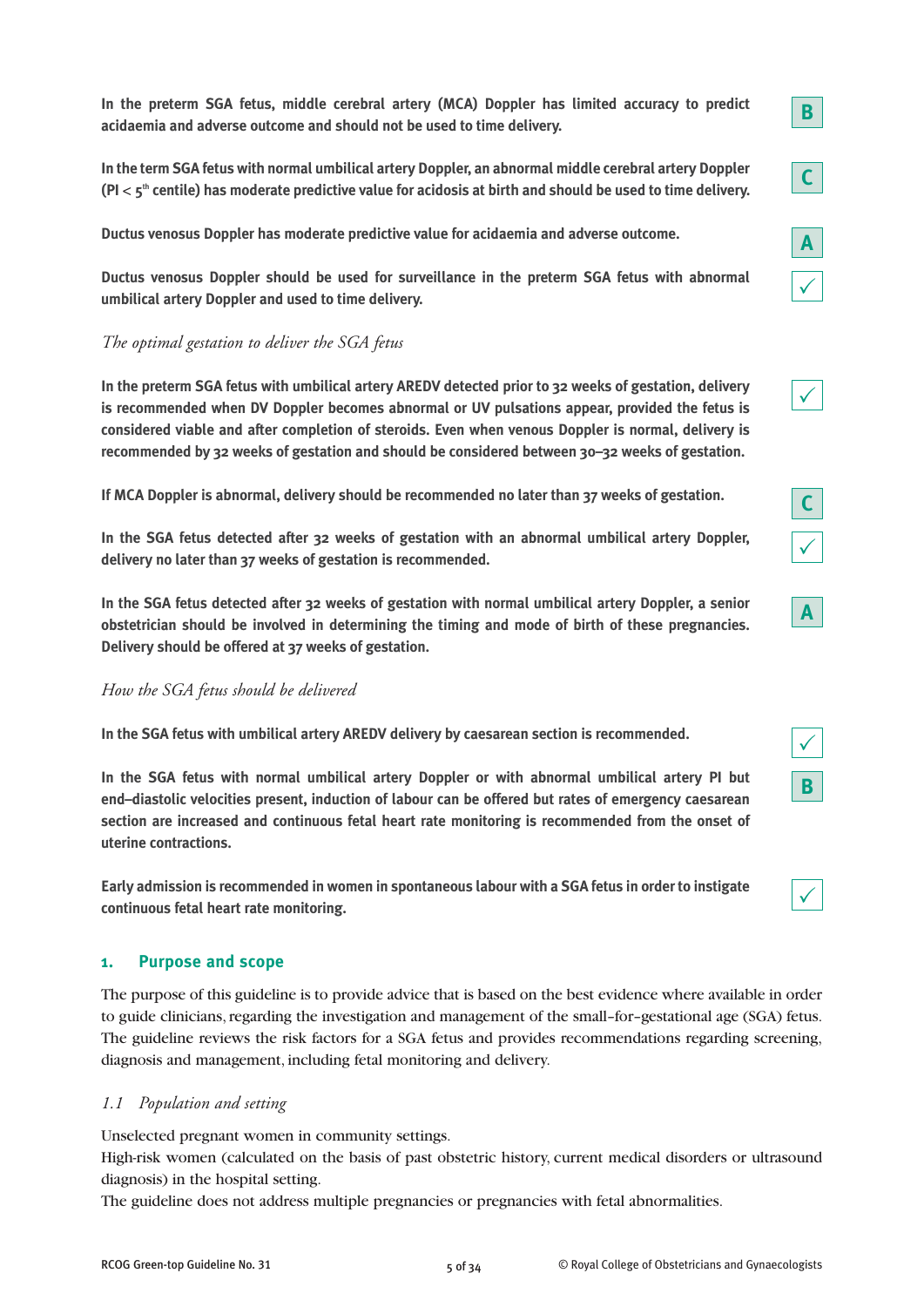#### *1.2. Interventions to be studied*

Comparison of modalities to screen for and diagnose a SGA fetus. Comparison of modalities to monitor a SGA fetus.

# **2. Definitions**

Small-for-gestational age (SGA) refers to an infant born with a birth weight less than the 10<sup>th</sup> centile. Historically SGA birth has been defined using population centiles. But, the use of centiles customised for maternal characteristics (maternal height, weight, parity and ethnic group) as well as gestational age at delivery and infant sex, identifies small babies at higher risk of morbidity and mortality than those identified by population centiles.1–2 With respect to the fetus, definitions of SGA birth and severe SGA vary. For the purposes of this guideline, SGA birth is defined as an estimated fetal weight (EFW) or abdominal circumference (AC) less than the  $10<sup>th</sup>$  centile and severe SGA as an EFW or AC less than the  $3<sup>rd</sup>$  centile.<sup>3</sup> Other definitions will be discussed where relevant.

Fetal growth restriction (FGR) is not synonymous with SGA. Some, but not all, growth restricted fetuses/infants are SGA while 50–70% of SGA fetuses are constitutionally small, with fetal growth appropriate for maternal size and ethnicity.<sup>4</sup> The likelihood of FGR is higher in severe SGA infants. Growth restriction implies a pathological restriction of the genetic growth potential. As a result, growth restricted fetuses may manifest evidence of fetal compromise (abnormal Doppler studies, reduced liquor volume). Low birth weight (LBW) refers to an infant with a birth weight < 2500 g.

As some of the definitions used in the published literature vary, or as in the case of FGR, can be used inappropriately, further clarification is given where necessary throughout the guideline when referring to the evidence.

#### **3. Background**

Small fetuses are divided into normal (constitutionally) small, non–placenta mediated growth restriction, for example; structural or chromosomal anomaly, inborn errors of metabolism and fetal infection, and placenta mediated growth restriction. Maternal factors can affect placental transfer of nutrients, for example; low pre–pregnancy weight, under nutrition, substance abuse or severe anaemia. Medical conditions can affect placental implantation and vasculature and hence transfer, for example; pre-eclampsia, autoimmune disease, thrombophilias, renal disease, diabetes and essential hypertension.

As a group, structurally normal SGA fetuses are at increased risk of perinatal mortality and morbidity but most adverse outcomes are concentrated in the growth restricted group. Several studies have shown that neonates defined as SGA by population–based birthweight centiles but not customised centiles are not at increased risk of perinatal morbidity or mortality.1,2,5

Clinical examination is a method of screening for fetal size, but is unreliable in detecting SGA fetuses. Diagnosis of a SGA fetus usually relies on ultrasound measurement of fetal abdominal circumference or estimation of fetal weight. Management of the SGA fetus is directed at timely delivery. A number of surveillance tests are available, including cardiotocography, Doppler and ultrasound to assess biophysical activity but there is controversy about which test or combination of tests should be used to time delivery, especially in the fetus.

#### **4. Identification and assessment of evidence**

This guideline was developed in accordance with standard methodology for producing RCOG Green–top Guidelines. Medline, Pubmed, all EBM reviews (Cochrane CRCT, Cochrane database of Systematic Reviews,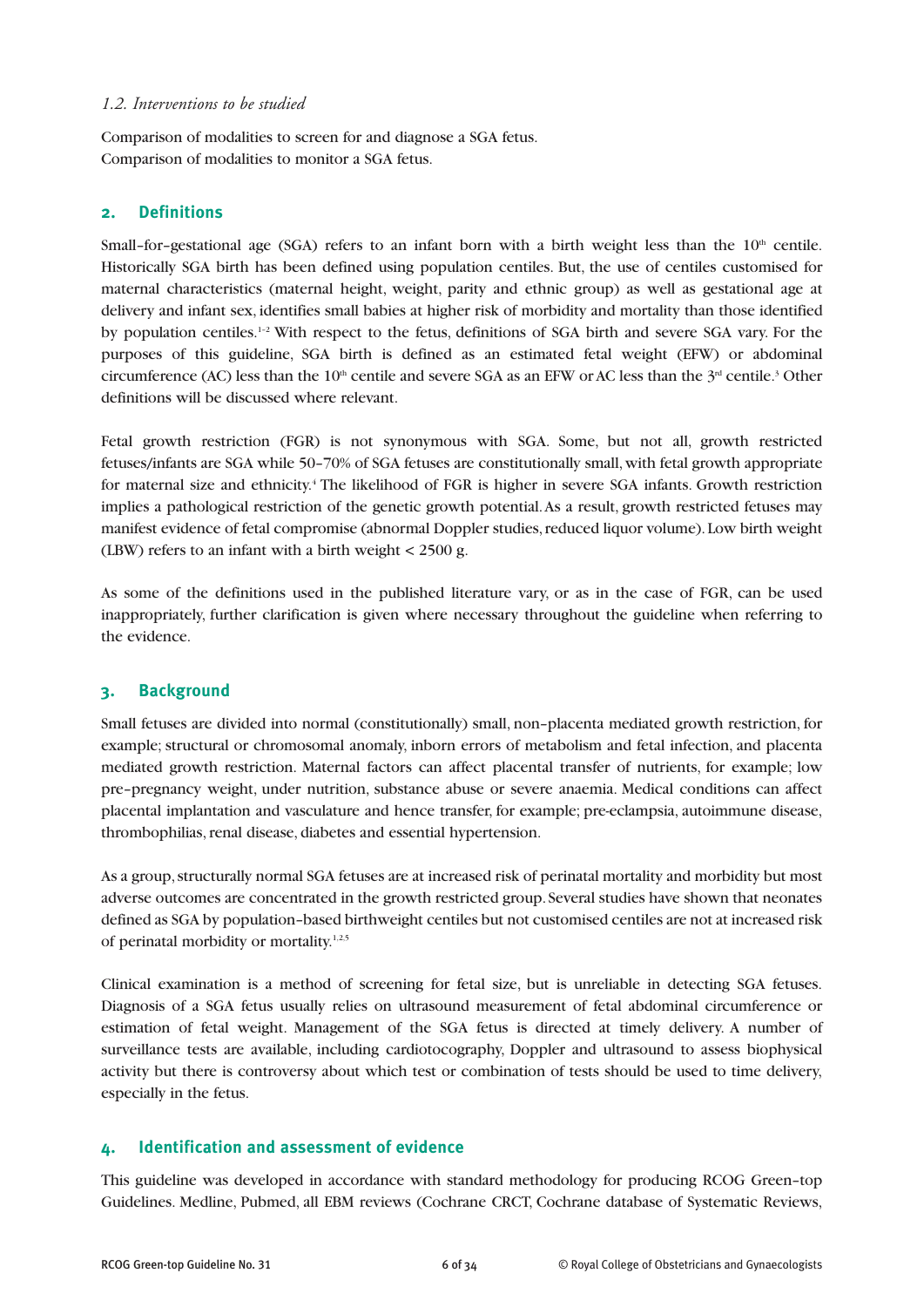methodology register, ACP journal club, DARE HTA, Maternity and Infant Care), EMBASE and TRIP were searched for relevant randomised controlled trials (RCTs), systematic reviews, meta–analyses and cohort studies. The search was restricted to articles published between 2002 and September 2011. Search words included 'fetal growth retardation', 'fetal growth restriction', 'infant, small for gestational age', including all relevant Medical Subject Heading (MeSH) terms. The search was limited to humans and the English language.

# **5. What are the risk factors for a SGA fetus/neonate? What is the optimum method of screening for the SGA fetus/neonate and care of "at risk" pregnancies?**

Methods employed in the first and second trimesters, to predict the likelihood of a SGA fetus/neonate include: medical and obstetric history and examination, maternal serum screening and uterine artery Doppler. Methods of screening for the SGA fetus/neonate in the second and third trimester are abdominal palpation and measurement of symphysis fundal height (SFH) (including customised charts).

# *5.1 History*

**All women should be assessed at booking for risk factors for a SGA fetus/neonate to identify those who require increased surveillance.**

**Women who have a major risk factor (Odds Ratio [OR]** > **2.0) should be referred for serial ultrasound measurement of fetal size and assessment of wellbeing with umbilical artery Doppler from 26–28 weeks of pregnancy (Appendix 1).**

**Women who have three or more minor risk factors should be referred for uterine artery Doppler at 20–24 weeks of gestation (Appendix 1).**

A table of risk factors and associated odds ratios (ORs) for the birth of a SGA neonate, where evidence is consistent and not affected by adjustment for confounders, is presented in Appendix 1. It is acknowledged that other risk factors may need to be considered on an individual basis.

Women that have previously had a SGA neonate have at least a twofold increased risk of a subsequent SGA neonate.6–8 The risk is increased further after two SGA births.7 Classification of prior infant birthweight is best done using customised centiles.<sup>1-2</sup>This can be done using computer software that can be downloaded from the internet.9 Women with a prior history of other placenta–mediated diseases are also at increased risk of a subsequent SGA neonate. This includes prior pre-eclampsia<sup>8</sup> and prior stillbirth,<sup>7</sup> and in particular those with a history of previous preterm unexplained stillbirth, due to the association with FGR.<sup>10</sup> While termination of pregnancy is not a risk factor for a SGA infant,<sup>11</sup> the evidence regarding recurrent miscarriage is inconsistent.<sup>12,13</sup>

Maternal medical conditions associated with an increased risk of a SGA neonate are diabetes with vascular disease,<sup>14</sup> moderate and severe renal impairment (especially when associated with hypertension),<sup>15</sup> antiphospholipid syndrome<sup>16</sup> and chronic hypertension.<sup>17</sup> Systemic lupus erythematosus<sup>18</sup> and certain types of congenital heart disease, in particular cyanotic congenital heart disease, are associated with increased likelihood of a SGA neonate but there are no papers reporting ORs.<sup>19</sup> The risk will therefore need to be assessed on an individual basis. The evidence for an association with asthma, thyroid disease, inflammatory bowel disease and depression is less convincing. Studies report a weak or non–significant association with LBW but do not differentiate between the effect on SGA and preterm birth, and with confidence intervals [CIs] often crossing one. Therefore, if uncomplicated and adequately treated, these are not considered to be risk factors for a SGA fetus.<sup>20,21</sup>

Maternal risk factors associated with an increased risk of a SGA neonate are maternal age  $\geq 35$  years, with a further increase in those  $\geq 40$  years old,<sup>22</sup> African American<sup>23</sup> or Indian/Asian ethnicity,<sup>224</sup> nulliparity,<sup>25</sup> social deprivation,<sup>26</sup> unmarried status,<sup>27</sup> body mass index (BMI) <  $20,^{28-30}$  BMI >  $25,^{28,29}$  maternal SGA,<sup>31</sup> daily vigorous



|--|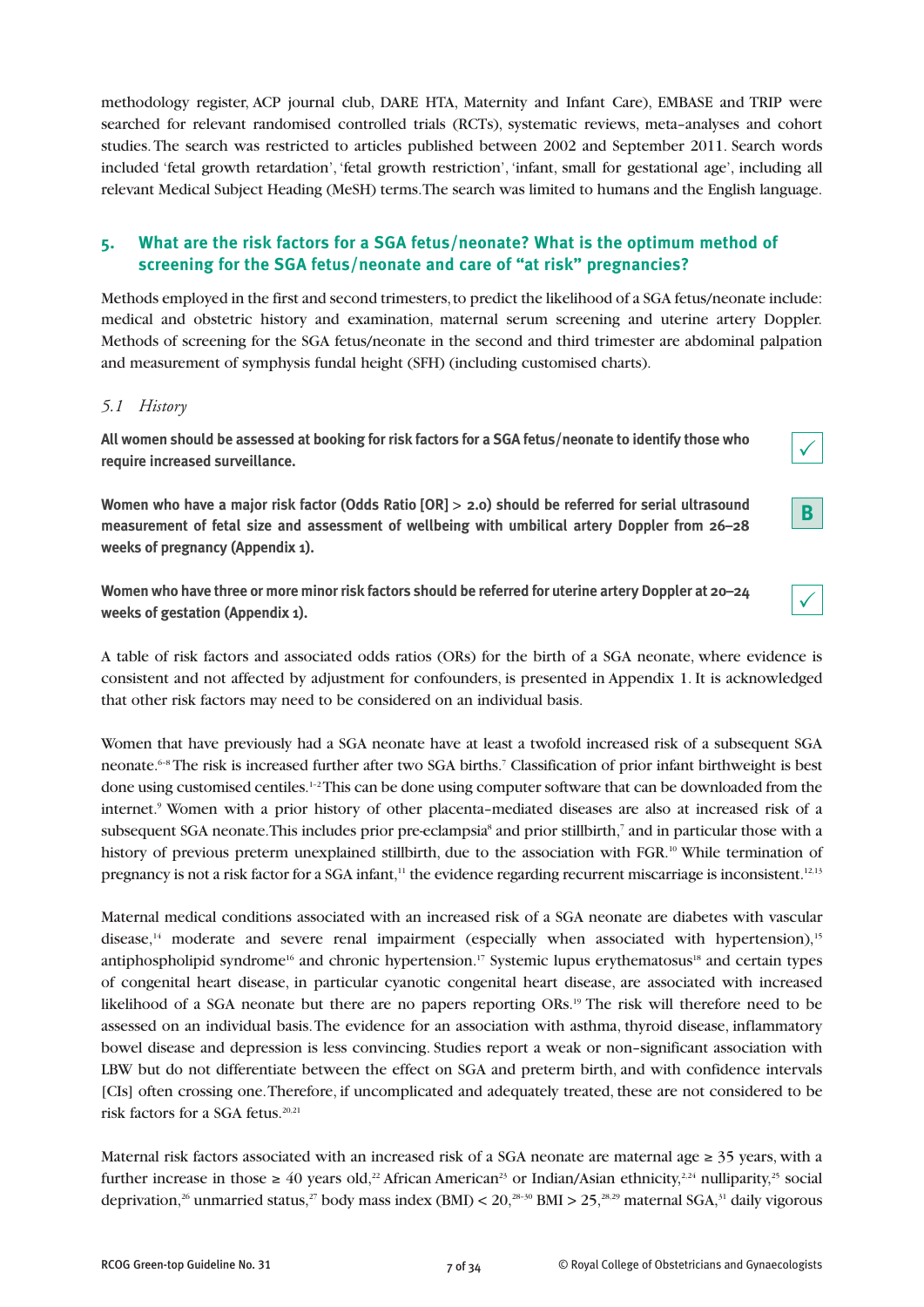exercise, $32$  a short (< 6 months) or long (> 60 months) inter-pregnancy interval<sup>33</sup> and heavy vaginal bleeding during the first trimester.<sup>34</sup> The effect of some of these risk factors is reduced once adjusted for other associated factors and thus they are not included in Appendix 1. Maternal exposure to domestic violence during pregnancy has been shown in a systematic review to be associated with low birth weight (Adjusted OR [AOR] 1.53, 95% CI 1.28–1.82).<sup>35</sup> Low maternal weight gain has been shown to be associated with a SGA infant in a preterm population (OR  $4.9,95\%$  CI 1.9–12.6)<sup>13</sup> but it is no longer recommended that women are routinely weighed during pregnancy.<sup>36</sup>

Several maternal exposures have a seemingly causative relationship with a SGA infant, including moderate alcohol intake, $37$  drug use (with cocaine use during pregnancy being the most significant) $38$  and cigarette smoking.<sup>39</sup> The effects of smoking are dose dependent.<sup>29</sup>

Other risk factors are maternal caffeine consumption  $\geq 300$  mg per day in the third trimester<sup>40</sup> and a low fruit intake pre–pregnancy, while a high green leafy vegetable intake pre–pregnancy has been reported to be protective  $(AOR\ 0.44, 95\% \ CI\ 0.24-0.81).$ <sup>32</sup> Singleton pregnancies following IVF are also a risk factor for a SGA fetus.<sup>41</sup>

Changing paternity has been associated with an increased risk of a SGA infant, $42$  although a recent systematic review demonstrated inconclusive evidence.<sup>43</sup> A paternal history of SGA birth is a risk factor for a SGA fetus.<sup>44</sup> Evidence level 3

There is insufficient evidence to determine how risk factors relate to each other in the individual woman and consequently how these risk factors should be managed. This includes abnormal maternal Down syndrome serum markers (see below). Further evidence may become available from the SCOPE study.<sup>45</sup> This guideline has therefore categorized risk factors into major and minor based on published ORs for the birth of a SGA neonate. Major risk factors (OR > 2.0) should prompt referral for serial ultrasound measurement of fetal size and assessment of wellbeing with umbilical artery Doppler. The presence of multiple minor risk factors is likely to constitute a significant risk for the birth of a SGA neonate and there is a rationale for further screening using uterine artery Doppler at 20 weeks (see below).

#### *5.2 Biochemical markers used for Down Syndrome (DS) Screening*

**Second trimester DS markers have limited predictive accuracy for delivery of a SGA neonate.**

**A low level (**< **0.415 MoM) of the first trimester marker PAPP–A should be considered a major risk factor for delivery of a SGA neonate.**

Due to their placental origin, several biochemical markers have been investigated as screening tests for a SGA fetus.

Two systematic reviews found low predictive accuracy for alpha fetoprotein (AFP) (> 2.5 MoM or  $< 0.25$  MoM), elevated hCG ( $> 3.0$  MoM) and inhibin A ( $\geq 2.0$  MoM), low unconjugated estriol ( $< 0.5$ ) MoM) and the combined triple test to predict a SGA fetus.<sup>46,47</sup> One review found methodological and reporting limitations in all studies, resulting in great heterogeneity, concluding that serum markers were only useful as a means of contributing to the overall assessment of risk for a pregnancy.<sup>47</sup>

In women with elevated AFP, there is no evidence that increased fetal surveillance has any benefit.<sup>48</sup> Similarly, there is a lack of evidence for the use of aspirin in women with raised  $hCG.<sup>49</sup>$ Evidence level 3

In a large series of 49801 women at 11<sup>+</sup>0 to 13<sup>+6</sup> weeks, low PAPP-A (but not beta HCG) was inversely associated with risk of being SGA. Using a  $5<sup>th</sup>$  centile (0.415 MoM) cut off, ORs for A SGA infant (birthweight  $< 10<sup>th</sup>$  centile) and severe SGA (birthweight  $< 3<sup>rd</sup>$  centile) were 2.7 and 3.66 respectively.<sup>50</sup> A systematic review

 $\checkmark$ 

Evidence level  $1+$ /2+

**B**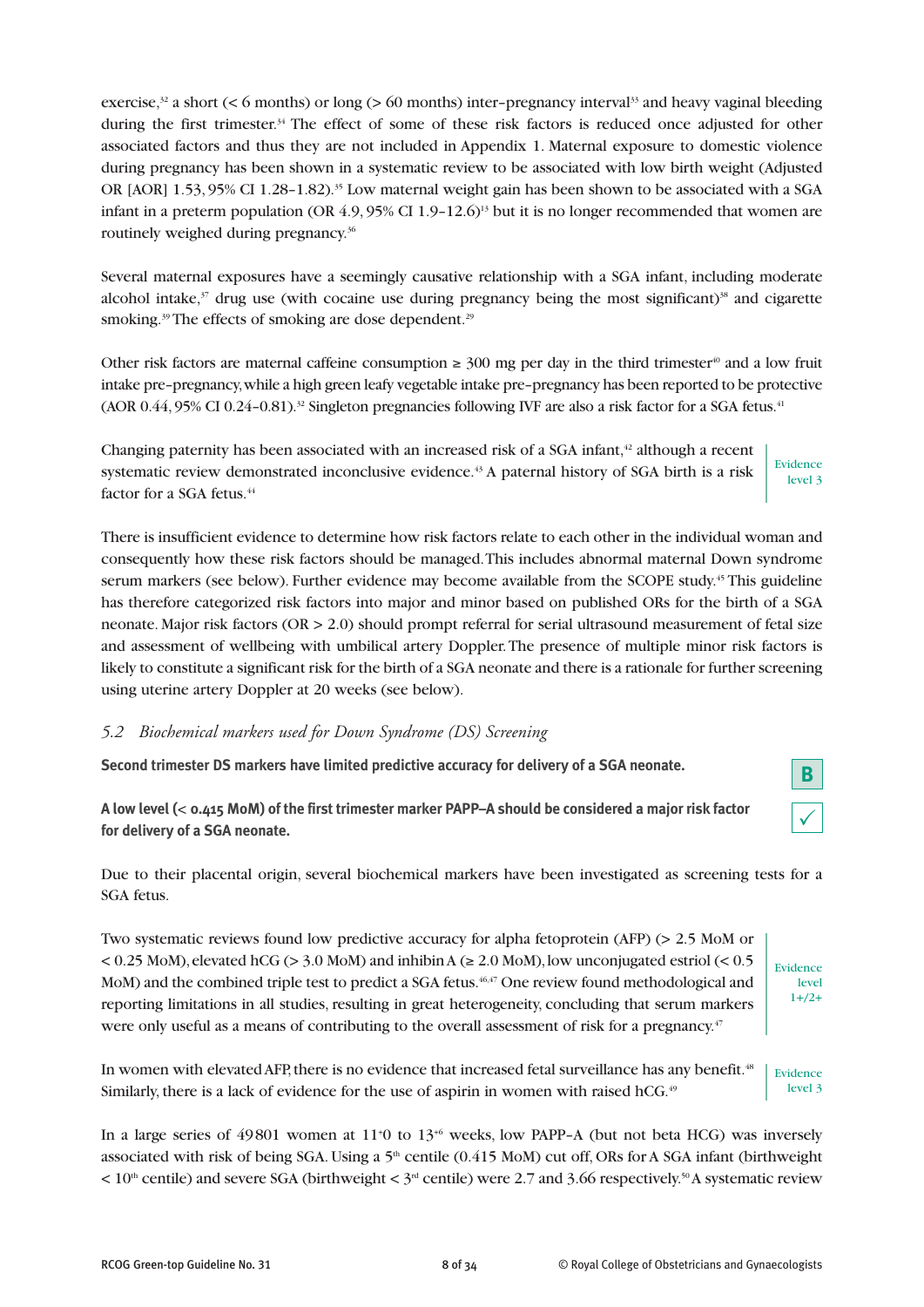found that an unexplained low first trimester PAPP-A  $(< 0.4$  MoM) and/or a low hCG  $(< 0.5$  MoM) were associated with an increased frequency of adverse obstetrical outcome including a SGA infant.<sup>47</sup>

There is some evidence that addition of fetal size at 18–20 weeks of gestation or fetal growth between 11–14 and 18–20 weeks of gestation to first trimester serum markers improves prediction of a SGA infant.51,52 However, different ultrasound parameters have been used and it is unclear what combination provides optimum prediction.

#### *5.3 Uterine artery Doppler*

**In high risk populations uterine artery Doppler at 20–24 weeks of pregnancy has a moderate predictive value for a severely SGA neonate.**

**In women with an abnormal uterine artery Doppler at 20–24 weeks of pregnancy, subsequent normalisation of flow velocity indices is still associated with an increased risk of a SGA neonate. Repeating uterine artery Doppler is therefore of limited value.**

**Women with an abnormal uterine artery Doppler at 20–24 weeks (defined as a pulsatility index [PI]**  > **95th centile) and/or notching should be referred for serial ultrasound measurement of fetal size and assessment of wellbeing with umbilical artery Doppler commencing at 26–28 weeks of pregnancy.**

**Women with a normal uterine artery Doppler do not require serial measurement of fetal size and serial assessment of wellbeing with umbilical artery Doppler unless they develop specific pregnancy complications, for example antepartum haemorrhage or hypertension. However, they should be offered a scan for fetal size and umbilical artery Doppler during the third trimester.**

SGA birth, particularly when severe (birth weight  $< 3<sup>rd</sup>$  centile) or necessitating delivery  $< 36$  weeks of gestation, is characterised by failure of trophoblast invasion of the myometrial uterine spiral arteries and reduced uteroplacental blood flow. Non–pregnant and first trimester artery blood flow velocity waveforms are associated with low end–diastolic velocities and an early diastolic notch. Persistent notching or abnormal flow velocity ratios after 24 weeks of gestation are associated with inadequate trophoblast invasion of the myometrial spiral arteries.<sup>53</sup> However reduced endovascular trophoblast invasion of decidual spiral arteries has been associated with the same waveform abnormalities as early as 10-14 weeks of pregnancy.<sup>54</sup>

A systematic review and meta–analysis summarised the results from 61 studies testing 41 131 pregnant women with uterine artery Doppler (in both first and second trimesters) and assessed the value of different Doppler flow velocity indices.<sup>55</sup> SGA birth in low risk patients was best predicted by an increased pulsatility index (PI) (defined as  $> 95<sup>th</sup>$  centile) with diastolic notching (positive likelihood ratio [LR+] 9.1, 95% CI 5.0–16.7; negative likelihood ratio [LR-] 0.89, 95% CI 0.85-0.93). Severe SGA (birthweight  $\lt$  5<sup>th</sup> or  $\lt$  3<sup>rd</sup> centile) in low risk populations was best predicted in the second trimester by an increased PI (LR+ 13.7, 95% CI 10.3–16.9; LR– 0.34, 95% CI 0.23–0.48) or an increased PI with notching (LR+ 14.6, 95% CI 7.8–26.3; LR– 0.78, 95% CI 0.68–0.87). Uterine artery Doppler to predict a SGA infant in high risk populations overall showed low predictive characteristics; an increased PI or notching in the second trimester best predicted a SGA infant (LR+ 3.6, 95% CI 2.0–5.1; LR– 0.40, 95% CI 0.14–0.65). Prediction of severe SGA showed moderate utility with the best prediction by a resistance index (>  $0.58$  or >  $90<sup>th</sup>$  centile) and notching in the second trimester (LR+ 10.9, 95% CI 10.4–11.4; LR– 0.20, 95% CI 0.14–0.26). Although first trimester uterine artery Doppler studies suggest a high specificity (91–96%) and high negative predictive values (91–99%), the low sensitivity (12–25%) for a SGA neonate suggest early screening cannot be recommended on current evidence.<sup>55</sup>

There were three studies included in this review that looked at prediction of early onset SGA, all of which were in low risk/unselected populations.55 Increased PI in the second trimester has been shown to be predictive of delivery of a SGA fetus  $< 34$  weeks in two studies (LR+ 13.7, 95% CI

Evidence level 1

 $\checkmark$ 

**A**

**C**

Evidence level 2+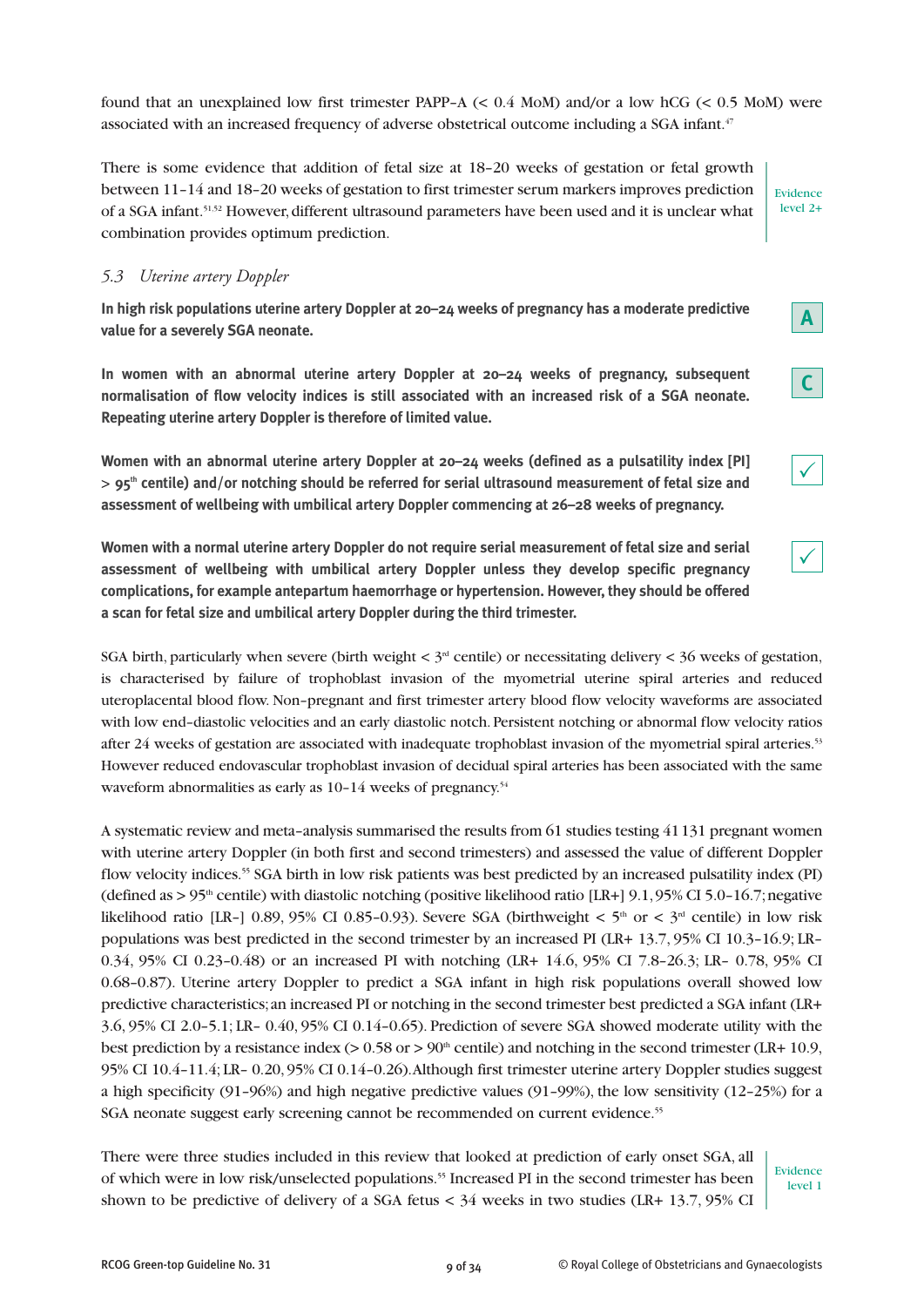11.3–16.7; LR– 0.37, 95% CI 0.27–0.52) and < 32 weeks in one study (LR+ 14.6, 95% CI 11.5–18.7; LR– 0.31 0.18–0.53). Evidence level 1

In approximately 60% of cases with abnormal uterine artery Doppler at 20–22 weeks of gestation, PI remains increased at 26–28 weeks.<sup>56</sup> This group had the highest risk of a SGA infant (32%) compared to control women with normal Doppler at 20–22 weeks of gestation (1%). However, even when uterine artery PI normalised by 26–28 weeks of gestation, the incidence of a SGA infant was higher than in controls (9.5%). Thus at present the evidence suggests that repeating uterine artery Doppler later in the second trimester appears to be of limited value.

A systematic review assessing the effects on pregnancy outcome of routine utero–placental Doppler ultrasound in the second trimester showed no benefit to mother or baby. However this review included only two studies involving 4993 participants and women were all low risk for hypertensive disorders.<sup>57</sup> Evidence level 1++

The combination of uterine artery Doppler and maternal serum markers has been shown in case–control and cohort studies to have an improved predictive ability for the SGA neonate, although predictive values are still poor.58–60 Use of combination testing in the second trimester appears to predict adverse outcome related to placental insufficiency more effectively than first trimester screening.<sup>61</sup>

The developers' interpretation of the evidence relating to uterine artery Doppler screening is that the LR– is insufficient to negate the risk associated with a major risk factor for a SGA neonate. In these women we would not recommend uterine artery Doppler, as it would not change care. They should be offered serial assessment of fetal size and umbilical artery Doppler from 26–28 weeks of pregnancy. For women with multiple minor risk factors, the developers consider there to be value in uterine artery Doppler screening at 20–24 weeks of pregnancy, with the institution of serial assessment of fetal size and umbilical artery Doppler from 26–28 weeks of pregnancy in those with an abnormal result, given the LR+. In those with a normal result there may still be value in a single assessment of fetal size and umbilical artery Doppler during the third trimester.

# *5.4 Fetal echogenic bowel*

**Serial ultrasound measurement of fetal size and assessment of wellbeing with umbilical artery Doppler should be offered in cases of fetal echogenic bowel.**

Fetal echogenic bowel has been shown to be independently associated with a SGA neonate (AOR 2.1, 95% CI 1.5–2.9) and fetal demise (AOR 9.6, 95% CI 5.8–15.9).<sup>62</sup> Serial measurements of fetal size and umbilical artery Doppler is indicated following confirmation of echogenic bowel.

An algorithm to assist in the screening of the SGA fetus is provided in Appendix 2. Risk should be assessed at booking and then reassessed at 20–24 weeks in the light of additional screening information, for example; Down syndrome markers, 18–20 week fetal anomaly scan. Several pregnancy complications (pre-eclampsia,<sup>7,17</sup>) pregnancy–induced hypertension,<sup>17</sup> unexplained antepartum haemorrhage<sup>46</sup> and abruption<sup>63</sup>) increase the risk of a SGA neonate and are indications for serial assessment of fetal size and umbilical artery Doppler.

# *5.5 Clinical examination*

**Abdominal palpation has limited accuracy for the prediction of a SGA neonate and thus should not be routinely performed in this context.**

**Serial measurement of symphysis fundal height (SFH) is recommended at each antenatal appointment from 24 weeks of pregnancy as this improves prediction of a SGA neonate.**

**SFH should be plotted on a customised chart rather than a population–based chart as this may improve prediction of a SGA neonate.**

Evidence level 2+

**C**

**C**



**B**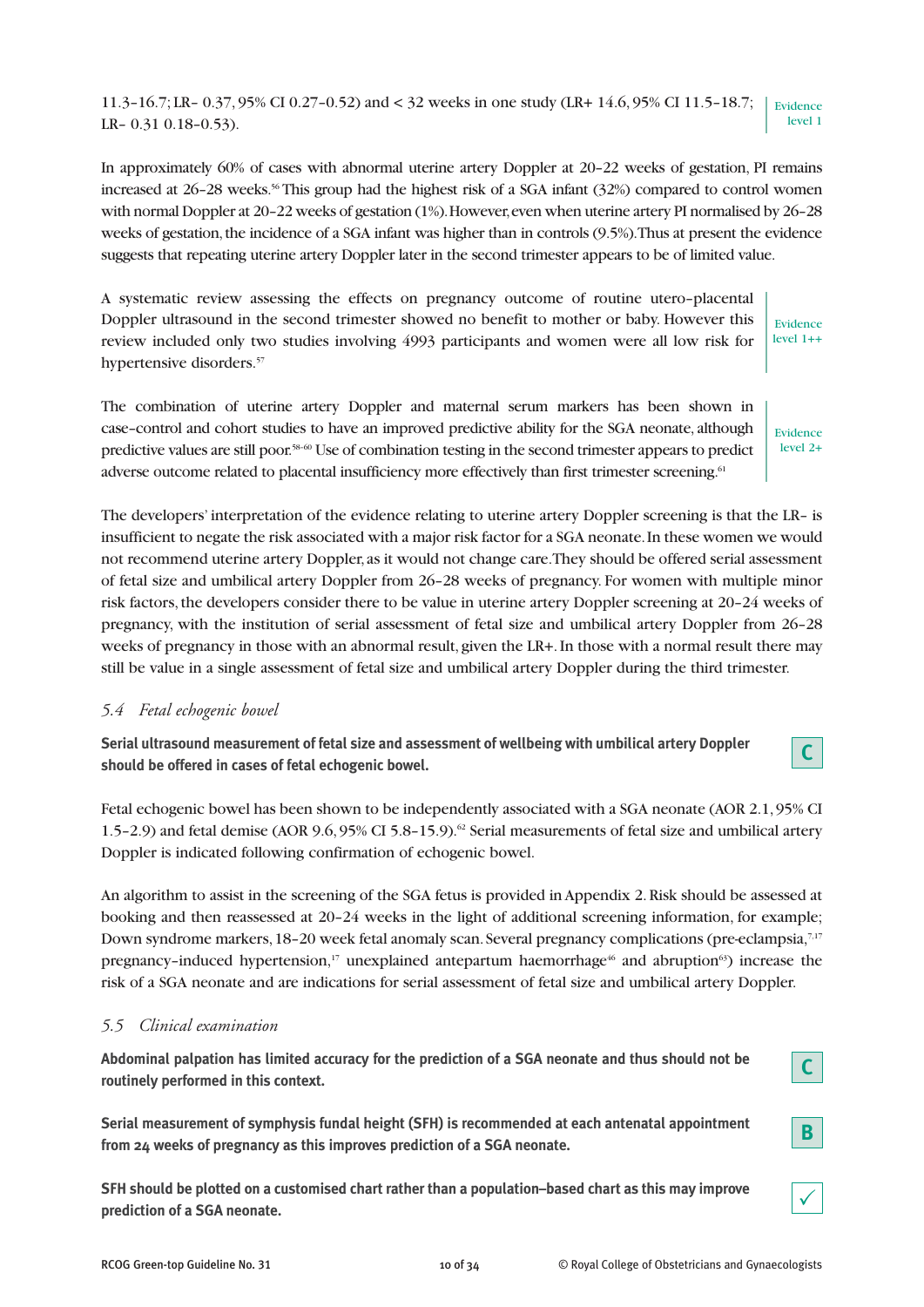Women with a single SFH which plots below the 10<sup>th</sup> centile or serial measurements which demonstrate **slow or static growth by crossing centiles should be referred for ultrasound measurement of fetal size.**

**Women in whom measurement of SFH is inaccurate (for example: BMI** > **35, large fibroids, hydramnios) should be referred for serial assessment of fetal size using ultrasound.**

**C**ohort and case–control studies performed in low risk populations have consistently shown abdominal palpation to be of limited accuracy in the detection of a SGA neonate (sensitivity 19–21%, specificity 98%) and severely SGA neonate  $\ll 2.3<sup>rd</sup>$  centile, sensitivity 28%).<sup>65,66</sup> In mixed risk populations, the sensitivity increases to  $32-44\%$ .<sup>67,68</sup> In high risk populations sensitivity is reported as 37% for a SGA neonate and 53% for severe SGA.<sup>65</sup>

SFH should be measured from the fundus (variable point) to the symphysis pubis (fixed point) with the cm values hidden from the examiner.<sup>68</sup> Measurements should be plotted on a customised centile chart (see below). Women with a single SFH which plots below the  $10<sup>th</sup>$  centile or serial measurements which demonstrate slow or static growth (i.e. they cross centiles in a downward direction) should be referred for further investigation (Appendix 3). There is no evidence to determine the number of centiles to be crossed to prompt referral.

A recent systematic review of five studies highlighted the wide variation of predictive accuracy of SFH measurement for a SGA infant.<sup>69</sup> Although early studies reported sensitivities of 56–86% and specificities of 80–93% for SFH detection of a SGA neonate, $70-72$  a large study of 2941 women reported SFH to be less predictive with a sensitivity of 27% and specificity of 88% (LR+ 2.22, 95% CI 1.77-2.78; LR- 0.83, 95% CI 0.77-0.90).<sup>73</sup> Maternal obesity, abnormal fetal lie, large fibroids, hydramnios and fetal head engagement contribute to the limited predictive accuracy of SFH measurement. SFH is associated with significant intra- and inter-observer variation<sup>69,74</sup> and serial measurement may improve predictive accuracy.75

Evidence level 2++

 $\checkmark$ 

 $\checkmark$ 

Evidence level 2+

The impact on perinatal outcome of measuring SFH is uncertain. A systematic review found only one trial with 1639 women which showed that SFH measurement did not improve any of the perinatal outcomes measured.76

A customised SFH chart is adjusted for maternal characteristics (maternal height, weight, parity and ethnic group). Calculation of customised centiles requires computer software that can be downloaded from the Internet.<sup>9</sup>

No trials were identified that compared customised with non–customised SFH charts and thus evidence for their effectiveness on outcomes such as perinatal morbidity/mortality is lacking. However observational studies suggest that customised SFH charts may improve the detection of a SGA neonate. In one study, use of customised charts, with referral when a single SFH measurement fell below the  $10<sup>th</sup>$  centile or the last two measurements were above  $10<sup>th</sup>$  centile but the slope was flatter than the  $10<sup>th</sup>$  centile line, resulted in improved sensitivity for a SGA neonate (48% versus 29%, OR 2.2, 95% CI 1.1–4.5) compared to abdominal palpation.<sup>77</sup> Use of customised charts was also associated with fewer referrals for investigation and fewer admissions. An audit from the West Midlands also showed that use of customised SFH charts detected 36% of SGA neonates compared with only 16% when customised charts were not used.<sup>78</sup>

# **6. What is the optimum method of diagnosing a SGA fetus and FGR?**

**Fetal abdominal circumference (AC) or estimated fetal weight (EFW)** < **10th centile can be used to diagnose a SGA fetus.**



Evidence level 3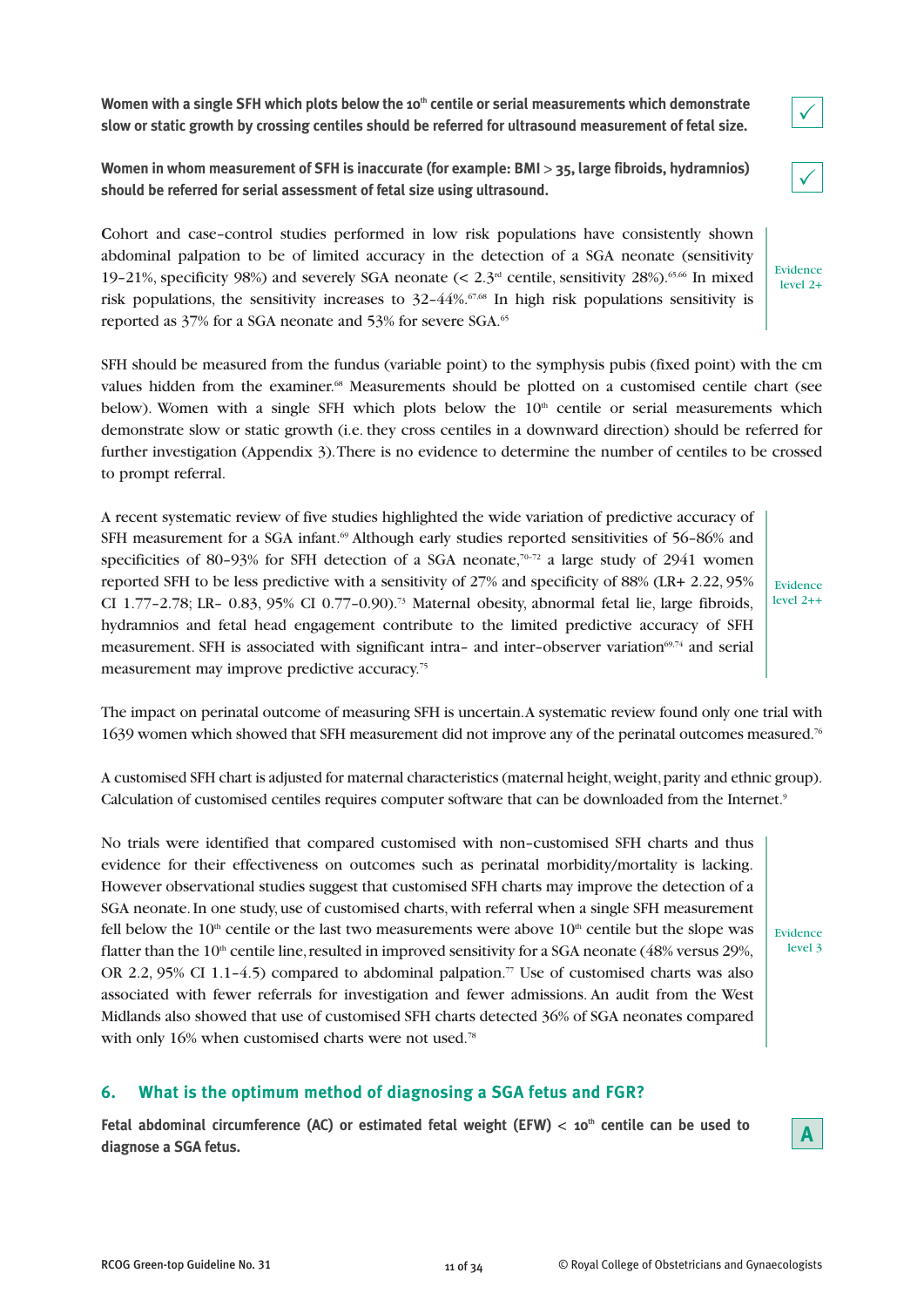**Use of a customised fetal weight reference may improve prediction of a SGA neonate and adverse perinatal outcome. In women having serial assessment of fetal size, use of a customised fetal weight reference may improve the prediction of normal perinatal outcome.**

**Routine measurement of fetal AC or EFW in the third trimester does not reduce the incidence of a SGA neonate nor does it improve perinatal outcome. Routine fetal biometry is thus not justified.**

**Change in AC or EFW may improve the prediction of wasting at birth (neonatal morphometric indicators) and adverse perinatal outcome suggestive of FGR.**

**When using two measurements of AC or EFW to estimate growth velocity, they should be at least 3 weeks apart to minimise false–positive rates for diagnosing FGR. More frequent measurements of fetal size may be appropriate where birth weight prediction is relevant outside of the context of diagnosing SGA/FGR.**

Where the fetal AC or EFW is < 10<sup>th</sup> centile or there is evidence of reduced growth velocity, women should **be offered serial assessment of fetal size and umbilical artery Doppler (see Section 7).**

# *6.1 Ultrasound biometry*

Two systematic reviews have assessed the accuracy of ultrasound biometric measures, both as individual measures, as ratios, and combined (as the EFW). $379$  Use of the  $10<sup>th</sup>$  centile had better sensitivities and specificities than other commonly used centiles.<sup>66</sup> In a low risk population sensitivity varies from 0–10% and specificity 66–99% for any parameter. In a high risk population, fetal AC  $< 10<sup>th</sup>$  centile had sensitivity ranging from 72.9–94.5% and specificity 50.6–83.8%. For EFW <  $10<sup>th</sup>$  centile, sensitivity was 33.3–89.2% and specificity 53.7–90.9%.3,79 Meta–analysis was not performed in these systematic reviews due to the considerable clinical and methodological heterogeneity within the included papers. The potential advantage of EFW is that customised standards exist and accuracy can more easily be determined against birthweight.

A retrospective study has shown that among high risk patients, EFW and AC  $< 10<sup>th</sup>$  centile within 21 days of delivery better predicted a SGA infant than  $AC < 10<sup>th</sup>$  centile (80% versus 49%, OR 4.26, 95% CI 1.94-9.16).<sup>80</sup> Adverse perinatal outcome was also highest when both measures were  $< 10<sup>th</sup>$  centile.<sup>80</sup> Kayem et al.<sup>81</sup> found that measurement of AC in low risk women at term was a better predictor of birth weight  $\leq 2.5$  kg than a single measurement of SFH (LR+ 9.9 versus 7.1, LR– 0.5 versus 0.6).

Several studies have compared various formulae for estimating fetal weight in unselected patients. A prospective study compared 35 different formulae and found that most are relatively accurate at predicting birth weight up to 3500 g.<sup>82</sup> Another study found the Shepard and Aoki formulae to have the best intraclass correlation coefficient, with EFW showing the smallest mean difference from actual birth weight.<sup>83</sup> Although formulae have been developed for SGA fetuses, there is little evidence that accurate prediction of weight is substantially improved<sup>84,85</sup> and in this population the Hadlock formula<sup>86</sup> may be most appropriate to use.

There is no evidence to recommend one specific method of measuring AC (directly or derived from abdominal diameters) nor which centile chart to use. The centile charts produced by Chitty et al. $87$  were optimally constructed and are widely used.

The same maternal characteristics (maternal height, weight, parity and ethnic group) that affect birth weight affect fetal biometric measures and fetal weight gain,<sup>88,89</sup> providing a rationale for the use of a customised AC or EFW chart.<sup>9</sup> A customised EFW  $\lt$  10<sup>th</sup> centile is predictive of a SGA neonate (sensitivity 68%, specificity 89%).<sup>90</sup> Use of customised fetal weight centiles to define SGA

Evidence level 3

**A**

**C**

**C**

 $\checkmark$ 

Evidence level 2++

Evidence  $longel 2$ 

**C**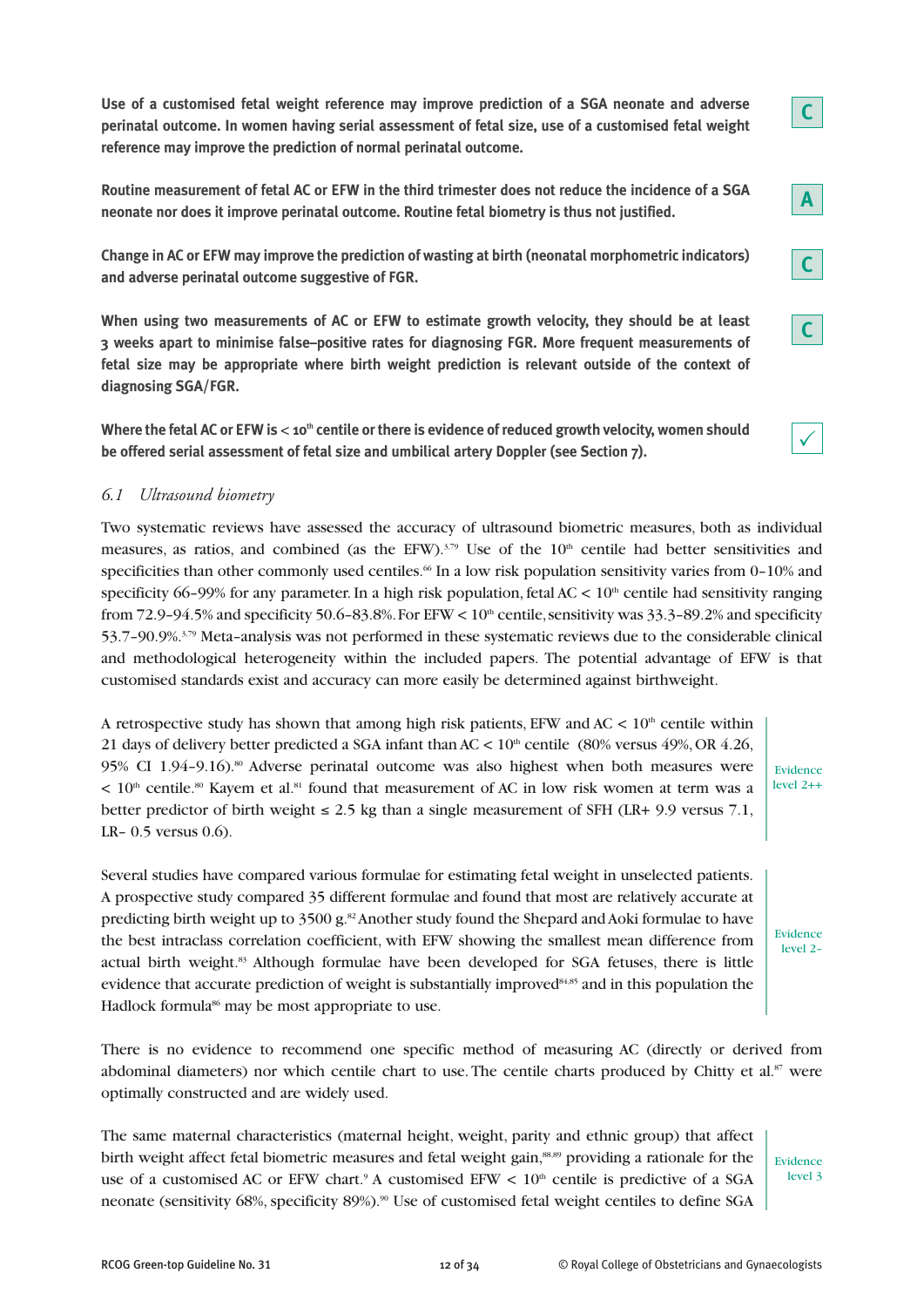has also been shown to improve the prediction of adverse prenatal outcome;<sup>90,91</sup> OR of adverse outcomes (stillbirths, neonatal deaths, referral to higher level or special care unit or Apgar score < 7 at 5 minutes) for SGA neonates versus those not SGA was 1.59 (95% CI 1.53–1.66) for the non–customised fetal weight reference compared with 2.84 (95% CI 2.71–2.99) for the customised reference.<sup>90</sup> Prediction of perinatal mortality was also improved by the customised reference (OR 3.65, 95% CI 3.40–3.92 versus OR 1.77, 95% CI 1.65–1.89).91 A further study demonstrated that individual growth trajectories of low risk fetuses with normal outcome were less likely to cross below the  $10<sup>th</sup>$  centile for fetal weight when using customised reference standards than when unadjusted standards were used.<sup>92</sup> However, no trials were identified that compared customised with non–customised EFW chartsp.

A meta–analysis, including eight trials comprising 27 024 women, found no evidence that routine fetal biometry (with or without assessment of amniotic fluid volume and placental grade) after 24 weeks of pregnancy improved perinatal outcome in a low risk population (SGA neonate relative risk [RR] 0.98, 95% CI 0.74-1.28; perinatal mortality RR 0.94, 95% CI 0.55-1.61).<sup>93</sup> The timing and content of the ultrasound scan varied substantially between studies and the authors noted high heterogeneity between studies in the reduction of the risk of a SGA neonate, mainly due to the findings of one study in which routine estimation of fetal weight, amniotic fluid volume and placental grading at 30–32 and 36–37 weeks of gestation was shown to result in the birth of fewer SGA neonates (10.4% versus 6.9%, RR 0.67, 95% CI 0.50-0.89).<sup>94</sup>

The change in fetal size between two time points is a direct measure of fetal growth and hence serial measurement of AC or EFW (growth velocities) should allow the diagnosis of FGR. However the optimal method of using serial ultrasound measurements is not clear. Although 'eyeballing' a chart of individual AC or EFW measurements may give an impression of FGR a more objective definition requires establishment of growth rate standards from longitudinally collected data. Several standards have been reported,<sup>95,96</sup> including conditional centiles for fetal growth,<sup>97</sup> although none has been adopted in clinical practice. Reported mean growth rates for AC and EFW after 30 weeks of gestation are 10 mm/14 days and 200 g/14 days although greater variation exists in the lower limits (reflecting the methods used to derive the standard deviation [SD]).<sup>98</sup> However a change in AC of  $\lt$  5mm over 14 days is suggestive of FGR.<sup>95</sup> In a high risk population, identified as being SGA, Chang et al.<sup>99,100</sup> showed that a change in AC or EFW (defined as a change in SD score of ≥ –1.5) were better predictors of wasting at birth (ponderal index, mid–arm circumference/head circumference ratio or subscapular skinfold thickness < 2 SD below mean) and adverse perinatal outcome than the final AC or EFW before delivery.

Mongelli et al.<sup>101</sup> used a mathematical model to estimate the impact of time interval between examinations on the false positive rates for FGR (defined as no apparent growth in fetal AC between two consecutive examinations). When the initial scan was performed at 32 weeks of gestation, the false positive rates were 30.8%, 16.9%, 8.1% and 3.2% for intervals of 1,2,3 and 4 weeks respectively. False positive rates were higher when the first scan was performed at 36 weeks of gestation (34.4%, 22.1%, 12.7%, 6.9% respectively). These findings suggest that if two measurements are to be used to estimate velocity, they should be a minimum of 3 weeks apart to minimise false–positive rates for diagnosing FGR. This recommendation does not preclude more frequent ultrasound measurements of AC/EFW to predict fetal size at birth but rather indicates which measurements should be used to interpret growth.

# *6.2 Biophysical tests*

Biophysical tests, including amniotic fluid volume, cardiotocography (CTG) and biophysical scoring are poor at diagnosing a small or growth restricted fetus.<sup>102–104</sup> A systematic review of the accuracy of umbilical artery

Evidence level 3

Evidence level 1+

Evidence level 2+

Evidence level 3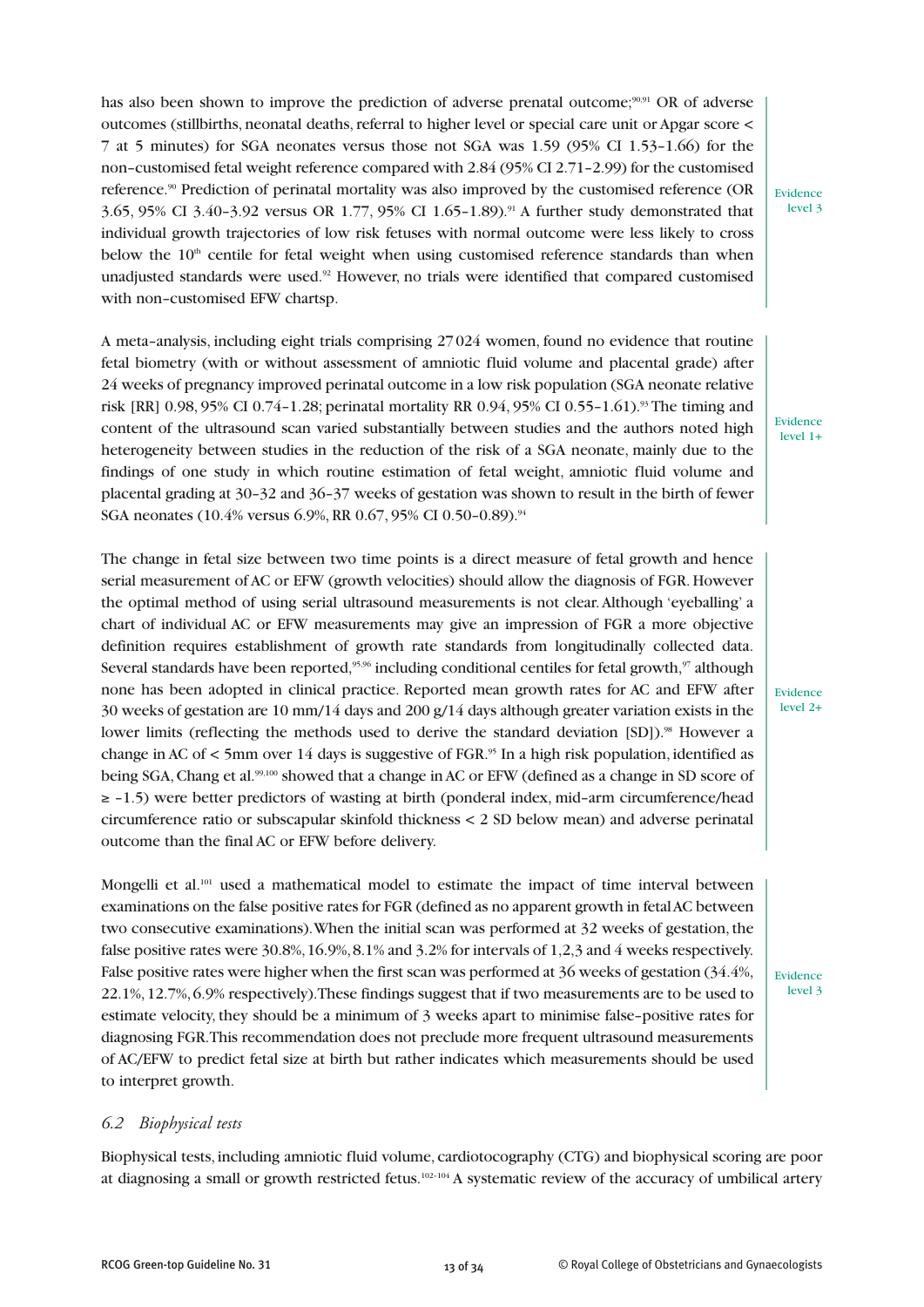Doppler in a high–risk population to diagnose a SGA neonate has shown moderate accuracy (LR+ 3.76, 95% CI 2.96-4.76; LR- 0.52, 95% CI 0.45-0.61).<sup>105</sup>

# **7. What investigations are indicated in SGA fetuses?**

**Offer a referral for a detailed fetal anatomical survey and uterine artery Doppler by a fetal medicine specialist if severe SGA is identified at the 18–20 week scan.**

**Karyotyping should be offered in severely SGA fetuses with structural anomalies and in those detected before 23 weeks of gestation, especially if uterine artery Doppler is normal.**

**Serological screening for congenital cytomegalovirus (CMV) and toxoplasmosis infection should be offered in severe SGA.**

**Testing for syphilis and malaria should be considered in high risk populations.**

**Uterine artery Doppler has limited accuracy to predict adverse outcome in SGA fetuses diagnosed during the third trimester.**

In severe SGA, the incidence of chromosomal abnormalities has been reported to be as high as 19%.104Triploidy was the most common chromosomal defect in fetuses referred before 26 weeks of gestation and trisomy 18 in those referred thereafter. Within this population, the risk of aneuploidy was found to be higher in fetuses with a structural abnormality, a normal amniotic fluid volume, a higher head circumference/AC ratio or a normal uterine artery Doppler.<sup>106,107</sup> One small study suggested that, in severely SGA fetuses, the rate of aneuploidy was 20% in fetuses presenting before 23 weeks of gestation, irrespective of the presence of structural anomalies, compared with 0% in fetuses presenting between 23–29 weeks of gestation.107

Evidence level 2+

**C**

**C**

**C**

 $\checkmark$ 

**C**

Fetal infections are responsible for up to 5% of SGA fetuses.<sup>108</sup> The most common pathogens are reported to be cytomegalovirus (CMV), toxoplasmosis, malaria and syphilis,<sup>108</sup> although a recent multicentre study found no association between congenital toxoplasmosis and incidence of a SGA infant.109 Malaria is a significant cause of preterm birth and LBW worldwide and it should be considered in those from, or who have travelled in, endemic areas.<sup>110</sup>

The predictive value of uterine artery Doppler in SGA fetuses diagnosed during the third trimester is unclear and no systematic reviews on this topic were identified in the literature search for this guideline. Severi et al.<sup>111</sup> found that uterine artery  $RI > 0.50$  and bilateral notching were independently associated with emergency caesarean section in this population (OR 5.0, 95% CI 2.0–12.4; OR 12.2, 95% CI 2.0–74.3 respectively). Other studies have suggested that uterine artery Doppler has no predictive value.<sup>112,113</sup>

Evidence level 2+

# **8. What interventions should be considered in the prevention of SGA fetuses/neonates?**

**Antiplatelet agents may be effective in preventing SGA birth in women at high risk of pre-eclampsia although the effect size is small.**

**In women at high risk of pre-eclampsia, antiplatelet agents should be commenced at, or before, 16 weeks of pregnancy.**

**There is no consistent evidence that dietary modification, progesterone or calcium prevent birth of a SGA infant. These interventions should not be used for this indication.**

**A**

**A**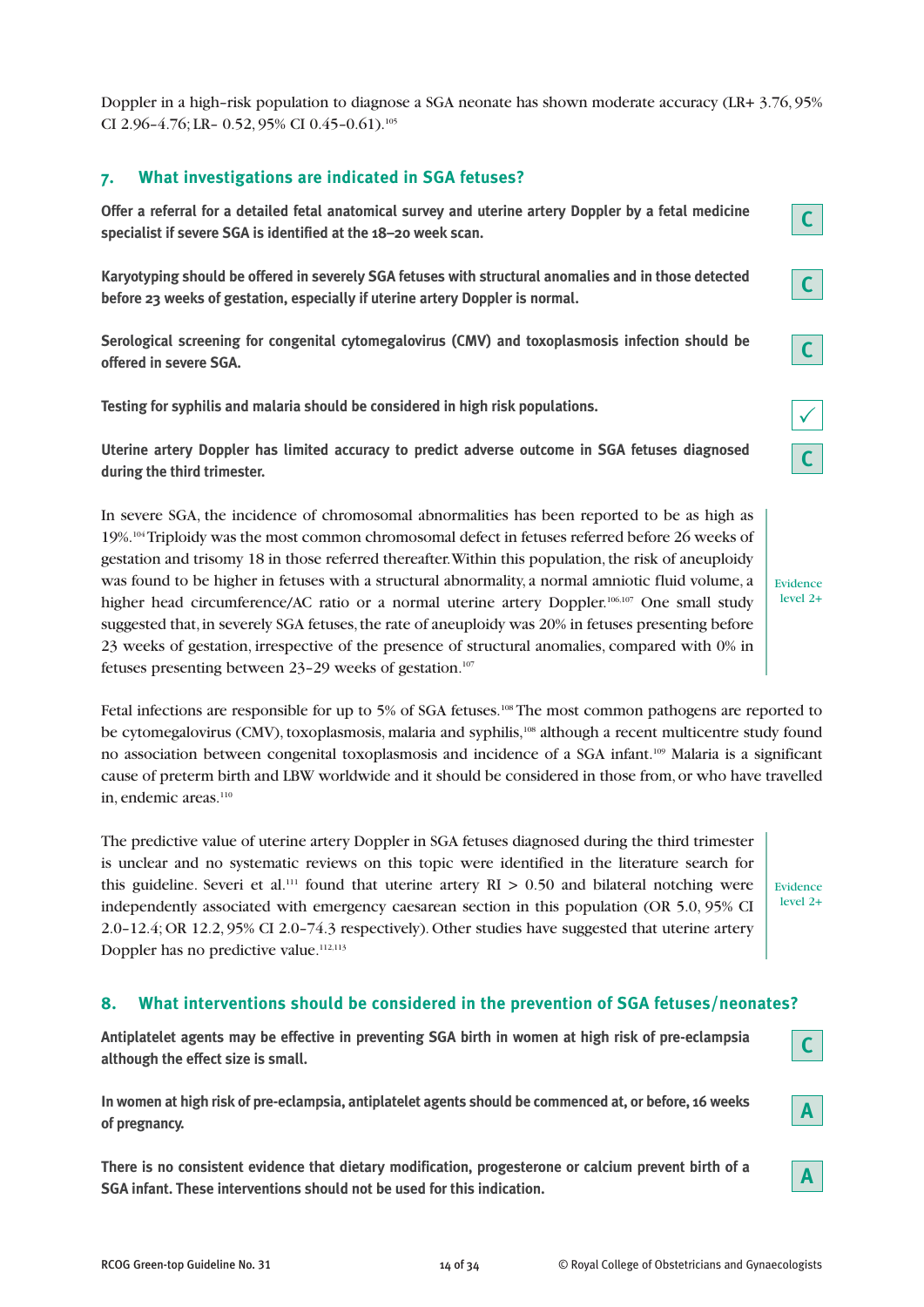**high-risk women. However, there is insufficient evidence, especially concerning serious adverse effects, to recommend its use.**

**and smoke.**

Antiplatelet agents have been extensively investigated in women at varying levels of risk for pre-eclampsia, with SGA as an outcome in both an individual patient data (IPD) meta–analysis and a Cochrane review.114,115 In all pregnant women, the RR of a SGA neonate with therapy was 0.90 (95% CI 0.83–0.98) and for high risk women was 0.89 (95% CI 0.74–1.08). In the IPD meta–analysis for all pregnant women the RR was 0.90 (95% CI 0.81–1.01). The majority of the included papers randomised women at risk of pre-eclampsia and therefore it is not possible to determine the RR for aspirin in women at risk of a SGA neonate alone. The Cochrane review concluded that further information was required to assess which women are most likely to benefit, when treatment is best started and at what dose.<sup>115</sup>

**Interventions to promote smoking cessation may prevent delivery of a SGA infant. The health benefits of smoking cessation indicate that these interventions should be offered to all women who are pregnant**

**Antithrombotic therapy appears to be a promising therapy for preventing delivery of a SGA infant in** 

A recent systematic review and meta–analysis of five trials, with 414 women, has suggested that, with respect to women at risk of pre-eclampsia, the timing of commencement of aspirin is important.116Where aspirin was started at 16 weeks of gestation or less the RR of a SGA infant was 0.47 (95% CI 0.30–0.74) and the number needed to treat was 9 (95% CI 5.0–17.0). No reduction in risk of a SGA infant was found when aspirin was started after 16 weeks of gestation (RR 0.92, 95% CI 0.78–1.10).

A systematic review of nine trials of aspirin, in 1317 women with abnormal uterine artery Doppler, concluded that aspirin started before 16 weeks of pregnancy reduced the incidence of pre-eclampsia as well as SGA birth (RR 0.51, 95% CI 0.28–0.92); number needed to treat = 10 (95% CI 5–50).117 Aspirin started after 20 weeks was not effective in reducing the risk of a SGA infant. It is not possible to determine to what extent the effect of aspirin is due to the reduction of pre-eclampsia in these women.

Dietary advice/modification interventions in pregnancy have yielded conflicting results in terms of the incidence of SGA neonates. Based on thirteen trials in 4665 women, balanced energy/protein supplementation has been associated with a modest increase in mean birth weight and a reduction in the incidence of SGA neonates (RR 0.68, 95% CI 0.56-0.84).<sup>118</sup>These effects did not appear greater in under–nourished women. In contrast, a review of two trials with 1076 women, showed high-protein supplementation reduced mean birthweight.<sup>118</sup> The impact on fetal growth of multiple–micronutrient supplementation has been addressed in nine trials involving 15 378 low risk women. Compared with supplementation of two or less micronutrients or no supplementation or a placebo, multiple micro–nutrient supplementation resulted in a decrease in SGA neonates (RR 0.92, 95% CI 0.86–0.99). However, this difference lost statistical significance when multiple micro-nutrient supplementation was compared with iron/folic acid supplementation alone.<sup>119</sup> Although maternal nutrient supplementation has been attempted in suspected SGA/FGR (including intra–amniotic administration of nutrients), there is not enough evidence to evaluate the effects.120A systematic review of six trials, involving 2783 women, found that marine oil and other prostaglandin precursor supplementation in low risk women did not alter the incidence of SGA neonates.<sup>121</sup>

Progesterone and calcium have also been used to prevent pre-eclampsia and its complications in both high and low risk populations. In this context there is no evidence that either progesterone (four trials,  $1445$  women)<sup>122</sup> or calcium (four trials,  $13615$  women)<sup>123</sup> is effective in reducing the incidence of SGA neonates.

Evidence level 1+



Evidence level 1+

**A**

Evidence  $level 1++$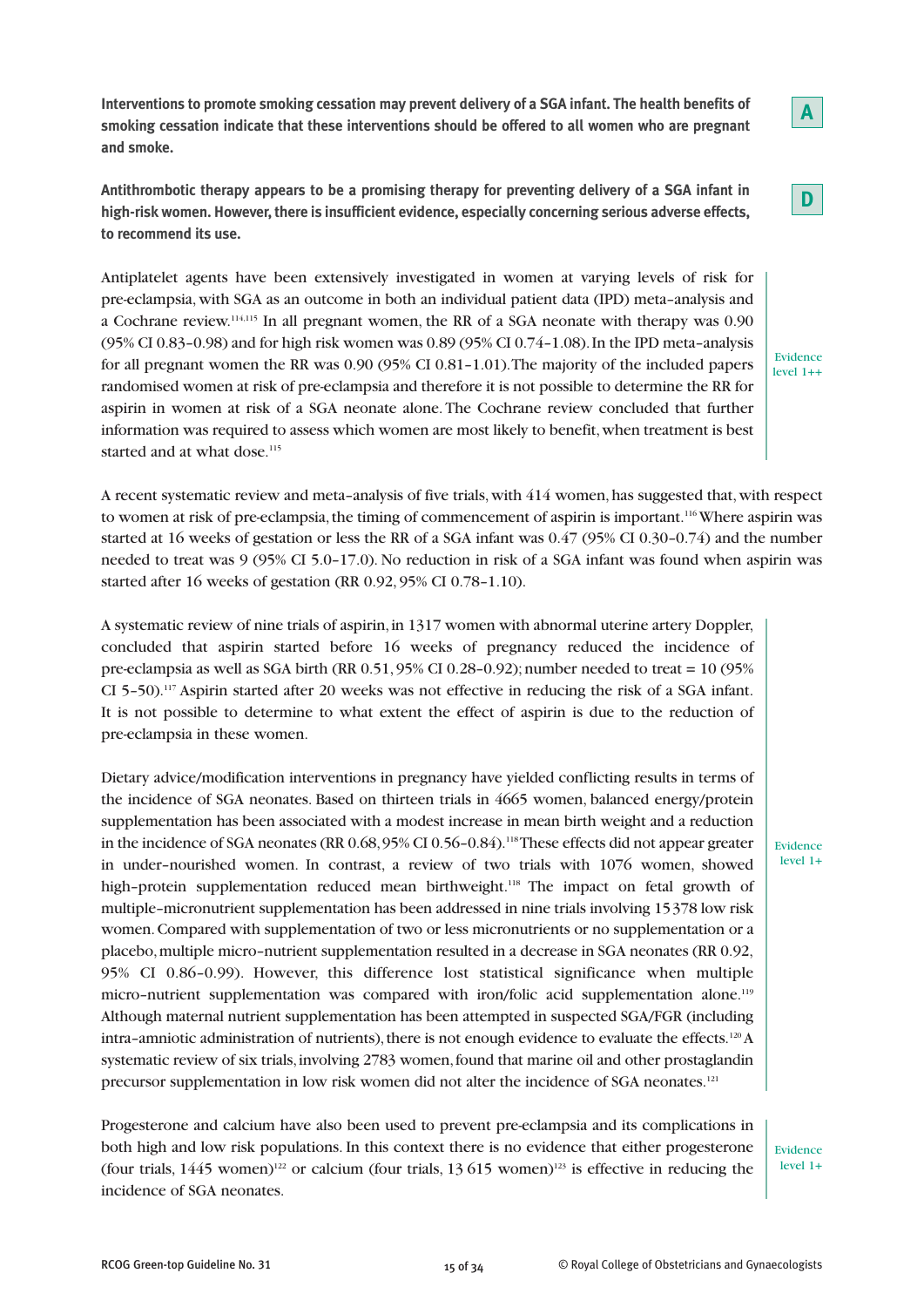Smoking increases the risk of SGA, and 21 trials involving over 20 000 women have addressed the impact of interventions to promote smoking cessation in pregnancy.<sup>124</sup> Overall interventions reduced low birth weight (RR 0.83, 95% CI 0.73–0.95) and preterm birth but SGA was not reported in the systematic review as an outcome. Trials using cognitive behavioural therapy and incentives as the main intervention strategy demonstrated consistent improvements in birthweight.<sup>124</sup>Women who are able to stop smoking by 15 weeks of gestation can reduce the risk back to that of non-smokers.<sup>39</sup>

Antithrombotic therapy has been used to improve outcome in women considered at risk of placental dysfunction (primarily based on previous history of pre-eclampsia, FGR or stillbirth). A systematic review of five studies involving 484 women, four of which compared heparin (either alone or with dipyridamole) with no treatment, found that heparin reduced the incidence of SGA neonates from 25% to 9% (RR 0.35, 95% CI 0.20–0.64) and also reduced the incidence of pre-eclampsia.125 However, no differences were evident in perinatal mortality or preterm birth below 34 weeks. The authors concluded that while this therapy appears promising, important information about serious adverse effects and long–term childhood outcomes is unavailable.

Antihypertensive drug therapy for mild to moderate hypertension in pregnancy does not seem to increase the risk of delivering a SGA neonate (19 trials,  $2437$  women, RR 1.02,  $95\%$  CI 0.89-1.16),<sup>126</sup> but treatment with oral beta–blockers was associated with an increased risk of a SGA neonate (RR 1.36, 95% CI 1.02–1.82), partly dependent on one small outlying trial involving atenolol.127 Use of atenolol is therefore best avoided but no recommendation can be made regarding the best agent or target blood pressure to optimise fetal growth, especially when the fetus is known to be SGA.128

# **9. What interventions should be considered in the preterm SGA fetus?**

**Women with a SGA fetus between 24+0 and 35+6 weeks of gestation, where delivery is being considered, should receive a single course of antenatal corticosteroids.**

Women with a SGA fetus between  $24^{+0}$  and  $35^{+6}$  weeks of gestation, where delivery is being considered, should receive a single course of antenatal corticosteroids to accelerate fetal lung maturation and reduce neonatal death and morbidity.<sup>129</sup>

Bed rest in hospital for a suspected SGA infant has only been evaluated in one trial of 107 women that showed no differences in any fetal growth parameters.<sup>130</sup>

Maternal oxygen administration has been investigated in three trials of SGA fetuses involving 94 women.<sup>131</sup> Methodological problems were identified in two of the studies, both of which had greater gestational ages of fetuses in the oxygen group. This may account for the increase in birth weight in the intervention group. Oxygenation was associated with a lower perinatal mortality (RR 0.50, 95% CI 0.32–0.81). The authors of the systematic review concluded there was not enough evidence to evaluate the benefits and risks of maternal oxygen therapy.<sup>131</sup>

A proportion of growth restricted fetuses will be delivered prematurely and consequently be at an increased risk of developing cerebral palsy. Maternally administered magnesium sulphate has a neuroprotective effect and reduces the incidence of cerebral palsy amongst preterm infants. Australian guidelines recommend the administration of magnesium sulphate when delivery is before 30 weeks of gestation.<sup>132,133</sup>

# **10. What is the optimal method and frequency of fetal surveillance in a SGA infant and what is/are the optimal test/s to time delivery?**

A variety of tests are available for surveillance of the SGA fetus. They vary in terms of the time and personnel required to perform and interpret them. The purpose of surveillance is to predict fetal acidaemia thereby

Evidence level 1+

Evidence level 2+

Evidence level 1+

Evidence level 2–

Evidence level 2–

**C**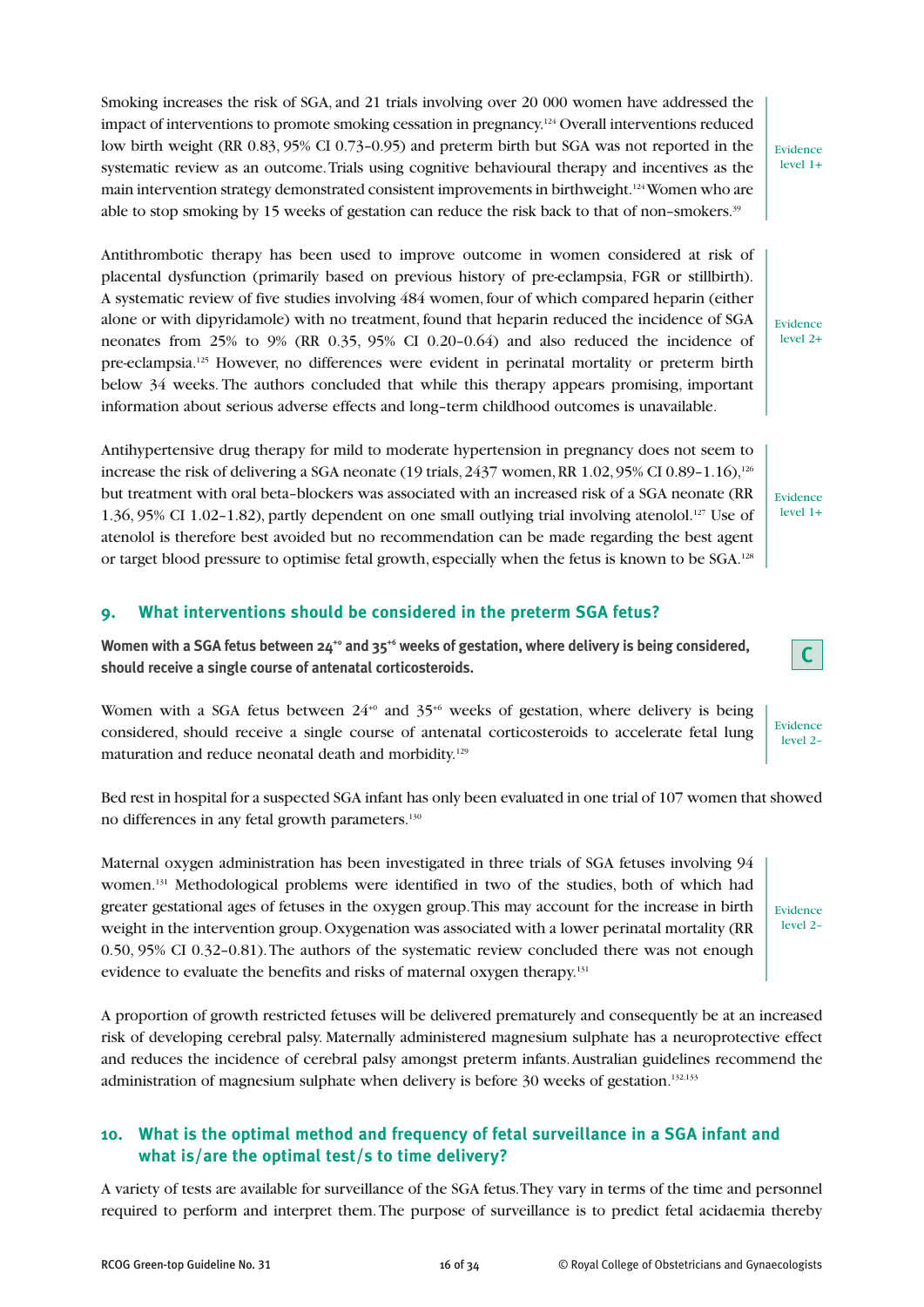allowing timely delivery prior to irreversible end–organ damage and intrauterine fetal death.

# *10.1 Umbilical artery Doppler*

**In a high–risk population, the use of umbilical artery Doppler has been shown to reduce perinatal morbidity and mortality. Umbilical artery Doppler should be the primary surveillance tool in the SGA fetus.**

**When umbilical artery Doppler flow indices are normal it is reasonable to repeat surveillance every 14 days.**

**More frequent Doppler surveillance may be appropriate in a severely SGA fetus.**

**When umbilical artery Doppler flow indices are abnormal (pulsatility or resistance index > +2 SDs above mean for gestational age) and delivery is not indicated repeat surveillance twice weekly in fetuses with end–diastolic velocities present and daily in fetuses with absent/reversed end–diastolic frequencies.**

There is compelling evidence that umbilical artery Doppler is a useful tool in the management of the high–risk pregnancy. A systematic review of 104 observational studies of accuracy, involving 19 191 fetuses, found that umbilical artery Doppler predicted compromise of fetal/neonatal wellbeing with a pooled LR+ of 3.41 (95% CI 2.68–4.34) and LR– 0.55 (95% CI 0.48–0.62).<sup>134</sup> The technique predicted fetal death (LR+ 4.37, 95% CI 0.88–21.8; LR– 0.25, 95% CI 0.07–0.91) and acidosis (LR+ 2.75, 95% CI 1.48–5.11; LR– 0.58, 0.36–0.94).<sup>134</sup>

A systematic review of RCTs of effectiveness of umbilical artery Doppler as a surveillance tool in high risk pregnancies (16 studies, testing 10 225 fetuses) found that use of umbilical artery Doppler was associated with a reduction in perinatal deaths from 1.7% to 1.2% (RR 0.71, 95% CI 0.52–0.98), number needed to treat was 203 (95% CI 103-4352).<sup>135</sup> There were also fewer inductions of labour (RR 0.89, 95% CI 0.80–0.99) and fewer caesarean sections (RR 0.90, 95% CI 0.84–0.97). No difference was found in operative vaginal births (RR 0.95, 95% CI 0.80–1.14) nor in Apgar scores  $<$  7 at 5 minutes (RR 0.92, 95% CI 0.69-1.24).<sup>135</sup> Although not confined to SGA, this group of fetuses made up a substantial proportion of the tested population. At present the recommendation from the authors of this Cochrane review is that high risk pregnancies thought to be at risk of placental insufficiency should be monitored with Doppler studies of the umbilical artery.

Evidence level 1++

**A**

 $\checkmark$ 

 $\checkmark$ 

**B**

Several individual studies have also directly compared umbilical artery Doppler with other tests in the management of the SGA fetus. Umbilical artery Doppler, but not biophysical profile or cardiotography (CTG), predicted poor perinatal outcomes.<sup>136</sup> Compared to CTG, use of umbilical artery Doppler is associated with reduced use of antenatal resources (monitoring occasions, hospital admissions, inpatient stay), reduced induction of labour and emergency caesarean section for fetal distress.<sup>137-139</sup>

A variety of descriptor indices of umbilical artery Doppler waveform have been used to predict perinatal outcome. The large systematic review of test accuracy could not comment on which waveform index to use due to poor reporting in individual studies.134 Although PI has been widely adopted in the UK, an analysis using receiver operator curves found that RI had the best discriminatory ability to predict a range of adverse perinatal outcomes.<sup>140</sup>

When defined by customised fetal weight standards 81% of SGA fetuses have a normal umbilical artery Doppler.<sup>141</sup> Outpatient management is safe in this group<sup>142</sup> and it may be reasonable to repeat Doppler surveillance every 14 days; one small randomised trial involving 167 SGA fetuses with normal umbilical artery Doppler investigated frequency of surveillance; twice–weekly compared to two weekly monitoring resulted in earlier deliveries and more inductions of labour with no difference in neonatal morbidity.<sup>143</sup> Compared to SGA fetuses identified before delivery and

Evidence level 2+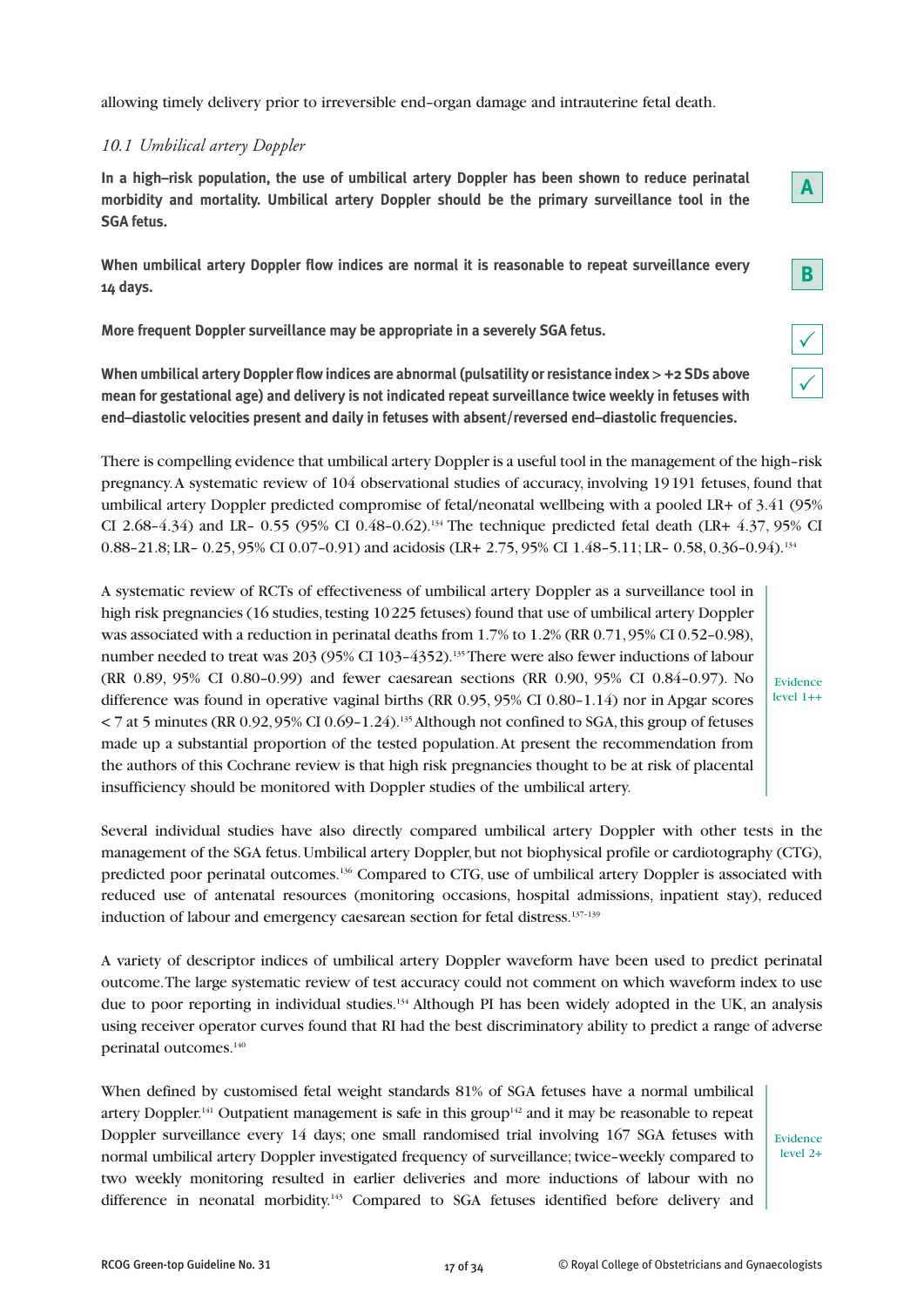monitored with umbilical artery Doppler, unidentified SGA fetuses have a fourfold greater risk of adverse fetal outcome (OR 4.1, 95% CI 2.5–6.8) and fetal/infant death (OR 4.2, 95% CI 2.1–8.5).144 In this large series, SGA fetuses (defined as a birth weight deviation 22–27% below the norm, equivalent to –2 SDs) were monitored with two weekly umbilical artery Doppler. However, compared to appropriate for gestational age (AGA) fetuses, SGA fetuses with a normal umbilical artery Doppler are still at increased risk of neonatal morbidity (OR 2.26,  $95\%$  CI 1.04-4.39)<sup>141</sup> and adverse neurodevelopmental outcome.145

In SGA fetuses with abnormal umbilical artery Doppler where there is not an indication for delivery the optimal frequency of surveillance is unclear. Until definitive evidence becomes available it is reasonable to repeat surveillance twice weekly in fetuses with end–diastolic velocities present and daily in fetuses with absent or reversed end–diastolic velocities (AREDV).

In a low risk or unselected population, a systematic review of five trials, involving 14 185 women, found no conclusive evidence that routine umbilical artery Doppler benefits mother or baby.146 As such, umbilical artery Doppler is not recommended for screening an unselected population.

# *10.2 Cardiotocography (CTG)*

**CTG should not be used as the only form of surveillance in SGA fetuses.**

**Interpretation of the CTG should be based on short term fetal heart rate variation from computerised analysis.**

Antenatal CTG has been compared with no intervention in a Cochrane systematic review of RCTs. Based on four trials (1627 fetuses) of high risk pregnancies there was no clear evidence that antenatal CTG improved perinatal mortality (RR 2.05, 95% CI 0.95–4.42). The included trials all employed visual analysis and only one trial was regarded as high quality.<sup>147</sup>

Unlike conventional CTG, which has high intra– and interobserver variability, computerised CTG (cCTG) is objective and consistent.148 Normal ranges for cCTG parameters throughout gestation are available.149 Fetal heart rate (FHR) variation is the most useful predictor of fetal wellbeing in SGA fetuses;<sup>150,151</sup> a short term variation  $\leq$  3 ms (within 24 hours of delivery) has been associated with a higher rate of metabolic acidaemia (54.2% versus 10.5%) and early neonatal death (8.3% versus 0.5%).151

Comparison of cCTG with traditional CTG in the Cochrane review (two trials, 469 high risk fetuses) showed a reduction in perinatal mortality with cCTG (4.2% versus 0.9%, RR 0.20, 95% CI 0.04–0.88) but no significant difference in perinatal mortality excluding congenital anomalies (RR 0.23, 95% CI 0.04–1.29), though the meta–analysis was underpowered to assess this outcome, or any other measure of adverse perinatal outcome.<sup>147</sup>

#### *10.3 Amniotic fluid volume*

**Ultrasound assessment of amniotic fluid volume should not be used as the only form of surveillance in SGA fetuses.**

**Interpretation of amniotic fluid volume should be based on single deepest vertical pocket.**

Amniotic fluid volume is usually estimated by the single deepest vertical pocket (SDVP) or amniotic fluid index (AFI) methods; although both correlate poorly with actual amniotic fluid volume.152 A Cochrane systematic review (five trials, 3226 women) compared the two methods and concluded

Evidence level 1+

Evidence level 4

Evidence level 2+

> **A A**

Evidence level 1+

Evidence level 2+

Evidence level 1–

 $\checkmark$ 



Evidence level 1+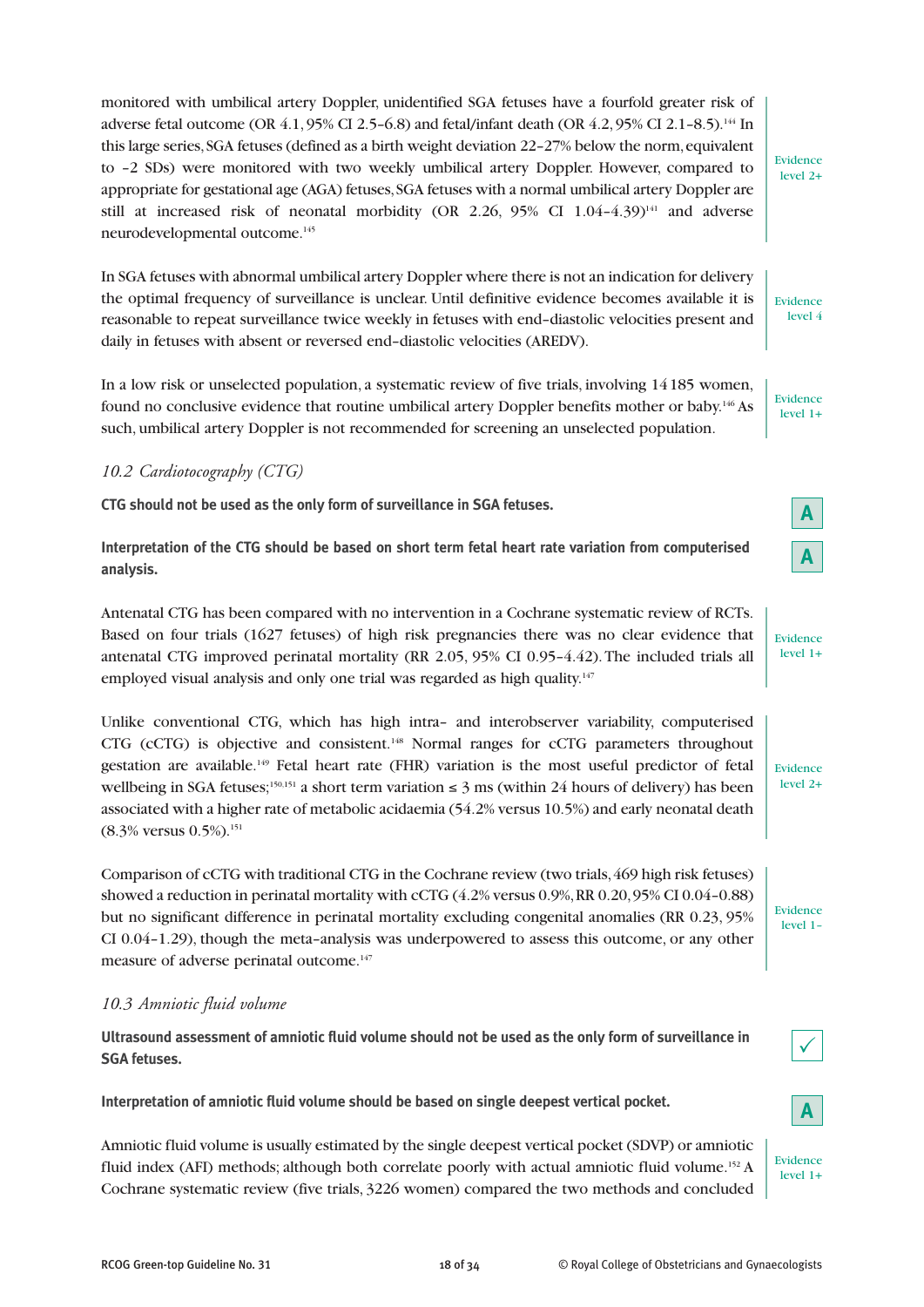that there was no evidence that one method was superior in the prevention of adverse perinatal outcomes. However, compared to a SDVP < 2 cm, when an AFI  $\leq$  5 cm was used more cases of oligohydramnios were diagnosed (RR 2.39, 95% CI 1.73–3.28) and more women had induction of labour (RR  $1.92, 95\%$  CI  $1.50 - 2.46$ ) without an improvement in perinatal outcome.<sup>153</sup>

The incidence of an AFI  $\leq 5$  cm in a low risk population is 1.5%.<sup>154</sup> Compared to cases with a normal AFI, the risk of perinatal mortality and morbidity was not increased in cases with isolated oligohydramnios (RR 0.7, 95% CI 0.2–2.7) nor in those with associated conditions, including SGA fetuses (RR 1.6, 95% CI 0.9–2.6). Notably over the 8 weeks after the initial diagnosis of oligohydramnios, mean EFW centile did not change significantly (remaining on  $3<sup>rd</sup>$  centile in SGA fetuses).<sup>154</sup>

Oligohydramnios is associated with labour outcome; a systematic review of 18 studies involving 10 551 women, found an AFI ≤ 5 cm was associated with an increased risk of caesarean section for fetal distress (RR 2.2, 95% CI 1.5–3.4) and an Apgar score < 7 at 5 minutes (RR 5.2, 95% CI 2.4–11.3) but not acidaemia.155 Although older studies in high risk pregnancies have shown that a reduced SDVP is associated with increased perinatal mortality,<sup>156</sup> limited information is available about the accuracy of oligohydramnios to independently predict perinatal mortality and substantive perinatal morbidity in non–anomalous SGA fetuses monitored with umbilical artery Doppler.

# *10.4 Biophysical profile (BPP)*

**Biophysical profile should not be used for fetal surveillance in preterm SGA fetuses.**

The biophysical profile (BPP) includes four acute fetal variables (breathing movement, gross body movement, tone and CTG, and amniotic fluid volume each assigned a score of 2 (if normal) or 0 (if abnormal). Reducing BPP score is associated with lower antepartum umbilical venous pH and increasing perinatal mortality.157The BPP is time consuming and the incidence of an equivocal result (6/10) is high (15–20%) in severely SGA fetuses,158 although this rate can be reduced if cCTG is used instead of conventional CTG.150

A systematic review of the effectiveness of BPP as a surveillance tool in high risk pregnancies (five studies, testing 2974 fetuses) found that the use of BPP was not associated with a reduction in perinatal deaths (RR 1.33, 95% CI 0.60–2.98) or Apgar scores < 7 at 5 minutes (RR 1.27, 95% CI 0.85–1.92).159 Combined data from the two high quality trials suggested an increased risk of caesarean section in the BPP group (RR 1.60, 95% CI 1.05–2.44) with no improvement in perinatal outcome.<sup>159</sup>

Early observational studies in high risk non–anomalous fetuses reported very low false negative rates for antepartum acidaemia (0%) and perinatal death within 7 days of a normal test (0.2%).<sup>157,160</sup> However more recent studies in preterm severely SGA fetuses suggest the BPP is not an accurate predictor of fetal acidaemia<sup>150,161</sup> and that the test has much higher false negative rates (11%) in this group.<sup>161</sup> BPP is not recommended for fetal surveillance in the preterm SGA fetus.

# *10.5 Middle cerebral artery (MCA) Doppler*

**In the preterm SGA fetus, middle cerebral artery (MCA) Doppler has limited accuracy to predict acidaemia and adverse outcome and should not be used to time delivery.**

**In the term SGA fetus with normal umbilical artery Doppler, an abnormal middle cerebral artery Doppler (PI** < **5th centile) has moderate predictive value for acidosis at birth and should be used to time delivery.**

Cerebral vasodilatation is a manifestation of the increase in diastolic flow, a sign of the 'brain–sparing effect' of chronic hypoxia, and results in decreases in Doppler indices of the middle cerebral artery (MCA) such as the PI. Reduced MCA PI or MCA PI/umbilical artery PI (cerebroplacental ratio) is therefore an early sign of fetal hypoxia in SGA fetuses.<sup>162-165</sup>

Evidence level 1+

Evidence level 1+

Evidence level 2+

Evidence level 1+



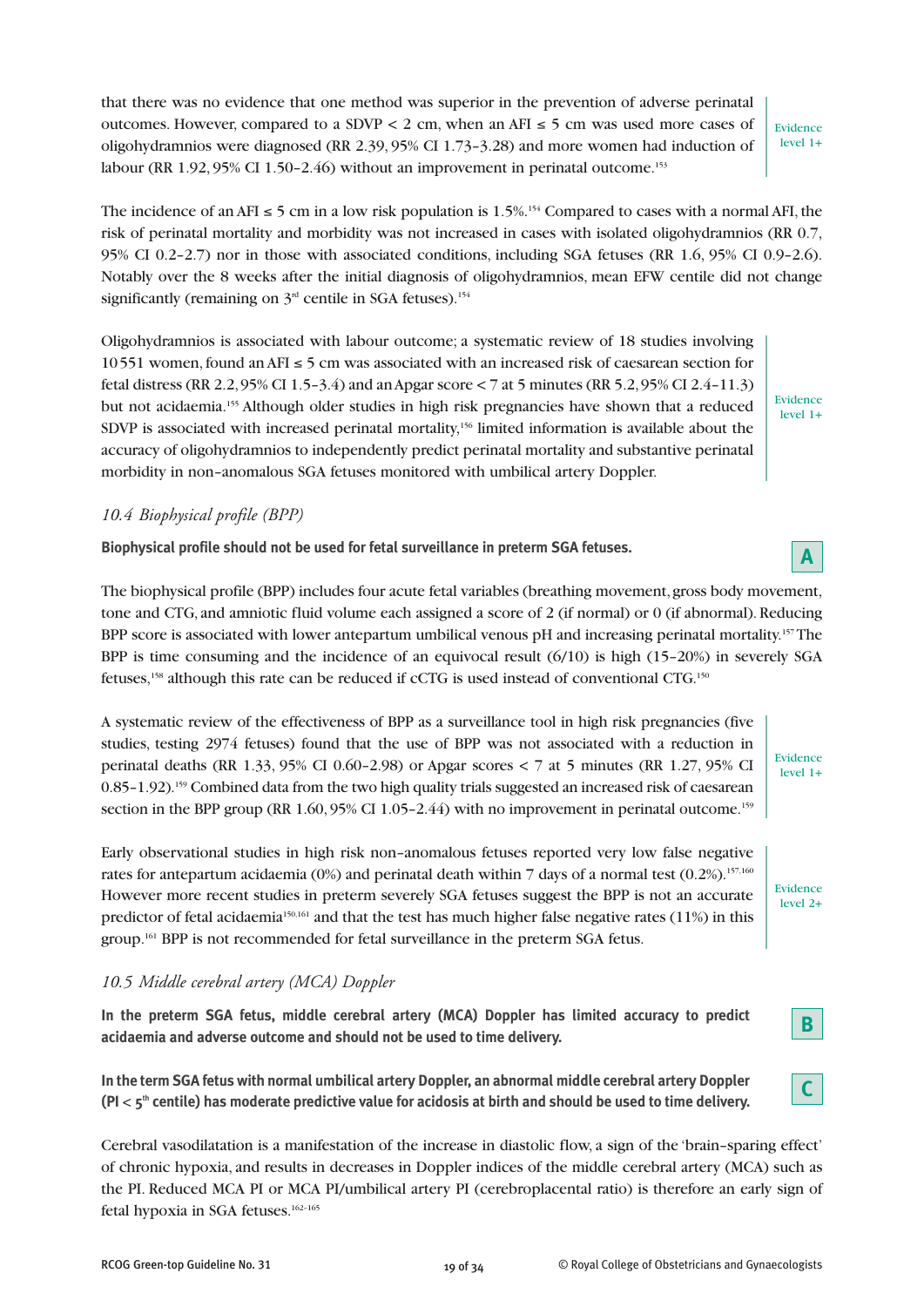No systematic reviews of effectiveness of MCA Doppler as a surveillance tool in high risk or SGA fetuses were identified. A systematic review of 31 observational studies (involving 3337 fetuses) found that MCA Doppler had limited predictive accuracy for adverse perinatal outcome (LR+ 2.79, 95% CI 1.10–1.67; LR– 0.56, 95% CI 0.43–0.72) and perinatal mortality (LR+ 1.36, 95% CI 1.10–1.67; LR– 0.51, 95% CI 0.29–0.89).<sup>165</sup> Most studies investigating MCA Doppler as a predictor of adverse outcome in preterm SGA fetuses have reported low predictive value,  $165-167$  especially when umbilical artery Doppler is abnormal. In the largest study of predictors of neonatal outcome in SGA neonates of less than 33 weeks gestational age (n = 604), although MCA PI < –2 SDs was associated with neonatal death (LR 1.12, 95% CI 1.04–1.21) and major morbidity (LR 1.12, 95% CI 1.1–1.33), it was not a statistically significant predictor of outcome on logistic regression.<sup>168</sup> Initial findings of a pre–terminal increase (reversal) of MCA PI have not been confirmed in subsequent reports.169,170

MCA Doppler may be a more useful test in SGA fetuses detected after 32 weeks of gestation where umbilical artery Doppler is typically normal.<sup>171</sup> Studies suggest an elevated MCA PI is associated with emergency caesarean section and neonatal admission.<sup>172,173</sup> In one study of 210 term SGA fetuses with normal umbilical artery Doppler, MCA PI  $\lt$  5<sup>th</sup> centile was predictive of caesarean section for nonreassuring fetal status (OR 18.0, 95% CI 2.84–750) and neonatal metabolic acidosis, defined as umbilical artery pH < 7.15 and base deficit > 12 mEq/L (OR 9.0, 95% CI 1.25-395).<sup>174</sup> Based on this evidence it is reasonable to use MCA Doppler to time delivery in the term SGA fetus with normal umbilical artery Doppler.

# *10.6 Ductus venosus (DV) and umbilical vein (UV) Doppler*

**Ductus venosus Doppler has moderate predictive value for acidaemia and adverse outcome.**

**Ductus venosus Doppler should be used for surveillance in the preterm SGA fetus with abnormal umbilical artery Doppler and used to time delivery.**

The Ductus venosus (DV) Doppler flow velocity pattern reflects atrial pressure–volume changes during the cardiac cycle. As FGR worsens velocity reduces in the DV a–wave owing to increased afterload and preload, as well as increased end–diastolic pressure, resulting from the directs effects of hypoxia/acidaemia and increased adrenergic drive.175 A retrograde a–wave and pulsatile flow in the umbilical vein (UV) signifies the onset of overt fetal cardiac compromise.<sup>175</sup>

No systematic reviews of effectiveness of venous Doppler as a surveillance tool in high risk or SGA fetuses were identified. A systematic review of 18 observational studies (involving 2267 fetuses) found that DV Doppler had moderate predictive accuracy for the prediction of perinatal mortality in high risk fetuses with placental insufficiency with a pooled LR+ of 4.21 (95% CI 1.98–8.96) and LR– of 0.43 (95% CI 0.30–0.61).175 For prediction of adverse perinatal outcome the results were LR+ 3.15 (95% CI 2.19–4.54) and LR– 0.49 (95% CI 0.40–0.59).176

Observational studies have identified venous Doppler as the best predictor of acidaemia.<sup>150,177</sup>Turan et al.<sup>150</sup> reported an OR of 5.68 (95% CI 1.67-19.32) for an increased DV PI for veins (PIV) and 45.0 (95% CI 5.0–406.5) for UV pulsation compared to 2.12 (95% CI 0.66–6.83) for AREDV in the umbilical artery. In the large study of predictors of neonatal outcome in preterm SGA neonates referred to above, gestational age was the most significant determinant of intact survival until 29 weeks of gestation but DV Doppler alone predicted intact survival beyond this gestational age.<sup>168</sup>

# **11. What is the optimal gestation to deliver the SGA fetus?**

**In the preterm SGA fetus with umbilical artery AREDV detected prior to 32 weeks of gestation, delivery is recommended when DV Doppler becomes abnormal or UV pulsations appear, provided the fetus is** Evidence level 2–

Evidence level 1+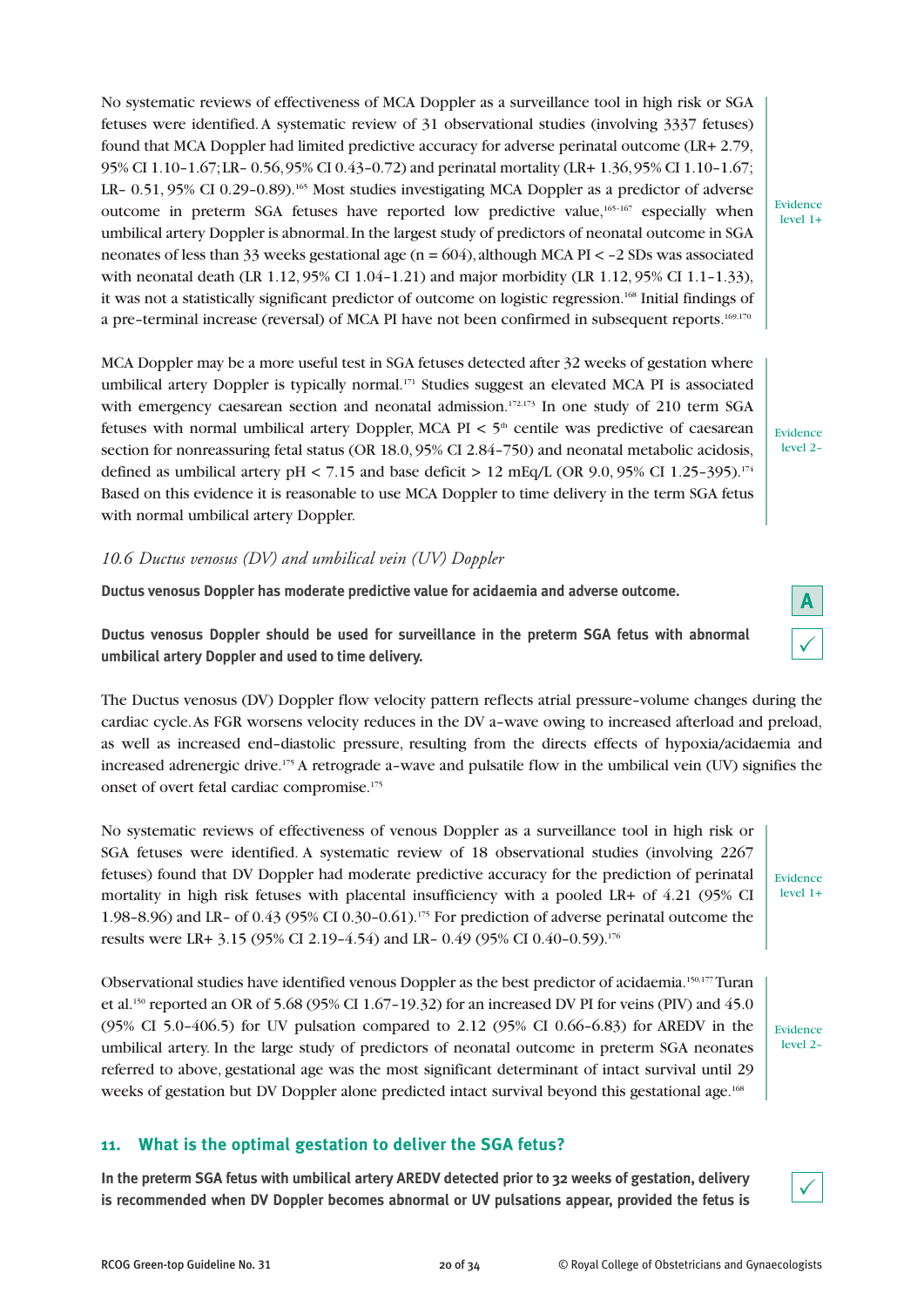**considered viable and after completion of steroids. Even when venous Doppler is normal, delivery is recommended by 32 weeks of gestation and should be considered between 30–32 weeks of gestation.**

**If MCA Doppler is abnormal, delivery should be recommended no later than 37 weeks of gestation.**



**In the SGA fetus detected after 32 weeks of gestation with normal umbilical artery Doppler, a senior obstetrician should be involved in determining the timing and mode of birth of these pregnancies. Delivery should be offered at 37 weeks of gestation.**

At present there is no effective intervention to alter the course of FGR except delivery. Timing delivery is therefore a critical issue in order to balance the risks of prematurity against those of continued intrauterine stay; death and organ damage due to inadequate tissue perfusion.<sup>178</sup>

Gestational age is a critical determinant in decision–making. Various tools exist to predict survival in very preterm births, such as the prematurity risk evaluation measure (PREM) score, which is a system derived from UK cohorts and incorporates gestational age and EFW.<sup>179</sup> In FGR detected prior to 33 weeks of gestation, gestational age was found to be the most significant determinant of total survival until 27 weeks and intact survival until 29 weeks.<sup>168</sup>

The second critical determinant in decision–making is the interpretation of surveillance tests which should accurately predict perinatal outcomes of importance (death, major morbidity and neurodevelopmental delay). Existing studies investigating the relationship between fetal surveillance tests and neurodevelopmental outcome have recently been reviewed.185 Several studies have reported the sequence of changes in Doppler and biophysical parameters as FGR worsens.<sup>170,181,182</sup> While most fetuses showed a deterioration of arterial Doppler indices before the occurrence of an abnormal DV PIV or biophysical abnormalities, the relationship between venous Doppler and biophysical abnormalities was not consistent. For example, more than 50% of fetuses delivered because of cCTG abnormalities had a normal DV PIV.181

#### *11.1 Preterm SGA fetus*

The RCT growth restriction intervention trial (GRIT) compared the effect of delivering early (after completion of a steroid course) with delaying birth for as long as possible (i.e. until the obstetrician was no longer uncertain).<sup>183</sup> Between 24-36 weeks of gestation, 588 fetuses were recruited. Median time–to–delivery was 0.9 days in the early group and 4.9 days in the delay group. There was no difference in total deaths prior to discharge (10% versus 9%, OR 1.1, 95% CI 0.6–1.8), inferring obstetricians are delivering sick preterm fetuses at about the correct time to minimise mortality.183 At 2 years overall rates of death (12% versus 11% respectively) or severe disability, defined as a Griffiths developmental quotient  $\leq 70$  or presence of motor or perceptual severe disability (7% versus  $4\%$ ) were similar (OR 1.1, 95% CI 0.7-1.8).<sup>184</sup> These findings are consistent with observational studies suggesting that fetal deterioration does not have an independent impact on neurodevelopment in early–onset FGR.180

Evidence level 1+

**C**

**A**

On the basis of GRIT, the evidence reviewed in Section 10 and that perinatal mortality increases from 12% in fetuses with umbilical artery AREDV to 39% when DV PIV is increased (and 41% with absence or reversal of DV A–wave)178 it would seem reasonable to recommend delivery when the DV Doppler becomes abnormal or UV pulsations are present, provided the fetus is considered viable (usually when gestational age is  $\geq 24$  weeks and EFW is > 500 g)<sup>181,185</sup> and after completion of steroids. Based on available evidence it is not known whether delivery should be recommended as soon as the DV PIV becomes abnormal or whether delivery should be deferred until the DV

Evidence level 4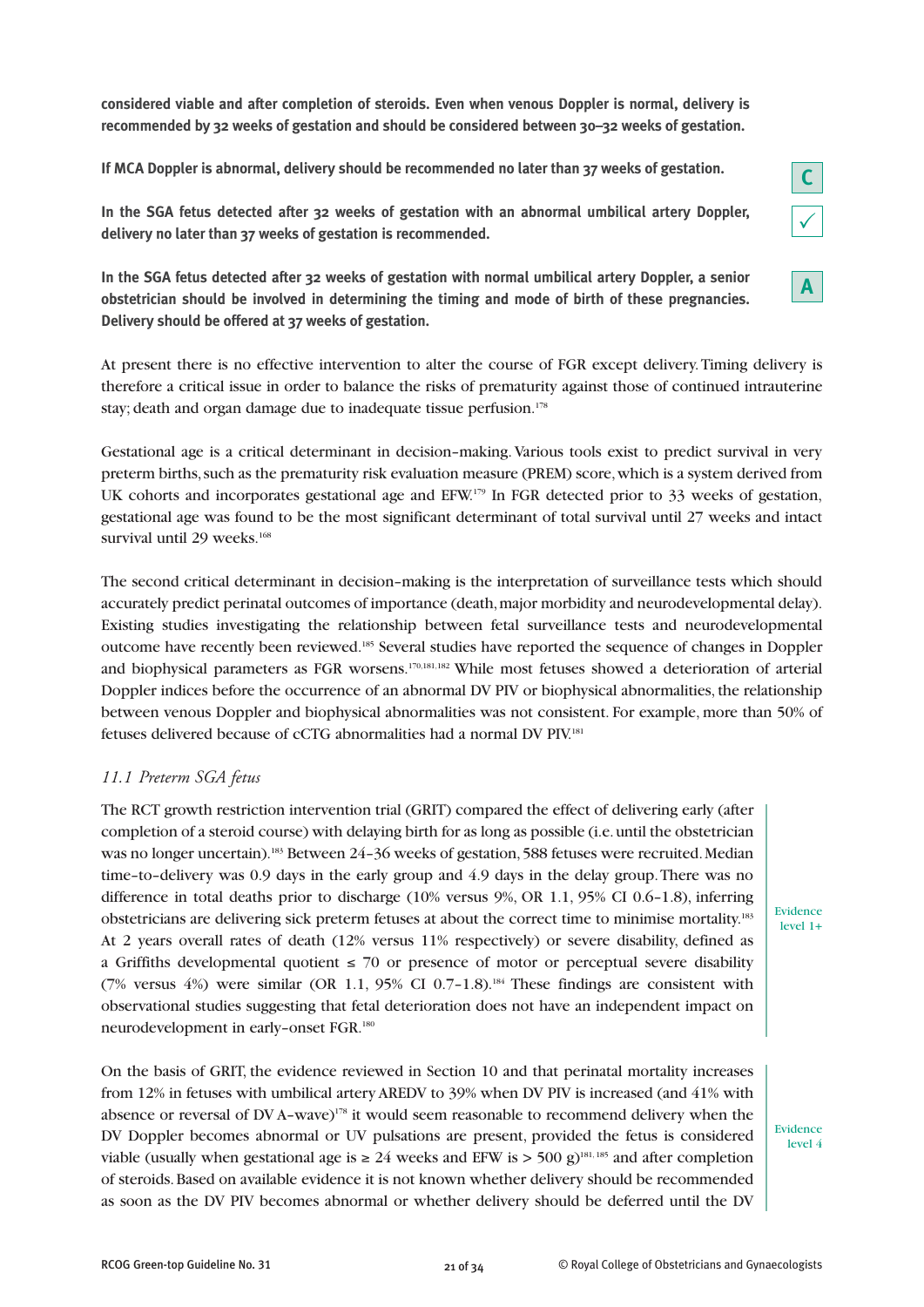A–wave becomes absent/reversed. This key question is being addressed in the ongoing trial of umbilical and fetal flow in a European RCT which aims to determine whether delivery based on reduced short term variability on cCTG leads to better neurodevelopmental outcome in surviving infants than delivery based on DV Doppler.186

# By 31 weeks of gestation, neonatal mortality and disability rates in this population are low; in GRIT, mortality and disability rates in fetuses delivered at 31-36 weeks were 5% and 4% respectively<sup>183</sup> while in the large series of early onset FGR reported by Baschat et al.,<sup>168</sup> mortality was 8.6% in fetuses delivered at 31 weeks and 2.6% in those delivered at 32 weeks. Given the mortality associated with umbilical artery AREDV alone<sup>178</sup> delivery should be considered based on this finding alone after 30 weeks of gestation and recommended no later than 32 weeks of gestation.

#### *11.2 Near term / term SGA fetus*

One randomised equivalence trial exists comparing the effect of induction of labour or expectant monitoring in women beyond 36 weeks of gestation with suspected FGR (defined as a fetal AC or EFW  $\leq 10<sup>th</sup>$  centile or flattening of the growth curve in the third trimester, as judged by the clinician).187 Between 36–41 weeks of gestation, 650 fetuses were recruited; 14 had umbilical artery AREDV. Expectant monitoring consisted of twice weekly CTG and ultrasound examinations. Induction group infants were delivered 9.9 (95% CI 8.6–11.3) days earlier and weighed 130 g (95% CI 71–188) less. A total of 5.3% infants in the induction group experienced adverse outcome (defined as death, umbilical artery pH < 7.05 or admission to intensive care) compared to 6.1% in the expectant monitoring group (difference  $-0.8\%$ , 95% CI  $-4.3-3.2$ ). Caesarean section was performed in 14% of women in both groups.187 Based on these results, it is reasonable to offer delivery in SGA infants at 37 weeks of gestation.

Given the evidence reviewed in Section 10 and the increased risk of adverse outcomes in term/ near term SGA fetuses with increased umbilical artery PI and those with a normal umbilical artery Doppler but reduced MCA PI, delivery should be recommended by 37 weeks of gestation.

An algorithm to assist in the management of the SGA fetus is provided in Appendix 3.

#### **12. How should the SGA fetus be delivered?**

**In the SGA fetus with umbilical artery AREDV delivery by caesarean section is recommended.**

**In the SGA fetus with normal umbilical artery Doppler or with abnormal umbilical artery PI but end–diastolic velocities present, induction of labour can be offered but rates of emergency caesarean section are increased and continuous fetal heart rate monitoring is recommended from the onset of uterine contractions.**

**Early admission is recommended in women in spontaneous labour with a SGA fetus in order to instigate continuous fetal heart rate monitoring.**

Compared to appropriate–for–gestational age fetuses, term and near term SGA fetuses are at increased risk of FHR decelerations in labour, emergency caesarean section for suspected fetal compromise and metabolic acidaemia at delivery. This reflects a lower prelabour  $pO<sub>2</sub>$  and  $pH<sub>1</sub>$ <sup>188</sup> greater cord compression secondary to oligohydramnios<sup>189</sup> and a greater fall in pH and higher lactate levels when FHR decelerations are present.<sup>190</sup> Reported rates of emergency CS for suspected fetal compromise vary from  $6-45\%$  but a rate of  $\sim$ 15% is probably reasonable for fetuses with an AC or  $EFW < 10<sup>th</sup>$  centile, with higher rates in those with serial AC or EFW measurements suggestive of FGR.<sup>98,191,192</sup> No RCTs of mode of delivery in the SGA fetus were identified.

Evidence level 4

Evidence level 1+

Evidence level 2–

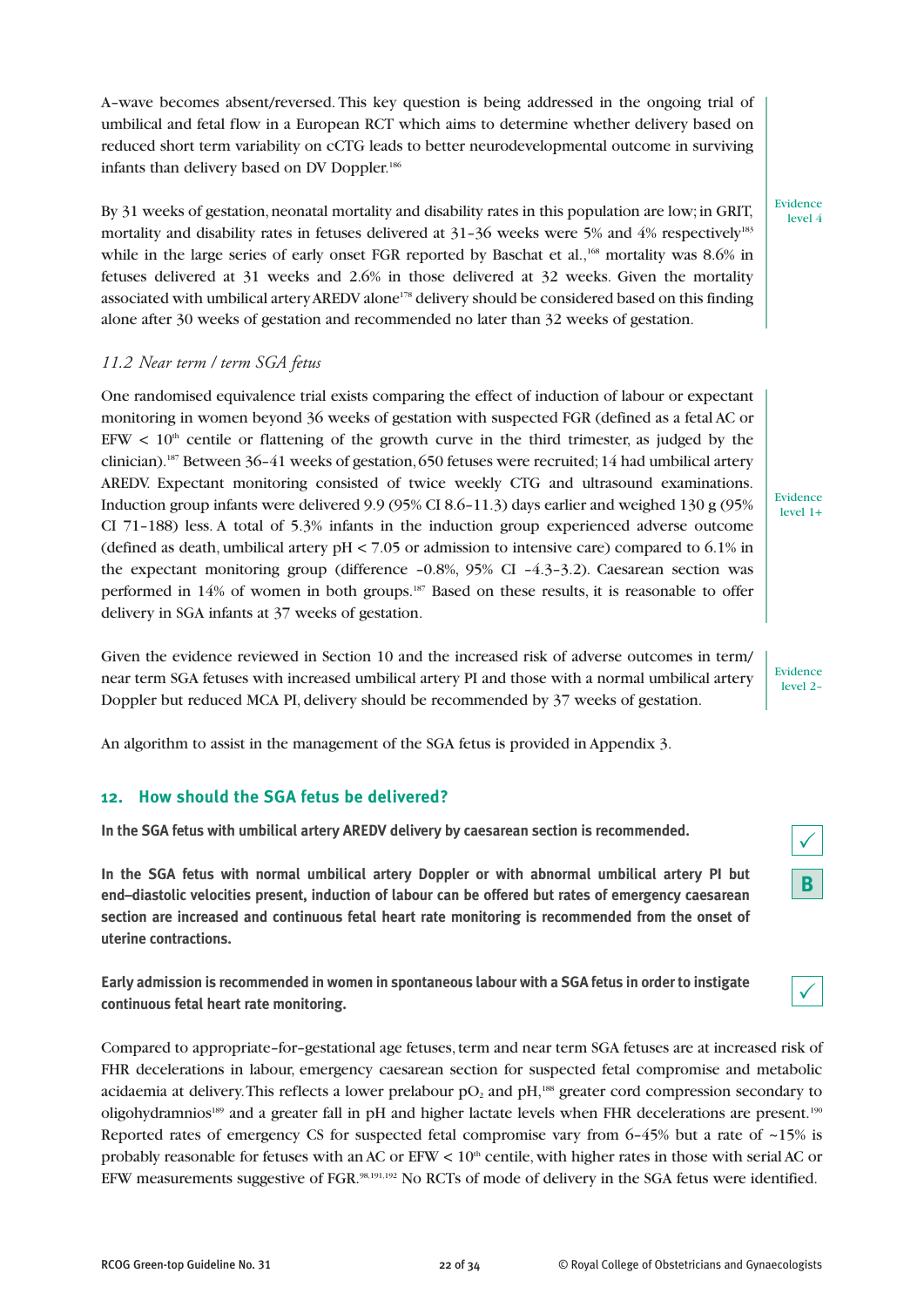Delivery in all recent studies reporting outcome of viable SGA fetuses with umbilical artery AREDV has been by caesarean section and thus it is not possible to determine the likelihood of adverse outcome (including emergency CS for suspected fetal compromise) associated with induced/spontaneous labour. Older series report rates of intrapartum fetal heart decelerations necessitating CS of 75–95%.193,194 More recent prospective data on the outcome of labour in SGA fetuses with an abnormal umbilical artery Doppler but end–diastolic velocities is also extremely limited; suspected fetal compromise (necessitating emergency CS) has been reported in 17–32% of such cases, compared to 6–9% in SGA fetuses with normal umbilical artery Doppler.191,192,195 Although, it is acknowledged that knowledge of Doppler may lower obstetricians' threshold for emergency CS.<sup>196</sup>The offer of induction of labour with continuous FHR monitoring is therefore reasonable in term and near term fetuses, as well as SGA fetuses without umbilical artery AREDV. The procedures for induction of labour should follow existing guidance.<sup>197</sup>

# **13. Suggested audit topics**

All units should audit their antenatal detection rate of the SGA neonate. Definition of a SGA neonate should be based on customised birthweight standards. Suggested auditable standards are as follows:

- All women should have a formal assessment of their risk of delivering a SGA neonate at booking.
- All women with a major risk factor for a SGA neonate should be offered serial ultrasound measurement of fetal size and assessment of wellbeing with umbilical artery Doppler.
- All women with a SGA fetus should have serial ultrasound measurement of fetal size and assessment of wellbeing with umbilical artery Doppler.
- All women with a SGA fetus where delivery is considered between  $24^{+0}$  and  $35^{+6}$  weeks of gestation should receive a single course of antenatal corticosteroids.

# **14. What are the areas for future research?**

Research may be required to evaluate the effectiveness of/determine:

- How combinations of risk factors for a SGA neonate (historical, biochemical and ultrasound) relate to each other in the individual woman.
- Interventions, specifically aspirin, in women classified as being at high risk of delivering a SGA neonate based on combined historical, biochemical, and ultrasound marker screening in the first trimester.
- Introducing customised SFH and EFW charts into clinical practice on substantive clinical endpoints (perinatal mortality/morbidity and service utilisation).
- Routine third trimester ultrasound assessment of fetal size combined with umbilical artery Doppler on substantive clinical endpoints (perinatal mortality/morbidity and service utilisation).
- Oxygen therapy in severe early–onset SGA foetuses associated with umbilical artery AREDV on substantive clinical endpoints (perinatal mortality/morbidity and service utilisation).
- Optimal frequency and content of fetal surveillance in SGA fetuses with both a normal umbilical artery Doppler and also an abnormal umbilical artery Doppler but with end–diastolic frequencies present.
- Measuring amniotic fluid volume and MCA Doppler in the near term SGA fetuses with a normal umbilical artery Doppler on substantive clinical endpoints (perinatal morbidity and service utilisation).
- Potential health economic benefit of investment in maternity services to provide recommendations in this guideline and future health outcomes of the children.

#### **References**

- 1. Clausson B, Gardosi J, Francis A, Cnattingius S. Perinatal outcome in SGA births defined by customised versus population–based birthweight standards. *BJOG* 2001;108:830–4.
- 2. Figueras F, Figueras J, Meler E, Eixarch E, Coll O, Gratecos E, et al. Customised birthweight standards accurately predict perinatal morbidity. *Arch Dis Child Fetal Neonat Ed* 2007;92:277–80.
- 3. Chang TC, Robson SC, Boys RJ, Spencer JA. Prediction of the small for gestational age infant: which ultrasonic measurement is best? *Obstet Gynecol* 1992;80:1030–8.
- 4. Alberry M, Soothill P. Management of fetal growth restriction. *Arch Dic Child Fetal Neonatal Ed* 2007;92:62–7.
- 5. Odibo AO, Francis A, Cahill AG, Macones GA, Crane JP, Gardosi J. Association between pregnancy complications and small–for–gestational–age birth weight defined by customized fetal growth standards versus a population–based standard. *J Matern Fetal Neonatal Med* 2011;24:411–7.
- 6. Wolfe HM, Gross TL, Sokol RJ. Recurrent small for gestational age birth: perinatal risks and outcomes. *Am J Obstet Gynecol* 1987;157:288–93.
- 7. Kleijer ME, Dekker GA, Heard AR. Risk factors for intrauterine growth restriction in a socio–economically disadvantaged region. *J Matern Fetal Neonatal Med* 2005;18:23–30.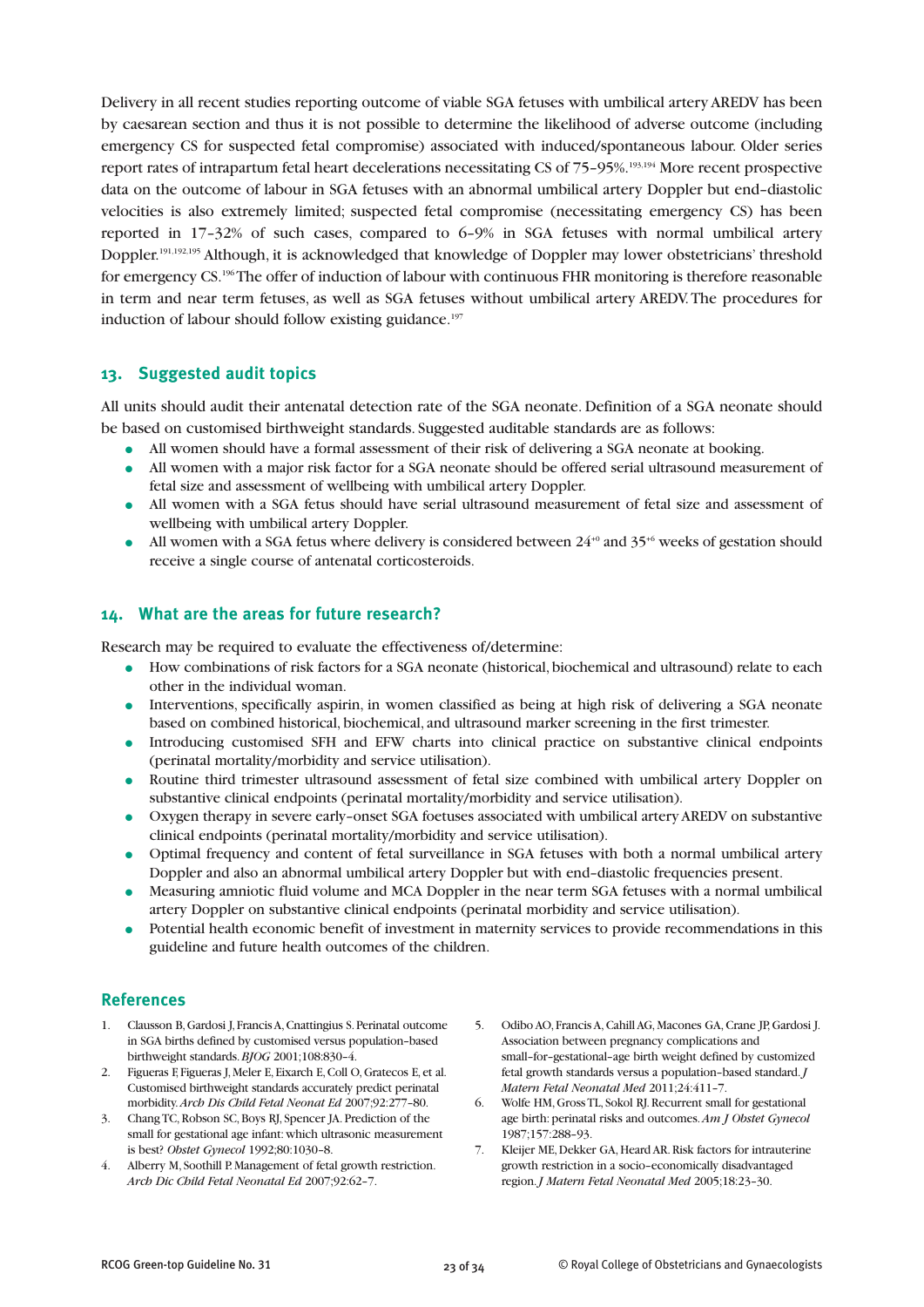- 8. Ananth CV, Peltier MR, Chavez MR, Kirby RS, Getahun D, Vintzileos AM. Recurrence of ischemic placental disease. *Obstet Gynecol* 2007;110:128–33.9.
- 9. Gestation Network Growth Charts. [https://www.gestation.net/ fetal\_growth/download\_grow.htm].
- 10. Gardosi J, Kady SM, McGeown P, Francis A, Tonks A. Classification of stillbirth by relevant condition of death (ReCoDe): population based cohort study. *BMJ* 2005;331:113–7.
- 11. Shah PS, Zao J. Induced termination of pregnancy and low birthweight and preterm birth: a systematic review and meta–analyses. *BJOG* 2009;116:1425–42.
- 12. Spinillo A, Capuzzo E, Piazzi G, Nicola S, Colonna L, Iasci A. Maternal high–risk factors and severity of growth deficit in small for gestational age infants. *Early Hum Dev* 1994;38:35–43.
- 13. Lang JM, Lieberman E, Cohen A. A comparison of risk–factors for preterm labour and term small–for–gestational–age birth. *Epidemiology* 1996;7:369–76.
- 14. Howarth C, Gazis A, James D. Associations of type 1 diabetes mellitus, maternal vascular disease and complications of pregnancy. *Diabet Med* 2007;24:1229–34.
- 15. Fink JC, Schwartz M, Benedetti TJ, Stehman–Breen CO. Increased risk of adverse maternal and fetal outcomes among women with renal disease. *Paediatr Perinat Epidemiol* 1998;12:277–87.
- 16. Yasuda M, Takakuwa K, Tokunaga A, Tanaka K. Prospective studies of the association between anticardiolipin antibody and outcome of pregnancy. *Obstet Gynecol* 1995;86:555–9.
- 17. Allen VM, Joseph KS, Murphy KE, Magee LA, Ohlsson A. The effect of hypertensive disorders in pregnancy on small for gestational age and stillbirth: a population based study. *BMC Pregnancy Childbirth* 2004;4:17–25.
- 18. Yasmeen S, Wilkins EE, Field NT, Sheikh RA, Gilbert WM. Pregnancy outcomes in women with systemic lupus erythematosus. *J Matern Fetal Med* 2001;10:91–6.
- 19. Drenthen W, Pieper PG, Roos–Hesselink JW, van Lottum WA, Voors AA, Mulder BJ, et al. Outcome of pregnancy in women with congenital heart disease: a literature review. *J Am Coll Cardiol* 2007;49:2303–11.
- 20. McCowan L, Horgan RP. Risk factors for small for gestational age infants. *Best Pract Res Clin Obstet Gynaecol* 2009;23:779–93.
- 21. Grote NK, Bridge JA, Gavin AR, Melville JL, Iyengar S, Katon WJ. A meta–analysis of depression during pregnancy and the risk of preterm birth, low birth weight, and intrauterine growth restriction. *Arch Gen Psychiatry* 2010;67:1012–24.
- 22. Odibo AO, Nelson D, Stamilio DM, Sehdev HM, Macones GA. Advanced maternal age is an independent risk factor for intrauterine growth restriction. *Am J Perinatol* 2006;23:325–8.
- 23. Kramer MS. Determinants of low birth weight: methodological assessment and meta–analysis. *Bull World Health Organ 1987;65:663–737.*
- 24. Alexander GR, Wingate MS, Mor J, Boulet S. Birth outcomes of Asian–Indian–americans. *Int J Gynaecol Obstet* 2007;97:215–20.
- 25. Shah PS, Knowledge Synthesis Group on Determinants of LBW/PT Births. Parity and low birth weight and pre–term birth: a systematic review and meta–analyses. *Acta Obstet Gynecol Scand* 2010;89:862–75.
- 26. Blumenshine P, Egarter S, Barclay CJ, Cubbin C, Braveman PA. Socioeconomic disparities in adverse birth outcomes: a systematic review. *Am J Prev Med* 2010;39:263–72.
- 27. Shah PS, Zao J, Ali S. Maternal marital status and birth outcomes: a systematic review and meta–analyses. *Matern Child Health J* 2011;15:1097–109.
- 28. Gardosi J, Francis A. Adverse pregnancy outcome and association with small for gestational age birthweight by customized and popualtion–based centiles. *Am J Obstet Gynecol* 2009;201:1–8.
- 29. Kramer MS, Platt R, Yang H, McNamara H, Usher RH. Are all growth restricted newborns created equal(ly)? *Pediatrics* 1999;103:599–602.
- 30. Han Z, Mulla S, Beyene J, Liao G, McDonald SD; Knowledge Synthesis Group. Maternal underweight and the risk of

preterm birth and low birth weight: a systematic review and meta–analyses. *Int J Epidemiol* 2011;40:65–101.

- 31. Shah PS, Shah V, Knowledge Synthesis Group on Determinants of LBW/PT Births. Influence of maternal birth status on offspring: a systematic review and meta–analysis. *Acta Obstet Gynecol Scand* 2009;88:1307–18.
- 32. McCowan LM, Roberts CT, Dekker GA, Taylor RS, Chan EH, Kenny LC, et al. Risk factors for small–for–gestational–age infants by customised birthweight centiles: data from an international prospective cohort study. *BJOG* 2010;117:1599–607.
- 33. Conde–Agudelo A, Rosas–Bermúdez A, Kafury–Goeta AC. Birth spacing and risk of adverse perinatal outcomes: a meta–analysis. *JAMA* 2006;295:1809–23.
- 34. Weiss JL, Malone FD, Vidaver J, Ball RH, Nyberg DA, Comstock CH, et al. Threatened abortion: A risk factor for poor pregnancy outcome, a population–based screening study. *Am J Obstet Gynecol* 2004;190:745–50.
- 35. Shah JS, Shah J, Knowledge Synthesis Group on Determinants of LBW/PT Births. Maternal exposure to domestic violence and pregnancy and birth outcomes: a systematic review and meta–analysis. *J Womens Health* 2010;19:2017–31.
- 36. National Institute for Health and Clinical Excellence (NICE). Antenatal care. *Routine care for the healthy pregnant woman.* London:NICE;2008.
- 37. Jaddoe VW, Bakker R, Hofman A, Mackenbach JP, Moll HA, Steegers EA, et al. Moderate alcohol consumption during pregnancy and the risk of low birth weight and preterm birth. The generation R study. *Ann Epidemiol* 2007;17:834–40.
- 38. Gouin K, Murphy K, Shah PS, Knowledge Synthesis Group on Determinants of LBW/PT Births. Effects of cocaine use during pregnancy on low birthweight and preterm birth: systematic review and metaanalyses. *Am J Obstet Gynecol* 2011;204:340:1–12.
- 39. McCowan LM, Dekker GA, Chan E, Stewart A, Chappell LC, Hunter M, et al. Spontaneous preterm birth and small for gestational age infants in women who stop smoking early in pregnancy: prospective cohort study. *BMJ* 2009;338:b1081.
- 40. CARE Study group. Maternal caffeine intake during pregnancy and risk of fetal growth restriction: a large prospective observational study. *BMJ* 2008;337:a2332.
- 41. Jackson RA, Gibson KA, Wu YW, Croughan MS. Perinatal outcomes in singletons following in vitro fertilization: a metaanalysis. *Obstet Gynecol* 2004;103:551–63.
- 42. Krulewitch CJ, Herman AA, Yu Kf, Johnson YR. Does changing paternity contribute to the risk of intrauterine growth retardation? *Paediatr Perinat Epidemiol* 1997;11(Suppl 1):41–7.
- 43. Shah PS, Knowledge Synthesis Group on determinants of LBW/PT births. Paternal factors and low birthweight, preterm and small for gestational age births: a systematic review. *Am J Obstet Gynecol* 2010;202:103–23.
- 44. Jaquet D, Swaminathan S, Alexander GR, Czernichow P, Collin D, Salihu HM, et al. Significant paternal contribution to the risk for small for gesational age. *BJOG* 2005;112:153–9.45.
- 45. The SCOPE Pregnancy Research Study. [http://www.scopestudy.net/].
- 46. Gagnon A, Wilson RD, Audibert F, Allen VM, Blight C, Brock JA, et al. Obstetrical complications associated with abnormal maternal serum markers analytes. *J Obstet Gynaecol Can* 2008;30:918–49.
- 47. Morris RK, Cnossen JS, Langejans M, Robson SC, Kleijnen J, Ter Riet G, et al. Serum screening with Down's syndrome markers to predict pre-eclampsia and small for gestational age: systematic review and meta–analysis. *BMC Pregnancy Childbirth* 2008;8:33.
- 48. Huerta–Enochian G, Katz V, Erfurth S. The association of abnormal alpha–fetoprotein and adverse pregnancy outcome; does increased fetal surveillance affect pregnancy outcome? *Am J Obstet Gynecol* 2001;184:1549–53.
- 49. Wenstrom KD, Hauth JC, Goldenberg RL, DuBard MB, Lea C. The effect of low–dose aspirin on pregnancies complicated by elevated human chorionic gonadotrophin levels. *Am J Obstet Gynecol* 1995;173:1292–6.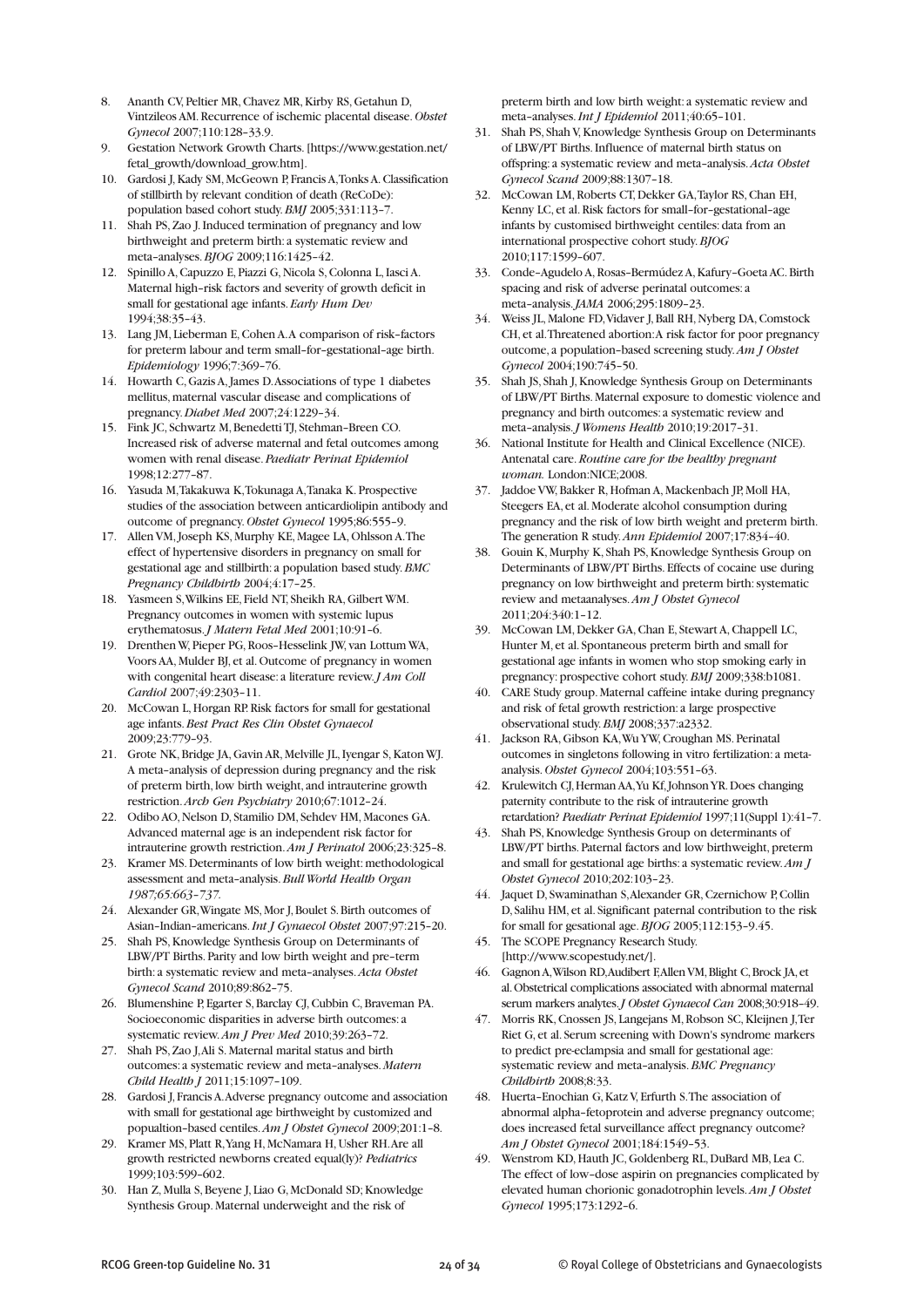- 50. Spencer K, Cowans NJ, Avgidou K, Molina F, Nicolaides KH. First-Trimester Biochemical Markers of Aneuploidy and the Prediction of Small-for-Gestational Age Fetuses. *Obstetrical & Gynaecolgical Survey* 2009; 64:370-2.
- 51. Fox NS, Shalom D, Chasen ST. Second–trimester fetal growth as a predictor of poor obstetric and neonatal outcome in patients with low first trimester serum pregnancy–associated plasma protein–A and a euploid fetus. *Ultrasound Obstet Gynecol* 2009;33:34–8.
- 52. Kirkegaard I, Henriksen TB, Uldbjerg N. Early fetal growth, PAPP–A and free β–hCG in relation to risk of delivering a small–for–gestational age infant. *Ultrasound Obstet Gynecol* 2011;37:341–7.
- 53. Lin S, Shimizu I, Suehara N, Nakayama M, Aono T. Uterine artery Doppler velocimetry in realtion to trophoblast migration into the myometrium of the placental bed. *Obstet Gynecol* 1995;85:760–5.
- 54. Prefumo F, Sebire NJ, Thilaganathan B. Decreased endovascular trophoblast invasion in first trimester pregnancies with high–resistance uterine artery Doppler indices. *Hum Reprod* 2004;19:206–9.
- 55. Cnossen JS, Morris RK, ter Riet G, Mol BW, van der Post JA, Coomarasamy A, et al. Use of uterine artery Doppler ultrasonography to predict pre-eclampsia and intrauterine growth restriction: a systematic review and bivariate meta–analysis. *CMAJ* 2008;178:701–11.
- 56. Ghi T, Contro A, Youssef F, Giorgetta F, Farina A, Pilu G, et al. Persistence of increased uterine artery resistance in the third trimester and pregnancy outcome. *Ultrasound Obstet Gynecol* 2010;36:577–81.
- 57. Stampalija T, Gyte GML, Alfirevic Z. Utero–placental Doppler ultrasound for improving pregnancy outcome. *Cochrane Database Syst Rev* 2010;(9):CD008363.
- 58. Pilalis A, Souka AP, Antsaklis P, Daskalakis G, Papantoniou N, Mesogitis S, et al. Screening for pre-eclampsia and fetal growth restriction by uterine artery Doppler and PAPP–A at 11–14 weeks gestation. *Ultrasound Obstet Gynecol* 2007;29:135–40.
- 59. Filippi E, Staughton J, Peregrine E, Jones P, Huttly W, Peebles DM, et al. Uterine artery Doppler and adverse pregnancy outcome in women with extreme levels of fetoplacental proteins used for Down syndrome screening. *Ultrasound Obstet Gynecol* 2011;37:520–27.
- 60. Dane B, Dane C, Kiray M, Cetin A, Koldas M, Erginbas M. Correlation between first–trimester maternal serum markers, second trimester uterine artery doppler indices and pregnancy outcome. *Gynecol Obstet Invest* 2010;70:126–31.
- 61. Costa SL, Proctor L, Dodd JM, Toal M, Okun N, Johnson JA, et al. Screening for placental insufficiency in high risk pregnancies: Is earlier better? *Placenta* 2008;29:1034–40.
- 62. Goetzinger KR, Cahill AG, Macones GA, Odibo AO. Echogenic bowel on second–trimester ultrasonography. *Obstet Gynecol* 2011;117:1341–8.
- 63. Harlev A, Levy A, Zaulan Y, Koifman A, Mazor M, Wiznitzer A, et al. Idiopathic bleeding during the second half of pregnancy as a risk factor for adverse perinatal outcome. *J Matern Fetal Neonatal Med* 2008;21:331–5.
- 64. Tikkanen M. Placental abruption: epidemiology, risk factors and consequences. *Acta Obstet Gynecol Scand* 2011;90:140–9.
- 65. Bais JM, Eskes M, Pel M, Bonsel GJ, Bleker OP. Effectiveness of detection of intrauterine growth retardation by abdominal palpation as screening test in a low risk population: an observational study. *Eur J Obstet Gynecol Reprod Biol* 2004;116:164–9.
- 66. Kean LH, Liu DTY. Antenatal care as a screening tool for the detection of small for gestational age babies in the low risk population. *J Obstet Gynecol* 1996;16:77–82.
- 67. Hall MH, Chng PK, MacGillivray I. Is routine antenatal care worthwhile? *Lancet* 1980;2:78–80.
- 68. Rosenberg K, Grant JM, Hepburn M. Antenatal detection of growth retardation: actual practice in a large maternity hospital. *BJOG* 1982;89:12–5.
- 69. Morse K, Williams A, Gardosi J. Fetal growth screening by fundal height measurement. *Best Pract Res Clin Obstet Gynaecol* 2009;23:809–18.
- 70. Belizán JM, Villar J, Nardin JC, Malamud J, De Vicurna LS. Diagnosis of intrauterine growth retardation by a simple clinical method: measurement of uterine height. *Am J Obstet Gynecol* 1978;131:643–6.
- 71. Cnattingius S, Axelsson O, Lindmark G. Symphysis–fundus measurements and intrauterine growth retardation. *Acta Obstet Gynecol Scand* 1984;63:335–40.
- 72. Mathai M, Jairaj P, Muthurathnam S. Screening for light–for–gestational age infants: a comparison of three simple measurements. *BJOG* 1987;94:217–21.
- 73. Persson B, Stangenberg M, Lunell NO, Brodin U, Holmberg NG, Vaclavinkova V. Prediction of size of infants at birth by measurement of symphysis fundus height. *BJOG* 1986;93:206–11.
- 74. Bailey SM, Sarmandal P, Grant JM. A comparison of three methods of assessing inter–observer variation applied to measurements of symphysis–fundus height. *BJOG* 1989;96:1266–71.
- 75. Pearce JM, Campbell S. A comparison of symphysis–fundal height and ultrasound as screening tests for light–for–gestational age infants. *BJOG* 1987;94:100–4.
- 76. Neilson JP. Symphysis–fundal height in pregnancy. *Cochrane Database Syst Rev* 2000;(2):CD000944.
- 77. Gardosi J, Francis A. Controlled trial of fundal height measurement plotted on customised antenatal growth charts. *BJOG* 1999;106:309–17.
- 78. Wright J, Morse K, Kady S, Francis A. Audit of fundal height measurement plotted on customised growth charts. *MIDIRS Midwifery Dig* 2006;16:341–5.
- 79. Chauhan SP,Magann EF. Screening for fetal growth restriction. *Clin Obstet Gynecol* 2006;49:284–94.
- 80. Chauhan SP, Cole J, Sanderson M, Magann EF, Scardo JA. Suspicion of intrauterine growth restriction: Use of abdominal circumference alone or estimated fetal weight below 10%. *J Mat Fetal Neonat Med* 2006;19:557–62.
- 81. Kayem G, Grange G, Breart G, Goffinet F. Comparison of fundal height measurement and sonographically measured fetal abdominal circumference in the prediction of high and low birth weight at term. *Ultrasound Obstet Gynecol* 2009;34:566–71.
- 82. Scioscia M, Vimercati A, Ceci O, Vicino M, Selvaggi LE. Estimation of birth weight by two–dimensional ultrasonography: a critical appraisal of its accuracy. *Obstet Gynecol* 2008;111:57–65.
- 83. Chien PF, Owen P, Khan KS. Validity of ultrasound estimation of fetal weight. *Obstet Gynecol* 2000;95:856–60.84. Robson SC, Gallivan S, Walkinshaw SA, Vaughan J, Rodeck CH. Ultrasonic estimation of fetal weight; use of targeted formulas in small for gestational age fetuses. *Obstet Gynecol* 1993;82:359–64.
- 85. Thiebaugeorges O, Fresson J, Audibert F, Guihard–Costa AM, Frydman R, Droulle P. Diagnosis of small–for–gestational age fetuses between 24 and 32 weeks, based on standard sonographic measurements. *Ultrasound Obstet Gynecol* 2000;16:49–55.
- 86. Hadlock FP, Harrist RB, Sharman RS, Deter RL, Park SK. Estimation of fetal weight with the use of head, body and femur measurements–a prospective study. *Am J Obstet Gynecol* 1985;151:333–7.
- 87. Chitty LS, Altman DG, Henderson A, Campbell S. Charts of fetal size: 3. Abdominal measurements. *BJOG* 1994;101:125–31.
- 88. Pang MW, Leung TN, Sahota DS, Lau TK, Chang AM. Customizing fetal biometric charts. *Ultrasound Obstet Gynecol* 2003;22:271–6.
- 89. de Jong CL, Gardosi J, Baldwin C, Francis A, Dekker GA, van Geijn HP. Fetal weight gain in a serially scanned high–risk population. *Ultrasound Obstet Gynecol* 1998;11:39–43.
- 90. de Jong CL, Francis A, Van Geijn HP, Gardosi J. Customised fetal weight limits for antenatal detection of fetal growth restriction. *Ultrasound Obstet Gynecol* 2000;15:36–40.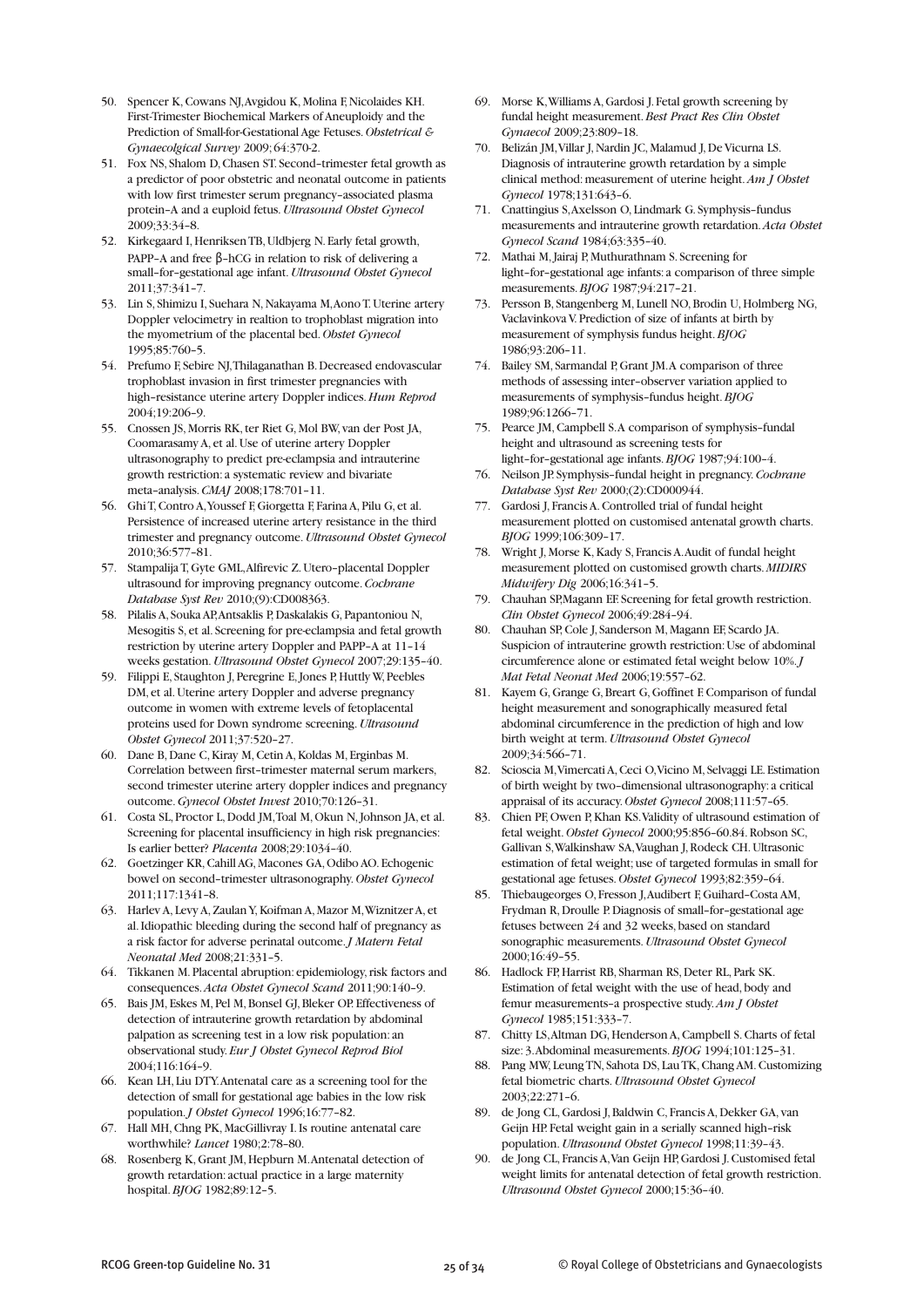- 91. Mikolaiczyk RT, Zhang J, Betran AP, Souza JP, Mori R, Gülmezoglu AM, et al. A global reference for fetal–weight and birthweight percentiles. *Lancet* 2011;377:1855–61.
- 92. Mongelli M, Gardosi J. Reduction of false–positive diagnosis of fetal growth restriction by application of customized fetal growth standards. *Obstet Gynecol* 1996;88:844–8.
- 93. Bricker L, Neilson JP, Dowswell T. Routine ultrasound in late pregnancy (after 24 weeks' gestation). *Cochrane Database Syst Rev* 2008;(4):CD001451.
- 94. McKenna D, Tharmaratnam S, Mahsud S, Bailie C, Harper A, Dornan J. A randomized trial using ultrasound to identify the high–risk fetus in a low–risk population. *Obstet Gynecol* 2003;101:626–32.
- 95. Owen P, Donnet ML, Ogston SA, Christie AD, Howie PW, Patel NB. Standards for ultrasound fetal growth velocity. *BJOG* 1996;103:60–9.
- 96. Larsen T, Petersen S, Greisen G, Larsen JF. Normal fetal growth evaluated by longitudinal ultrasound examinations. *Early Hum Dev* 1990;24:37–45.
- 97. Royston P. Calculation of unconditional and conditional reference intervals for foetal size and growth from longitudinal measurements. *Stat Med* 1995;14:1417–36.
- 98. Robson SC, Chang TC. Intrauterine growth retardation. In: Reed G, Claireaux A, Cockburn F, editors. *Diseases of the Fetus and the Newborn.* 2nd ed. London: Chapman and Hall;1994. p.277–86.
- 99. Chang TC, Robson SC, Spencer JA, Gallivan S. Identification of fetal growth retardation: comparison of Doppler waveform indices and serial ultrasound measurements of abdominal circumference and fetal weight. *Obstet Gynecol* 1993;82:230–6.
- 100. Chang TC, Tobson SC, Spencer JA, Gallivan S. Prediction of perinatal morbidity at term in small fetuses: comparison of fetal growth and Doppler ultrasound. *BJOG* 1994;101:422–7.
- 101. Mongelli M, Sverker EK, Tambyrajia R. Screening for fetal growth restriction: a mathematical model of the effect of time interval and ultrasound error. *Obstet Gynecol* 1998;92:908–12.
- 102. Chauhan SP, Magann EF, Dohrety DA, Ennen CS, Niederhauser A, Morrison JC. Prediction of small for gestational age newborns using ultrasound estimated and actual amniotic fluid volume: published data revisited. *ANZJOG* 2008;48:160–4.
- 103. Owen P, Khan KS, Howie P. Single and serial estimates of amniotic fluid volume and umbilical artery resistance in the prediction of intrauterine growth restriction. *Ultrasound Obstet Gynecol* 1999;13:415–9.
- 104. Niknafs P, Sibbald J. Accuracy of single ultrasound parameters in detection of fetal growth restriction. *Am J Perinatol* 2001;18:325–34.
- 105. Morris RK, Malin G, Robson SC, Kleijnen J, Zamora J, Khan KS. Fetal umbilical artery Doppler to predict compromise of fetal/neonatal wellbeing in a high–risk population: systematic review and bivariate meta–analysis. *Ultrasound Obstet Gynecol* 2011;37:135–42.
- 106. Snijders RJ, Sherrod C, Gosden CM, Nicolaides KH. Fetal growth retardation: associated malformations and chromosomal abnormalities. *Am J Obstet Gynecol* 1993;168:547–55.
- 107. Anandakumar C, Chew S, Wong YC, Malarvishy G, Po LU, Ratnam SS. Early asymmetric IUGR and aneuploidy. *J Obstet Gynaecol Res* 1996;22:365–70.
- 108. Hendrix N, Berghella V. Non–placental causes of intrauterine growth restriction. *Semin Perinatol* 2008;32:161–5.
- 109. Freeman K, Oakley L, Pollak A, Buffolano W, Petersen E, Semprini AE, et al. Association between congenital toxoplasmosis and preterm birth, low birthweight and small for gestational age birth. *BJOG* 2005;112:31–7.
- 110. Yakoob MY, Zakaria A, Waqar SN, Zafar S, Wahla AS, Zaidi SK, et al. Does malaria during pregnancy affect the newborn? *J Pak Med Assoc* 2005;55:543–6.
- 111. Severi FM, Bocchi C, Visentin A, Falco P, Cobellis L, Florio P, et al. Uterine and fetal cerebral Doppler predict the outcome of third–trimester small–for–gestational age fetuses with normal umbilical artery Doppler. *Ultrasound Obstet Gynecol* 2002;19:225–8.
- 112. Vergani P, Roncaglia N, Ghidini A, Crippa I, Cameroni I, Orsenigo F, et al. Can adverse neonatal outcome be predicted in late preterm or term fetal growth restriction? *Ultrasound Obstet Gynecol* 2010;36:166–70.
- 113. Oros D, Figueras F, Cruz–Martinez R, Meler E, Munmany M, Gratacos E. Longitudinal changes in uterine, umbilical and fetal cerebral Doppler indices in late–onset small–for–gestational age fetuses. *Ultrasound Obstet Gynecol* 2011;37:191–5.
- 114. Duley L, Henderson–Smart DJ, Meher S, King JF. Antiplatelet agents for preventing pre-eclampsia and its complications. *Cochrane Database Syst Rev* 2007;(2):CD004659.
- 115.Askie LM, Duley L, Henderson–Smart DJ, Stewart LA, PARIS Collaborative Group. Antiplatelet agents for prevention of pre-eclampsia: a meta–analysis of individual patient data. *Lancet* 2007;369:1791–8.
- 116. Bujold E, Roberge S, Lacasse Y, Bureau M, Audibert F, Marcoux S, et al. Prevention of pre-eclampsia and intrauterine growth restriction with aspirin started in early pregnancy. *Obstet Gynecol* 2010;116:402–14.
- 117. Bujold E, Morency AM, Roberge S, Lacasse Y, Forest JC, Giguere Y. Acetylsalicylic acid for the prevention of pre-eclampsia and intra-uterine growth restriction in women with abnormal uterine artery Doppler: a systematic review and meta–analysis. *J Obstet Gynecol Can* 2009;31:818–26.
- 118. Kramer MS, Kakuma R. Energy and protein intake in pregnancy. *Cochrane Database Syst Rev* 2010;(9): CD000032.
- 119. Haider BA, Bhutta ZA. Multiple–micronutrient supplementation for women during pregnancy. *Cochrane Database Syst Rev* 2006;(4):CD004905.
- 120. Say L, Gulmezoglu AM, Hofmeyer JG. *Maternal nutrient supplementation for suspected impaired fetal growth.* Cochrane Summaries;2010 [http://summaries.cochrane.org/ CD000148/maternal–nutrient–supplementation–for–suspected –impaired–fetal–growth].
- 121. Makrides M, Duley L, Olsen SF. Marine oil, and other prostaglandin precursor, supplementation for pregnancy complicated by pre-eclampsia or intrauterine growth retardation. *Cochrane Database Syst Rev* 2006;(3):CD003402.
- 122. Meher S, Duley L. Progesterone for preventing pre-eclampsia and its complications. *Cochrane Database Syst Rev* 2006;(4):CD006175.
- 123. Hofmeyr GJ, Lawrie TA, Atallah AN, Duley L. Calcium supplementation during pregnancy for preventing hypertensive disorders and related problems. *Cochrane Database Syst Rev* 2010;(8):CD001059.
- 124. Lumley J, Chamberlain C, Dowswell T, Oliver S, Oakley L, Watson L. Interventions to promote smoking cessation during pregnancy. *Cochrane Database Syst Rev* 2009;(3):CD001055.
- 125. Dodd JM, McLeod A, Windrim R, Kingdom J. Anthithrombotic therapy for improving maternal and infant health outcomes in women considered at risk of placental dysfunction. *Cochrane Database Syst Rev* 2010;(6):CD006780.
- 126. Abalos E, Duley L, Steyn WD, Henderson–Smart DJ. Antihypertensive drug therapy for mild to moderate hypertension during pregnancy. *Cochrane Database Syst Rev* 2007;(1):CD002252.
- 127. Magee L, Duley L. Oral beta–blockers for mild to moderate hypertension during pregnancy. *Cochrane Database Syst Rev* 2003;(3):CD002863.
- 128. Nabhan AF, Elsedawy MM. Tight control of mild–moderate pre–existing or non–proteinuric gestational hypertension. *Cochrane Database Syst Rev* 2011;(7):CD006907.
- 129. Royal College of Obstetricians and Gynaecologists. *Antenatal Corticosteroids to Prevent Neonatal Morbidity and Mortality.* Green–top Guideline no. 7. London:RCOG;2010.
- 130. Say L, Gulmezoglu MA, Hofmeyer JG. Bed rest in hospital for suspected impaired fetal growth. *Cochrane Database Syst Rev* 1996;(1):CD000034.
- 131. Say L, Gulmezoglu MA, Hofmeyr GJ. Maternal oxygen administration for suspected impaired fetal growth. *Cochrane Database Syst Rev* 2003;(1):CD000137.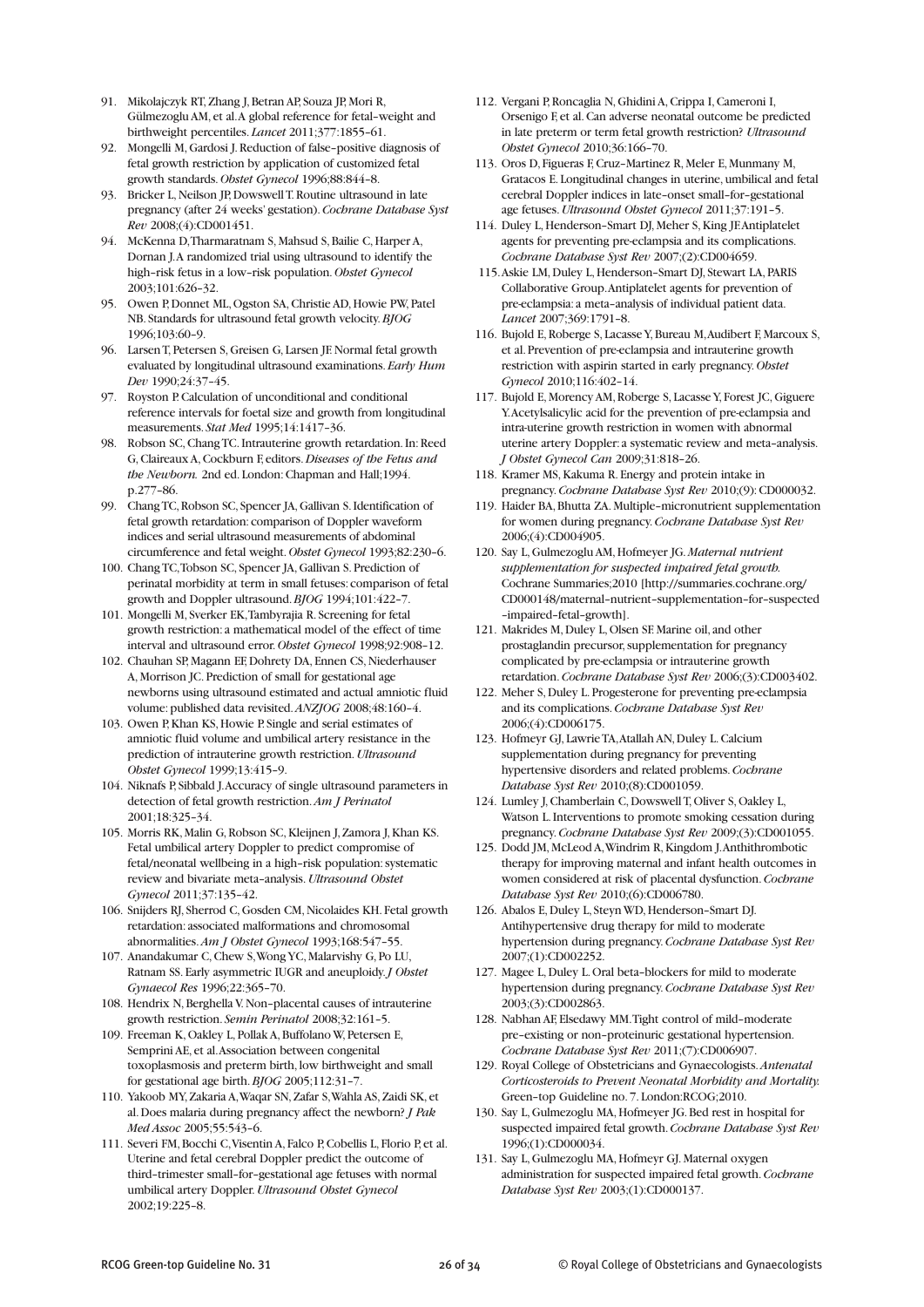- 132. Royal College of Obstetricians and Gynaecologists. *Magnesium Sulphate to Prevent Cerebal Palsy following Preterm Birth. Scientific Impact Paper No. 29*. London;RCOG:2011.
- 133. Australian Research Centre for Health of Women and Babies. *Antenatal Magnesium Sulphate Prior to Preterm Birth for Neuroprotection of the Fetus, Infant and Child – National Clinical Practice Guidelines.* Adelaide;ARCH:2010.
- 134. Morris RK, Malin G, Robson SC, Kleijnen J, Zamora J, Khan KS. Fetal umbilical artery Doppler to predict compromise of fetal/ neonatal wellbeing in high–risk popualtion: systematic review and bivariate meta–analysis. *Ultrasound Obstet Gynecol* 2011;37: 135–42.
- 135. Alfirevic Z, Stampalija T, Gyte GL. Fetal and umbilical Doppler ultrasound in high–risk pregnancies. *Cochrane Database Syst Rev* 2010;(1):CD007529.pub2.
- 136. Soothill PW, Ajayi RA, Campbell S, Nicolaides KH. Prediction of morbidity in small and normally grown fetuses by fetal heart rate variability, biophysical profile score and umbilical artery Doppler studies. *BJOG* 1993;100:742–5.
- 137. Haley J, Tuffnell DJ, Johnson N. Randomised controlled trial of cardiotocography versus umbilical artery Doppler in the management of small for gestational age fetuses. *BJOG* 1997;104:431–5.
- 138. Almstrom H, Ekman G, Axelsson O, Ulmsten U, Cnattingius S, Maesel A, et al. Comparison of umbilical artery velocimetry and cardiotocography for surveillance of small–for–gestational–age fetuses. *Lancet* 1992;340:936–40.
- 139. Williams KP, Farquharson DF, Bebbington M, Dansereau J, Galerneau F, Wilson RD, et al. Screening for fetal wellbeing in a high risk pregnant population comparing the nonstress test with umbilical artery Doppler velocimetry: A randomized controlled clinical trial. *Am J Obstet Gynecol* 2003;188:1366–71.
- 140. Maulik D, Yarlagadda P, Youngblood JP, Ciston P. Comparative efficacy of umbilical arterial Doppler indices for predicting adverse perinatal outcome. *Am J Obstet Gynecol* 1991;164:1434–9.
- 141. Figueras F, Eixarch E, Gratacos E, Gardosi J. Predictiveness of antenatal umbilical artery Doppler for adverse pregnancy outcome in small–for–gestational age according to customised birthweight centiles: population–based study. *BJOG* 2008;115:590–94.
- 142. Nienhuis SJ, Vles JS, Gerver WJ, Hoogland HJ. Doppler ultrasonography in suspected intrauterine growth retardation: a randomized clinical trial. *Ultrasound Obstet Gynecol* 1997;9:6–13.
- 143. McCowan LM, Harding JE, Roberts AB, Barker SE, Ford C, Stewart AW. A pilot randomized controlled trial of two regimens of fetal surveillance for small–for–gestational–age fetuses with normal results of umbilical artery Doppler velocimetry. *Am J Obstet Gynecol* 2000;182:81–6.
- 144. Lindqvist PG, Molin J. Does antenatal identification of small–for–gestational age fetuses significantly improve their outcome? *Ultrasound Obstet Gynecol* 2005;25:258–64.
- 145. Figueras F, Eixarch E, Meler E, Iraola A, Figueras J, Puerto B, et al. Small–for–gestational–age fetuses with normal umbilical artery Doppler have suboptimal perinatal and neurodevelopmental outcome. *Eur J Obstet Gynecol Reprod Biol* 2008;136:34–8.
- 146. Alfirevic Z, Stampalija T, Gyte GLM. Fetal and umbilical artery Doppler ultrasound in normal pregnancy. *Cochrane Database of Syst Rev* 2010:(8):CD001450.
- 147. Grivell RM, Alfirevic Z, Gyte GML, Devane D. Antenatal cardiotocography for fetal assessment. *Cochrane Database Syst Rev* 2010;(1):CD007863.
- 148. Dawes GS, Moulden M, Redman CW. Improvements in computerised fetal heart rate pattern analysis antepartum. *J Perinat Med* 1996;24:25–36.
- 149. Serra V, Bellver J, Moulden M, Redman CW. Computerized analysis of normal fetal heart rate pattern throughout gestation. *Ultrasound Obstet Gynecol* 2009;34:74–9.
- 150. Turan S, Turan OM, Berg C, Moyano D, Bhide A, Bower S, et al. Computerized fetal heart rate analysis, Doppler ultrasound and biophysical profile score in the prediction of acid–base status of growth–restricted fetuses. *Ultrasound Obstet Gynecol* 2007;30:750–6.
- 151. Serra V, Moulden M, Bellver J, Redman CW. The value of the short–term fetal heart rate variation for timing the delivery of the growth–retarded fetuses. *BJOG* 2008;115:1101–7.
- 152. Magann EF, Isler CM, Chauhan SP, Martin JN. Amniotic fluid volume estimation and the biophysical profile. *Obstet Gynecol* 2000;96:640–2.
- 153. Nabhan AF, Abdelmoula YA. Amniotic fluid index versus single deepest vertical pocket as a screening test for preventing adverse pregnany outcome. *Cochrane Database Syst Rev* 2008;(3):CD006593.
- 154. Zhang J, Troendle J, Meikle S, Klebanoff MA, Rayburn WF. Isolated oligohydramnios is not associated with adverse perinatal outcomes. *BJOG* 2004;111:220–5.
- 155. Chauhan SP, Sanderson M, Hendrix NW, Magann EF, Devoe LD. Perinatal outcome and amniotic fluid index in the antepartum and intrapartum periods: A meta–analysis. *Am J Obstet Gynecol* 1999;181:1473–8.
- 156. Bastide A, Manning F, Harman C, Lange I, Morrison I. Ultrasound evaluation of amniotic fluid: outcome of pregnancies with severe oligohydramnios. *Am J Obstet Gynecol* 1986;154:895–900.
- 157. Manning FA. Fetal biophysical profile: a critical appraisal. *Fetal Mat Med Rev* 1997;9:103–23.
- 158. Baschat AA, Galan HL, Bhide A, Berg C, Kush ML, Oepkes D, et al. Doppler and biophysical assessment in growth restricted fetuses: distribution of test results. *Ultrasound Obstet Gynecol* 2006;27:41–7.
- 159. Lalor JG, Fawole B, Alfirevic Z, Devane D. Biophysical profile for fetal assessment in high risk pregnancies. *Cochrane Database Syst Rev* 2008;(1):CD007529.
- 160. Dayal AK, Manning FA, Berck DJ, Mussalli GM, Avila C, Harman CR, et al. Fetal death after normal biophysical profile score: An eighteen–year experience. *Am J Obstet Gynecol* 1999;181:1231–6.
- 161. Kaur S, Picconi JL, Chadha R, Kruger M, Mari G. Biophysical profile in the treatment of intrauterine growth–restricted fetuses who weigh <1000g. *Am J Obstet Gynecol* 2008;199:1–4.
- 162. Rizzo G, Capponi A, Arduini D, Romanini C. The value of fetal arterial and venous flows in predicting pH and blood gases measured in umbilical blood at cordocentesis in growth restricted fetuses. *BJOG* 1995;102:963–9.
- 163. Arduini D, Rizzo G, Romanini C. Changes in pulsatility index from fetal vessels preceding the onset of late decelerations in growth retarded fetuses. *Obstet Gynecol* 1992;79:605–10.
- 164. Dubiel M, Gudmundsson S, Gunnarsson G, Marsal K. Middle cerebral artery velocimetry as a predictor of hypoxemia in fetuses with increased resistance to blood flow in the umbilical artery. *Early Hum Dev* 1997;47:177–84.
- 165. Morris RK, Say R, Robson SC, Kleijen J, Khan KS. Systematic review of middle cerebral artery Doppler to predict fetal growth restriction/compromise of fetal wellbeing. *Arch Dis Child Fetal Neonatal Ed* 2008;93(Suppl 1):31–6.
- 166. Ozeren M, Dinc H, Ekmen U, Senekayli C, Aydemir V. Umbilical and middle cerebral artery Doppler indices in patients with pre-eclampsia. *Eur J Obstet Gynecol Reprod Biol* 1999;82:11–6.
- 167. Vergani P, Roncaglia N, Ghidini A, Cripper I, Cameroni I, Orsenigo F, et al. Can adverse neonatal outcome be predicted in late preterm or term fetal growth restriction? *Ultrasound Obstet Gynecol* 2010;36:166–70.
- 168. Baschat AA, Cosmi E, Bilardo CM, Wolf H, Berg C, Rigano S, et al. Predictors of neonatal outcome in early–onset placental dysfunction. *Obstet Gynecol* 2007;109:253–61.
- 169. Fieni S, Gramellini D, Piantelli G. Lack of normalisation of middle cerebral artery velocity prior to fetal death before 30th week of gestation: a report of three cases. *Ultrasound Obstet Gynecol* 2004;24:474–5.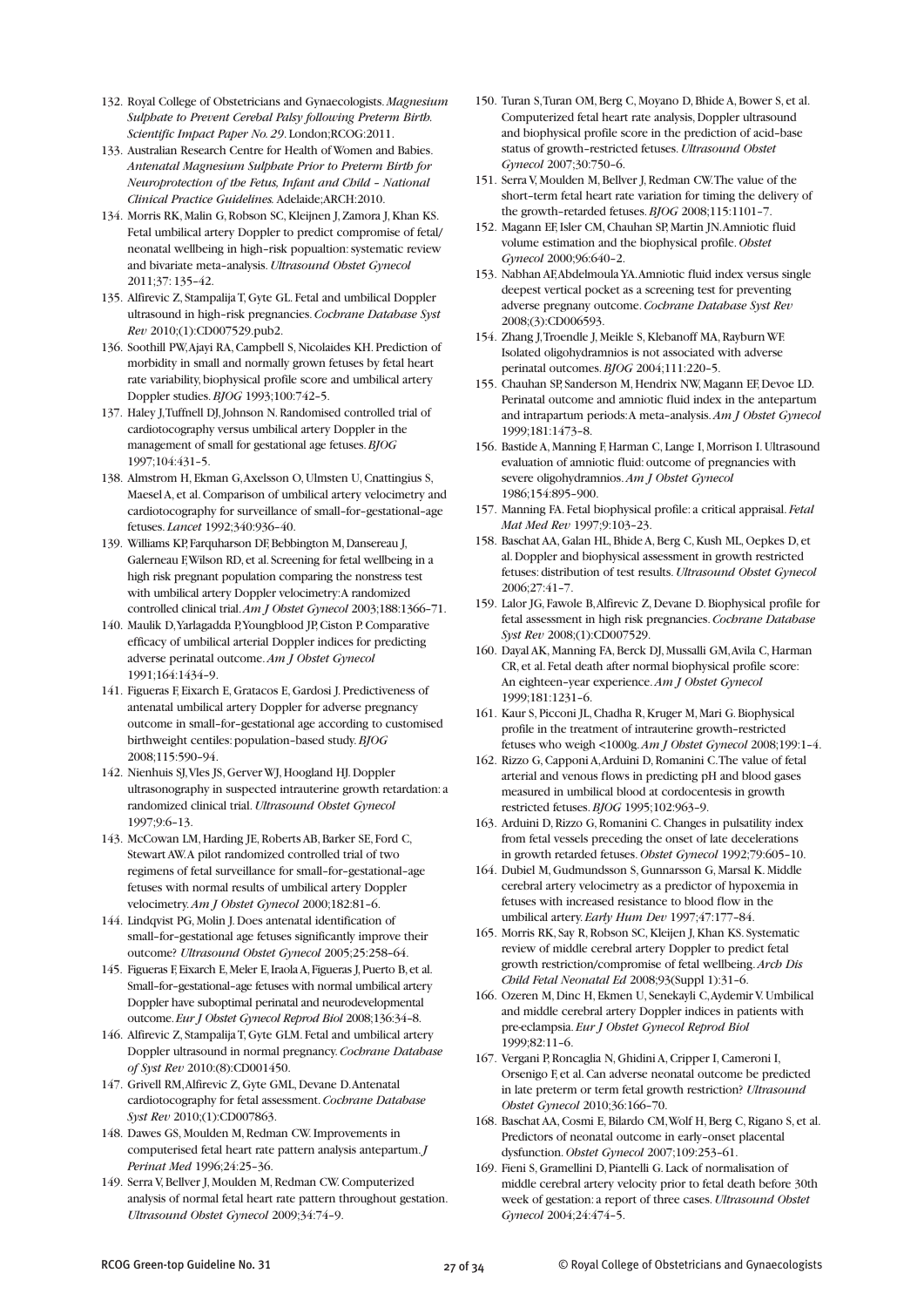- 170. Baschat AA, Gembruch U, Harman CR. The sequence of changes in Doppler and biophysical parameters as severe fetal growth restriction worsens. *Ultrasound Obstet Gynecol* 2001;18:571–7.
- 171. Oros D, Figueras F, Cruz–Martinez R, Meler E, Munmany M, Gratecos E. Longitudinal changes in uterine, umbilical and fetal cerebral Doppler indices in late–onset small–for–gestational–age fetuses. *Ultrasound Obstet Gynecol* 2011;37:191–5.
- 172. Hershkovitz R, Kingdom JC, Geary M, Rodeck CH. Fetal cerebral blood flow redistribution in late gestation: identification of compromise in small fetuses with normal umbilical artery Doppler. *Ultrasound Obstet Gynecol* 2000;15:209–12.
- 173. Severi FM, Bocchi C, Visentin A, Falco P, Cobellis L, Florio P, et al. Uterine and fetal cerebral Doppler predict the outcome of third–trimester small–for–gestational age fetuses with normal umbilical artery Doppler. *Ultrsound Obstet Gynecol* 2002;19:225–8.
- 174. Cruz–Martinez R, Figueras F, Hernandez–Andrade E, Oros D, Gratecos E. Fetal brain Doppler to predict cesarean delivery for nonreassuring fetal status in term small–for–gestational–age fetuses. *Obstet Gynecol* 2011;117:618–26.
- 175. Yagel S, Kivilevitch Z, Cohen SM, Valsky DV, Messing B, Shen O, et al. The fetal venous system, Part II: ultrasound evaluation of the fetus with congenital venous system malformation or developing circulatory compromise. *Ultrasound Obstet Gynecol* 2010;36:93–111.
- 176. Morris RK, Selman TJ, Verma M, Robson SC, Kleijnen J, Khan KS. Systematic review and meta–analysis of the test accuracy of ductus venosus Doppler to predict compromise of fetal/neonatal wellbeing. *Eur J Obstet Gynecol Reprod Biol* 2010;152:3–12.
- 177. Baschat AA, Guclu S, Kush ML, Gembruch U, Weiner CP, Harman CR. Venous Doppler in the prediction of acid–base status of growth restricted fetuses with elevated placental blood flow resistance. *Am J Obstet Gynecol* 2004;191:277–84.
- 178. Baschat AA. Doppler application in the delivery timing of the preterm growth–restricted fetus; another step in the right direction. *Ultrasound Obstet Gynecol* 2004;23:111–8.
- 179. Cole TJ, Hey E, Richmond S. The PREM score: a graphical tool for predicting survival in very preterm births. *Arch Dis Fetal Neonat Ed* 2010; 95:14–9.
- 180. Baschat AA. Neurodevelopment following fetal growth restriction and its relationship with antepartum parameters of placental dysfunction. *Ultrasound Obstet Gynecol* 2011;37:501–14.
- 181. Ferrazzi E, Bozzo M, Rigano S, Bellotti M, Morabito A, Pardi G, et al. Temporal sequence of abnormal Doppler changes in the peripheral and central circulatory systems of the severely growth–restricted fetus. *Ultrasound Obstet Gynecol* 2002;19:140–6.
- 182. Hecher K, Bilardo CM, Stigter RH, Ville Y, Hackelöer BJ, Kok HJ, et al. Monitoring of fetuses with intrauterine growth restriction: a longitudinal study. *Ultrasound Obstet Gynecol* 2002;18:565–70.
- 183. GRIT Study Group. A randomised trial of timed delivery for the compromised preterm fetus: short term outcomes and Bayesian interpretation. *BJOG* 2003;110:27–32.
- 184. Thornton JG, Hornbuckle J, Vail A, Spiegelhalter DJ, Levene M; GRIT study group. Infant wellbeing at 2 years of age in the Growth Restriction Intervention Trial (GRIT): multicentred randomised controlled trial. *Lancet* 2004;364:513–20.
- 185. Wilkinson AR, Ahluwalia J, Cole A, Crawford D, Fyle J, Gordon A, et al. Management of babies born extremely preterm at less than 26 weeks of gestation: a framework for clinical practice at the time of birth. *Arch Dis Child Fetal Neonatal Ed* 2009;94:2–5.
- 186. Lees C. Protocol 02PRT/34 Trial of umbilical and fetal flow in Europe (TRUFFLE): a multicentre randomised study. [http:// www.thelancet.com/journals/lancet/misc/protocol/02PRT–34].
- 187. Boers KE, Vijgen SM, Bijlenga D, van der Post JA, Bekedam DJ, Kwee A, et al. Induction versus expectant monitoring for intrauterine growth restriction at term: randomised equivalence trial (DIGITAT). *BMJ* 2010;341.
- 188. Nicolaides KH, Economides DL, Soothill PW. Blood gases, pH and lactate in appropriate and small for gestational age fetuses. *Am J Obstet Gynecol* 1989;161:996–1001.
- 189. Robson SC, Crawford RA, Spencer JA, Lee A. Intrapartum amniotic fluid and its relationship to fetal distress. *Am J Obstet Gynecol* 1992;166:78–82.
- 190. Lin CC, Moawad AH, Rosenow PJ, River P. Acid–base characteristics of fetuses with intrauterine growth retardation during labour and delivery. *Am J Obstet Gynecol* 1980;137:553–9.
- 191. Burke G, Stuart B, Crowley P, Ni Scanaill S, Drumm J. Is intrauterine growth retardation with normal umbilical artery blood flow a benign condition? *BMJ* 1990;300:1044–5.
- 192. Baschat AA, Weiner CP. Umbilical artery Doppler screening for detection of the small fetus in need of antepartum surveillance. *Am J Obstet Gynecol* 2000;182:154–8.
- 193. Karsdrop VH, van Vugt JM, van Geijn HP, Kostense PJ, Arduim D, Montenegro N, et al. Clinical significance of absent or reversed end diastolic waveforms in umbilical artery. *Lancet* 1994;344:1664–8.
- 194. Forouzan I. Absence of End–Diastolic Flow Velocity in the Umbilical Artery: A Review. *Obstet Gynecol Survey* 1995;50:219–27.
- 195. Li H, Gudmundsson S, Olofsson P. Prospect of vaginal delivery of growth restricted fetuses with abnormal umbilical artery blood flow. *Acta Obstet Gynecol Scand* 2003;82:828–33.
- 196. Almström H, Axelsson O, Ekman G, Ingemarsson I, Maesel A, Arström K, et al. Umbilical artery velocimetry may influence clinical interpretation of intrapartum cardiotocograms. *Acta Obstet Gynecol Scand* 1995;74:526–9.
- 197. National Institute for Health and Clinical Excellence (NICE). *Induction of labour.* London;NICE:2008.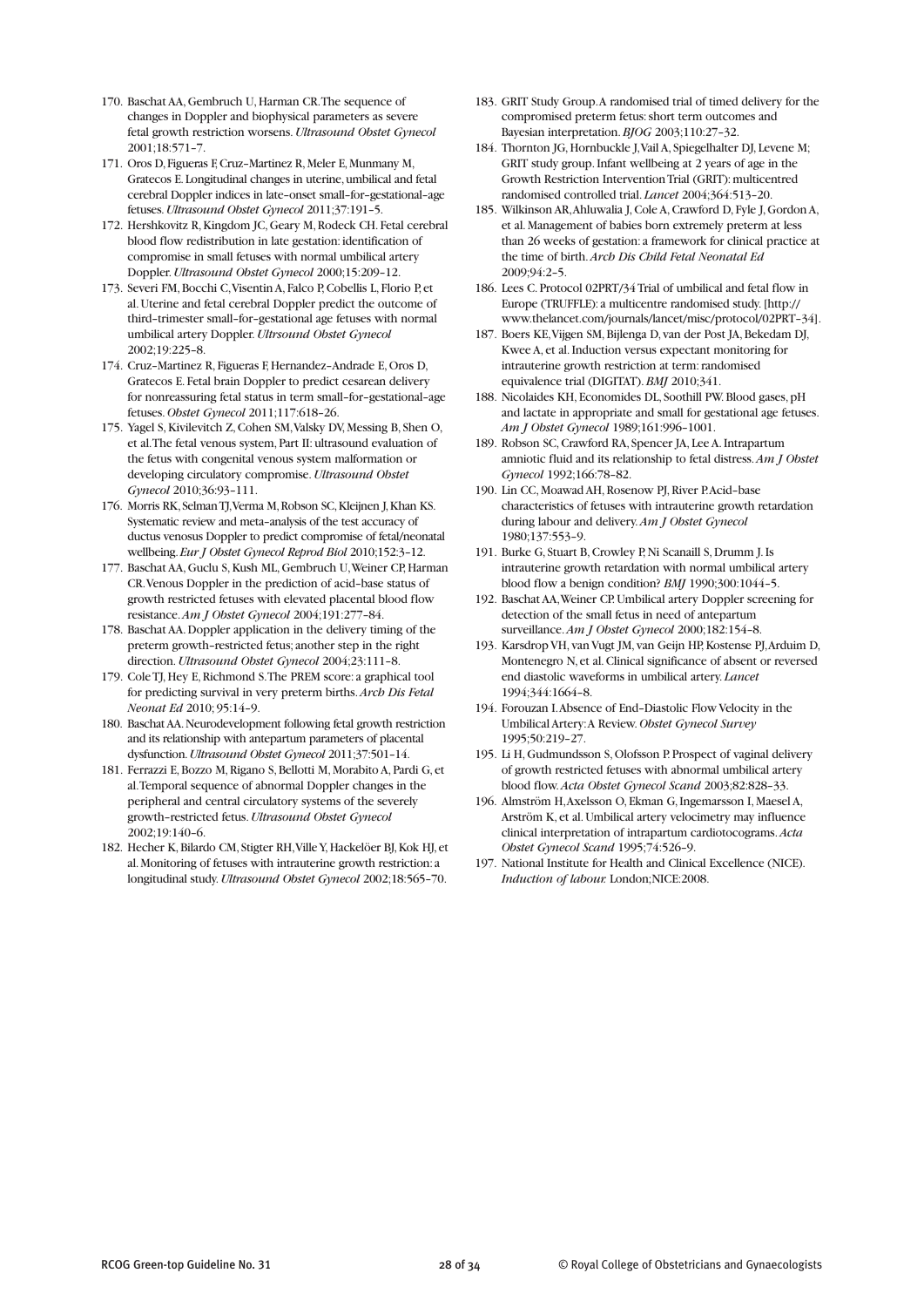# **Appendix I:** Summary of Risk Factors for a Small–for–Gestational–Age Neonate.

| Table A: Available from history at booking (usually prior to 12 weeks) |                                                                |                                                                    |                            |                                     |
|------------------------------------------------------------------------|----------------------------------------------------------------|--------------------------------------------------------------------|----------------------------|-------------------------------------|
| <b>Risk category</b>                                                   | <b>Definition of risk</b>                                      | <b>Definition of outcome</b><br>measure                            | <b>Estimate</b><br>measure | Point estimate and<br>95% CI        |
| <b>Maternal Risk Factors</b>                                           |                                                                |                                                                    |                            |                                     |
| Age                                                                    | Maternal age $\geq$ 35 years <sup>22</sup>                     | BW < 10th centile population                                       | <b>OR</b>                  | $1.4(1.1-1.8)$                      |
|                                                                        | Maternal age > 40 years <sup>22</sup> <sup>+</sup>             | <b>BW</b> < 10th centile population                                | <b>OR</b>                  | $3.2(1.9 - 5.4)$                    |
| Parity                                                                 | Nulliparity <sup>25</sup>                                      | BW < 10th centile population*                                      | <b>OR</b>                  | 1.89 (1.82-1.96)                    |
| <b>BMI</b>                                                             | $BMI < 20^{28}$                                                | BW < 10th centile customised                                       | <b>OR</b>                  | $1.2(1.1-1.3)$                      |
|                                                                        | BMI 25-29.928                                                  | BW < 10th centile customised                                       | <b>RR</b>                  | $1.2(1.1-1.3)$                      |
|                                                                        | $BMI ≥ 30^{28}$                                                | BW < 10th centile customised                                       | <b>RR</b>                  | $1.5(1.3-1.7)$                      |
| Maternal substance                                                     | Smoker <sup>32</sup>                                           | BW < 10th centile customised                                       | <b>AOR</b>                 | $1.4(1.2-1.7)$                      |
| Exposure                                                               | Smoker 1-10 cigarettes per day <sup>29</sup>                   | $BW < 9.9$ th centile population                                   | <b>OR</b>                  | $1.54(1.39-1.7)$                    |
|                                                                        | Smoker $\geq$ 11 cigarettes per day <sup>29</sup> <sup>†</sup> | BW < 9.9th centile population                                      | <b>OR</b>                  | $2.21(2.03 - 2.4)$                  |
|                                                                        | Cocaine <sup>38</sup> <sup>+</sup>                             | BW < 10th centile population                                       | <b>OR</b>                  | $3.23(2.43 - 4.3)$                  |
| <b>IVF</b>                                                             | IVF singleton pregnancy <sup>41</sup>                          | $BW 1$ centile                                                     | <b>OR</b>                  | $1.6(1.3-2.0)$                      |
| Exercise                                                               | Daily vigorous exercise <sup>32</sup> <sup>+</sup>             | <b>BW</b> < 10th centile customised                                | <b>AOR</b>                 | $3.3(1.5-7.2)$                      |
| Diet                                                                   | Low fruit intake pre-pregnancy <sup>32</sup> 0                 | BW < 10th centile customised                                       | <b>AOR</b>                 | $1.9(1.3-2.8)$                      |
| <b>Previous Pregnancy History</b>                                      |                                                                |                                                                    |                            |                                     |
| Previous SGA                                                           | Previous SGA baby <sup>8</sup> <sup>†</sup>                    | BW < 10th centile customised                                       | <b>OR</b>                  | $3.9(2.14 - 7.12)$                  |
| Previous Stillbirth                                                    | Previous stillbirth <sup>8</sup> <sup>†</sup>                  | <b>BW</b> < 10th centile customised                                | <b>OR</b>                  | $6.4(0.78 - 52.56)$                 |
| Previous pre-eclampsia                                                 | Pre-eclampsia <sup>9</sup>                                     | BW < 10th centile population                                       | <b>AOR</b>                 | $1.31(1.19-1.44)$                   |
| Pregnancy Interval                                                     | Pregnancy interval < 6 months $^{33}$                          | SGA not defined*                                                   | AOR                        | $1.26(1.18-1.33)$                   |
|                                                                        | Pregnancy interval $\geq 6$ o months <sup>33</sup>             | SGA not defined*                                                   | <b>AOR</b>                 | $1.29(1.2-1.39)$                    |
| <b>Maternal Medical History</b>                                        |                                                                |                                                                    |                            |                                     |
| <b>SGA0</b>                                                            | Maternal SGA <sup>31</sup> <sup>+</sup>                        | BW < 10th centile population*                                      | <b>OR</b>                  | $2.64(2.28-3.05)$                   |
| Hypertension                                                           | Chronic hypertension <sup>17</sup> <sup>+</sup>                | <b>BW</b> < 10th centile population                                | ARR                        | $2.5(2.1-2.9)$                      |
| <b>Diabetes</b>                                                        | Diabetes with vascular disease <sup>14</sup> <sup>+</sup>      | <b>BW</b> < 10th centile population                                | <b>OR</b>                  | $6(1.5-2.3)$                        |
| Renal disease                                                          | Renal impairment <sup>15+</sup>                                | <b>BW</b> < 10th centile population                                | AOR                        | $5.3(2.8-10)$                       |
| <b>APLS</b>                                                            | Antiphospholipid syndrome <sup>16</sup> <sup>†</sup>           | <b>FGR no definition</b>                                           | <b>RR</b>                  | $6.22$ (2.43-16.0)                  |
| Paternal Medical History <sup>()</sup>                                 |                                                                |                                                                    |                            |                                     |
| <b>SGA</b>                                                             | Paternal SGA <sup>43</sup> <sup>+</sup>                        | <b>BW</b> < 10th centile population                                | <b>OR</b>                  | 3.47 (1.17-10.27)                   |
| Table B: Current pregnancy complications/developments                  |                                                                |                                                                    |                            |                                     |
| <b>Risk category</b>                                                   | <b>Definition of risk</b>                                      | <b>Definition of outcome</b><br>measure                            | <b>Estimate</b><br>measure | <b>Point estimate and</b><br>95% CI |
| Threatened miscarriage                                                 | Heavy bleeding similar to menses <sup>34</sup> <sup>+</sup>    | <b>BW</b> < 10th centile population                                | <b>AOR</b>                 | $2.6$ (1.2–5.6)                     |
| Ultrasound appearance                                                  | Echogenic bowel <sup>62+</sup>                                 | <b>BW</b> < 10th centile population                                | <b>AOR</b>                 | $2.1(1.5-2.9)$                      |
| Pre-eclampsia                                                          | Pre-eclampsia $8+$                                             | <b>BW</b> < 10th centile customised                                | AOR                        | $2.26(1.22 - 4.18)$                 |
| Pregnancy induced<br>hypertension                                      | Mild <sup>17</sup><br>Severe <sup>17</sup> <sup>+</sup>        | BW <10th centile population<br><b>BW</b> < 10th centile population | RR<br><b>RR</b>            | $1.3(1.3-1.4)$<br>$2.5(2.3-2.8)$    |
| Placental abruption                                                    | Placental abruption <sup>61</sup>                              | SGA not defined*                                                   | OR range                   | $1.3 - 4.1$                         |
| Unexplained APH                                                        | Unexplained APH <sup>44+</sup>                                 | 'IUGR' not defined                                                 | <b>OR</b>                  | $5.6(2.5-12.2)$                     |
| Weight gain?                                                           | Low maternal weight gain <sup>13</sup> <sup>+</sup>            | <b>BW</b> < 10th centile population                                | <b>OR</b>                  | $4.9(1.9-12.6)$                     |
| Exposure0                                                              | Caffeine $\geq$ 300 mg/day in<br>third trimester <sup>40</sup> | BW < 10th centile population                                       | 0 <sub>R</sub>             | $1.9(1.3-2.8)$                      |
| DS marker                                                              | PAPP-A < $0.4$ MoM <sup>45</sup> <sup>+</sup>                  | <b>BW</b> < 10th centile population                                | <b>OR</b>                  | 2.6                                 |

\* Denotes data from systematic review

◊ Information regarding these risk factors may be unobtainable

† Major risk factors are in bold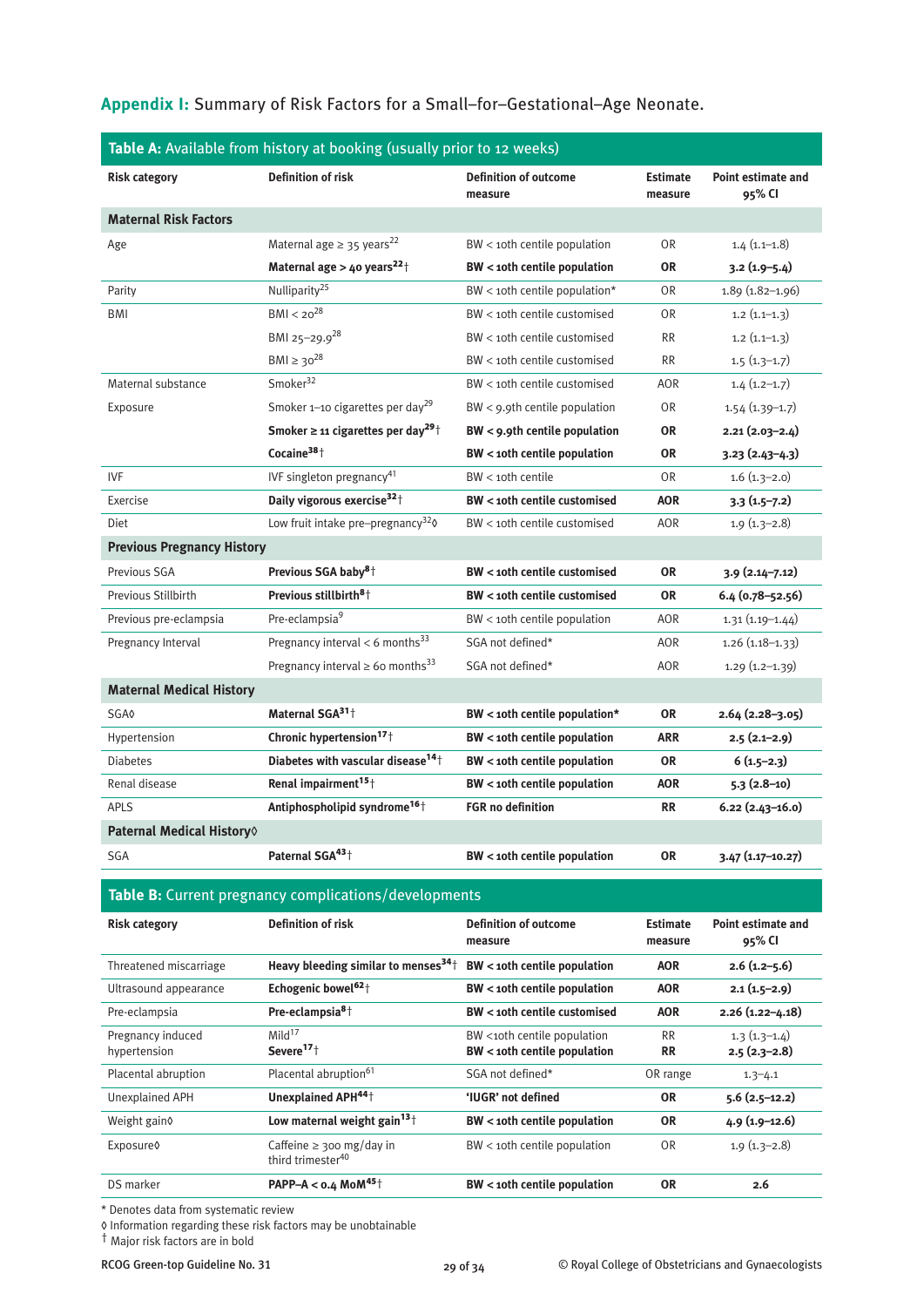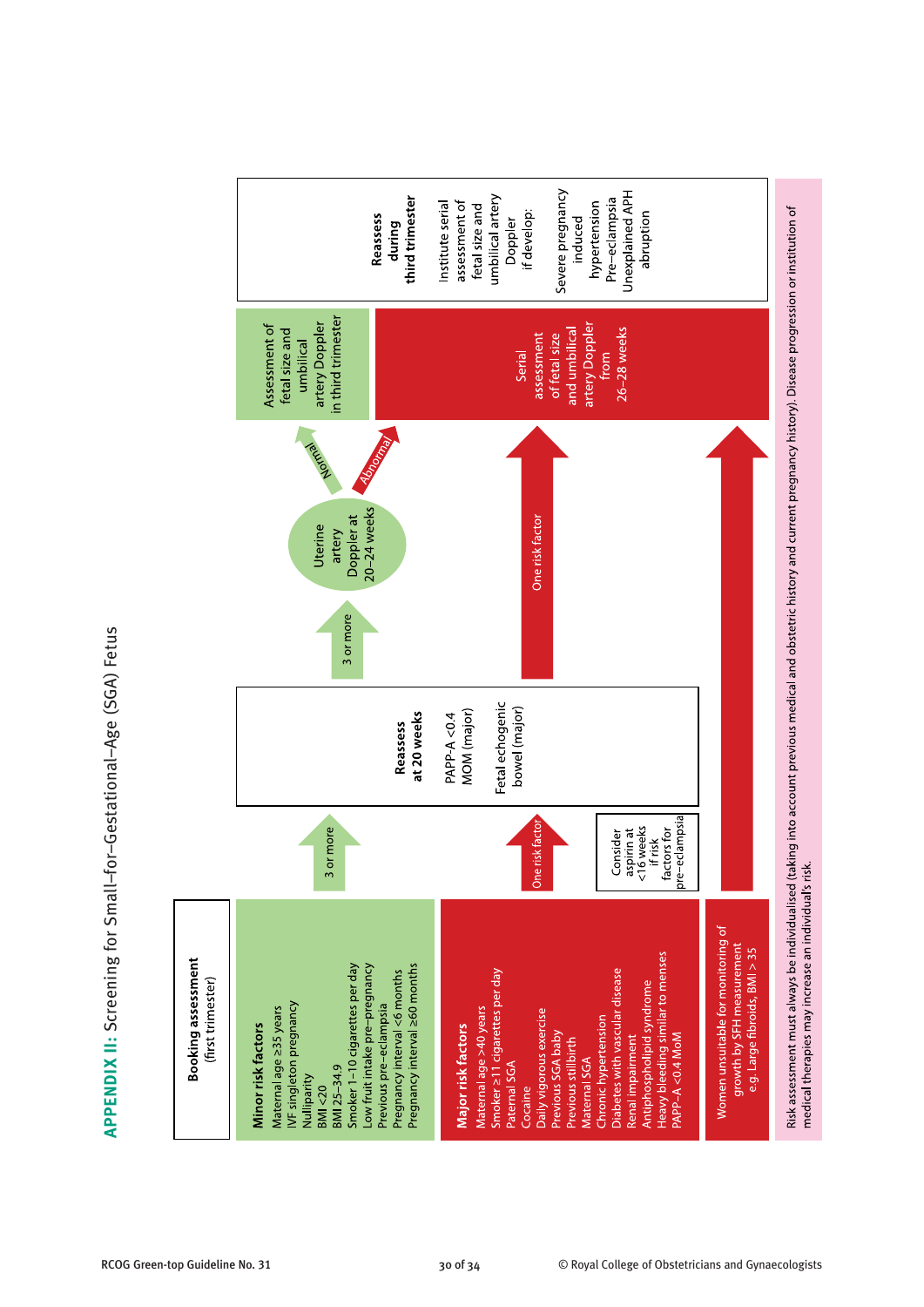

**APPENDIX III:** The Management of the Small–for–Gestational–Age (SGA) Fetus

FGR, fetal growth restriction; EDV, end–diastolic velocities.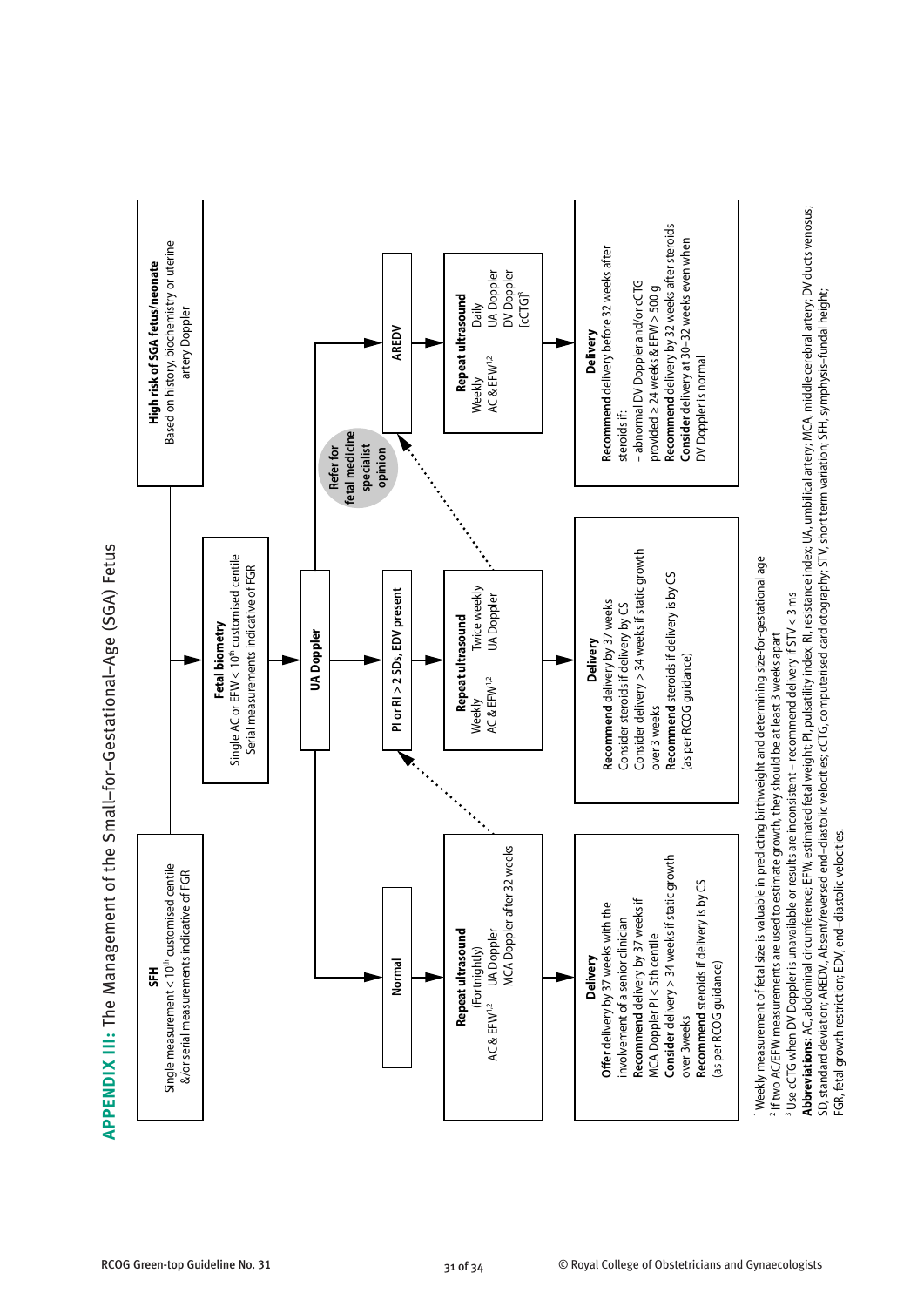# **APPENDIX IV:** Glossary

| АC             | Abdominal circumference                     |
|----------------|---------------------------------------------|
| AFI            | Amniotic fluid index                        |
| AFP            | Alpha fetoprotein                           |
| AGA            | Appropriate for gestational age             |
| <b>AOR</b>     | Adjusted odds ratio                         |
| <b>APH</b>     | Antepartum haemorrhage                      |
| <b>AREDV</b>   | Absent or Reversed End-Diastolic Velocity   |
| <b>BMI</b>     | Body mass index                             |
| <b>BPP</b>     | <b>Biophysical profile</b>                  |
| CI             | Confidence interval                         |
| <b>CTG</b>     | Cardiotocography                            |
| cCTG           | Computerised cardiotocography               |
| <b>CMV</b>     | Cytomegalo virus                            |
| DS             | Down Syndrome                               |
| DV             | Ductus venosus                              |
| <b>EDV</b>     | <b>End-diastolic velocities</b>             |
| <b>EFW</b>     | <b>Estimated fetal weight</b>               |
| <b>FGR</b>     | Fetal growth restriction                    |
| <b>FHR</b>     | Fetal heart rate                            |
| <b>GRIT</b>    | Growth restriction intervention trial       |
| hCG            | Human chorionic gonadotrophin               |
| <b>IPD</b>     | Individual patient data                     |
| <b>LBW</b>     | Low birth weight                            |
| LR             | Likelihood ratio                            |
| $LR+$          | Positive likelihood ratio                   |
| $LR-$          | Negative likelihood ratio                   |
| <b>MCA</b>     | Middle cerebral artery                      |
| <b>MeSH</b>    | Medical subject heading                     |
| MoM            | Multiples of the median                     |
| OR.            | Odds ratio                                  |
| PAPP-A         | Pregnancy associated plasma protein-A       |
| PI             | <b>Pulsatility Index</b>                    |
| <b>PIV</b>     | Pulsatility Index for veins                 |
| <b>PREM</b>    | Prematurity risk evaluation measure         |
| <b>RCT</b>     | Randomised controlled trial                 |
| <b>RR</b>      | Relative risk                               |
| <b>SDVP</b>    | Single deepest vertical pocket              |
| SFH            | Symphysis fundal height                     |
| <b>SGA</b>     | Small-for-gestational-age                   |
| STV            | Short term variation                        |
| <b>TRUFFLE</b> | Trial of umbilical and fetal flow in Europe |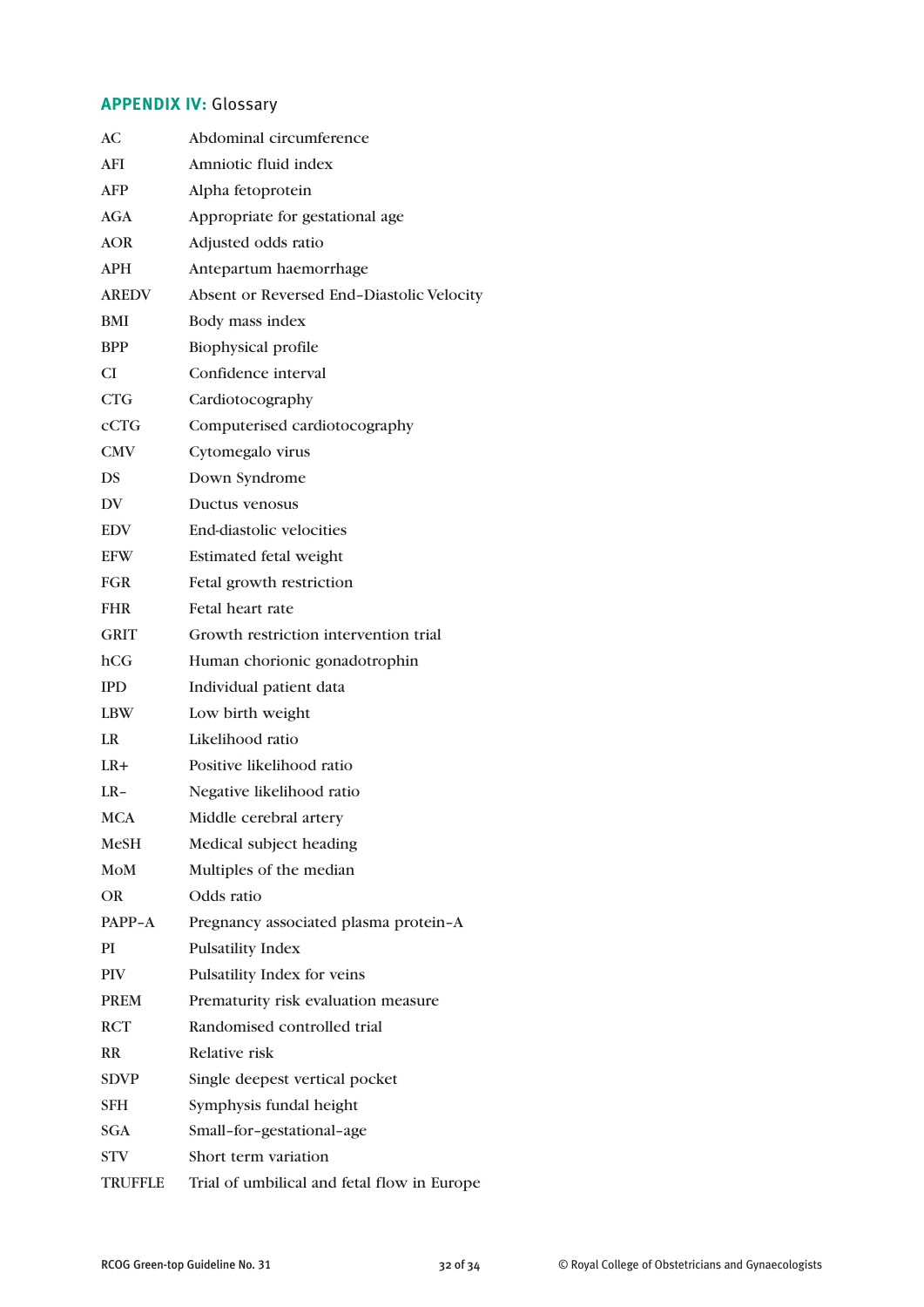# **APPENDIX V:** Explanation of Guidelines and Evidence Levels

Clinical guidelines are: 'systematically developed statements which assist clinicians and women in making decisions about appropriate treatment for specific conditions'. Each guideline is systematically developed using a standardised methodology. Exact details of this process can be found in Clinical Governance Advice No.1: *Development of RCOG Green-top Guidelines* (available on the RCOG website at **http://www.rcog.org.uk/green–top–development**). These recommendations are not intended to dictate an exclusive course of management or treatment. They must be evaluated with reference to individual patient needs, resources and limitations unique to the institution and variations in local populations. It is hoped that this process of local ownership will help to incorporate these guidelines into routine practice. Attention is drawn to areas of clinical uncertainty where further research might be indicated.

The evidence used in this guideline was graded using the scheme below and the recommendations formulated in a similar fashion with a standardised grading scheme.